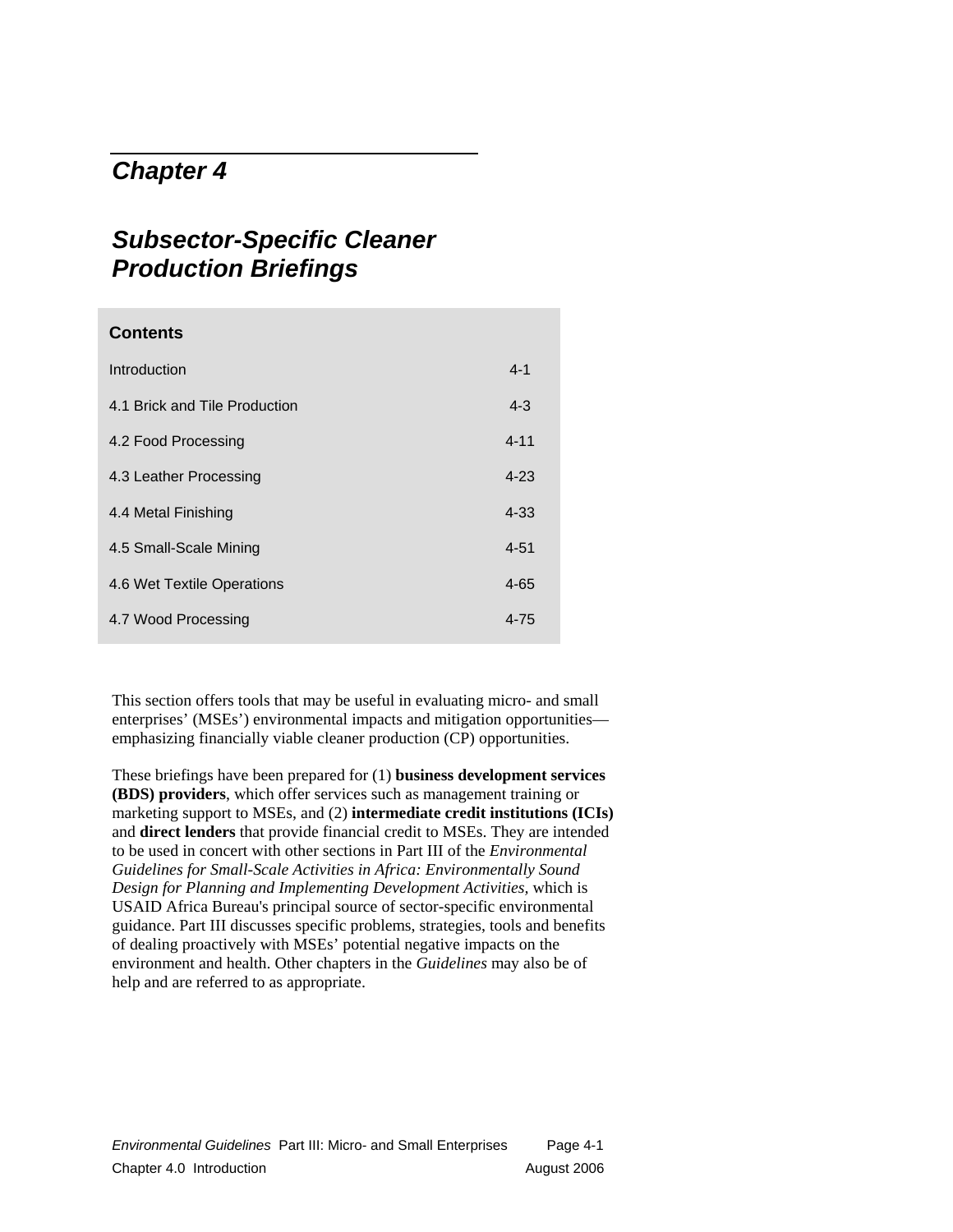This section presents briefings for seven subsectors that generate significant adverse environmental impacts and/or present numerous **cleaner production** opportunities<sup>1</sup> for cost savings. The subsectors covered are:

- a. Brick and tile manufacturing
- b. Food processing
- c. Leather processing
- d. Metal finishing
- e. Mining
- f. Wet textile operations
- g. Wood processing and furniture making

These are by no means the only MSE sectors in need of environmental assessment and mitigation. Nor do these briefings present all possible impacts or CP opportunities. These fact sheets should be used, rather, as a starting point for an environmental audit, and are designed for use by individuals without extensive environmental training. BDS and credit organizations may want to extend these briefings to capture institutional and field experience as suits their needs. They may also wish to create similar fact sheets for other commonly supported subsectors.

The fact sheets focus on CP as the preferred mitigation strategy. In addition to environmental, health and safety benefits, many cleaner production techniques provide opportunities to substantially reduce operating costs and improve product quality. MSEs can profit from cleaner production through more efficient use of inputs and machinery, higher quality, and reduced waste disposal costs. Improved safety measures can also help MSEs avoid costly accidents and worker absences.

Experience has demonstrated that, with assistance, MSEs can often identify cleaner production opportunities that produce a positive financial return, sometimes with little or no investment. Many enterprises that change to CP methods may realize substantial financial and environmental benefits, indicating that CP should be the first option considered in addressing MSEs' environmental problems.

Although this approach can offer tremendous advantages, readers should also recognize that cleaner production options showing clear financial benefit will be easier to find in some enterprises than in others. Often they may not completely mitigate environmental problems. In some cases, even when pursuing cleaner production techniques, some businesses may need to use pollution control or other solutions that offer no measurable financial return—if such solutions are required by USAID's Regulation 216, local regulations, or other reasons such as community goodwill. To some extent, these fact sheets offer pollution control suggestions that supplement or complement cleaner production suggestions.

-

*Cleaner production (CP) options with clear financial benefits will be easier to find in some firms than others. Even when they use CP methods, some businesses may need to use pollution controls or other solutions offering no financial return if regulations or community relations require it.* 

<sup>&</sup>lt;sup>1</sup> See Chapter 2 of this section (Part II of the *Environmental Guidelines*) for a background discussion of cleaner production (CP) and CP opportunities for MSEs.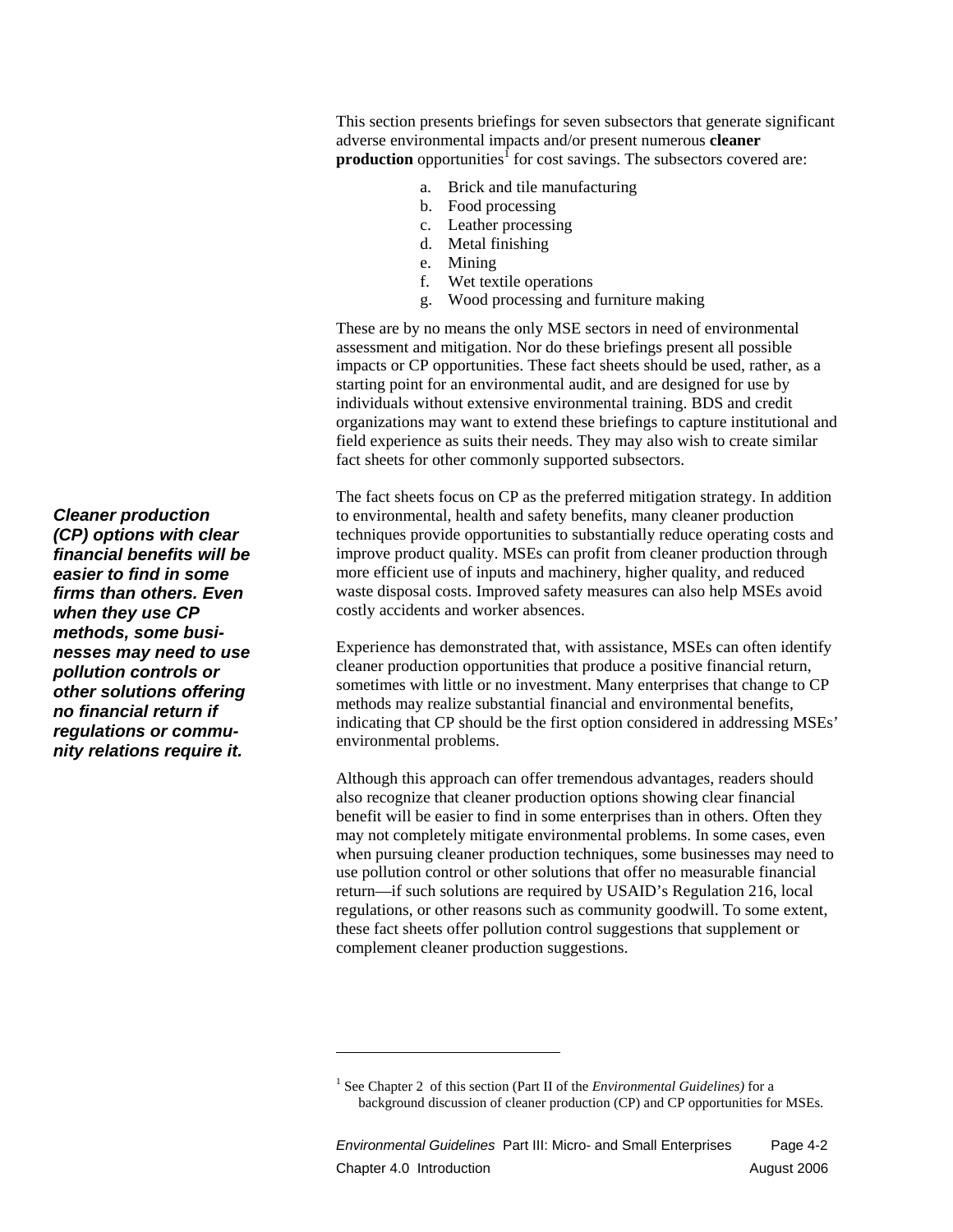# *Chapter 4.1 Brick and Tile Production: Cleaner Production Fact Sheet and Resource Guide*

## **Purpose**

This fact sheet offers basic information on the important adverse environmental impacts of brick and tile production, as well as associated health and safety impacts. It also discusses opportunities for mitigating those impacts, with an emphasis upon "cleaner production" strategies that may also provide financial benefits to micro- and small enterprises (MSEs). In addition, each fact sheet offers a substantial, annotated list of resources for those organizations seeking more information. $2$ 

This fact sheet has been prepared for (1) **business development services (BDS) providers**, which offer services such as management training or marketing support to MSEs, and (2) **intermediate credit institutions (ICIs)** and **direct lenders** that provide financial credit to MSEs. It is intended to be used in concert with other sections in Part III of the *Environmental Guidelines for Small-Scale Activities in Africa: Environmentally Sound Design for Planning and Implementing Development Activities,* which is USAID Africa Bureau's principal source of sector-specific environmental guidance.

# **Why Focus on Cleaner Production for Mitigation?**

Cleaner production (CP) is a preventive business strategy designed to conserve resources, mitigate risks to humans and the environment, and promote greater overall efficiency through improved production techniques and technologies. Cleaner production methods may include:

- substituting different materials
- modifying processes
- upgrading equipment
- redesigning products

-

In addition to environmental, health and safety benefits, many cleaner production techniques provide opportunities to substantially reduce operating costs and improve product quality. MSEs can profit from CP through more efficient use of inputs and machinery, higher-quality goods that command higher prices, and reduced waste disposal costs. Improved

 $2^2$  At the time of writing, USAID cleaner production fact sheets are available for the following subsectors that are likely to have substantial adverse impacts on the environment and/or workers' health: brick and tile production; leather processing; small-scale mining; food processing; metal finishing; wood processing and furniture making, and wet textile operations.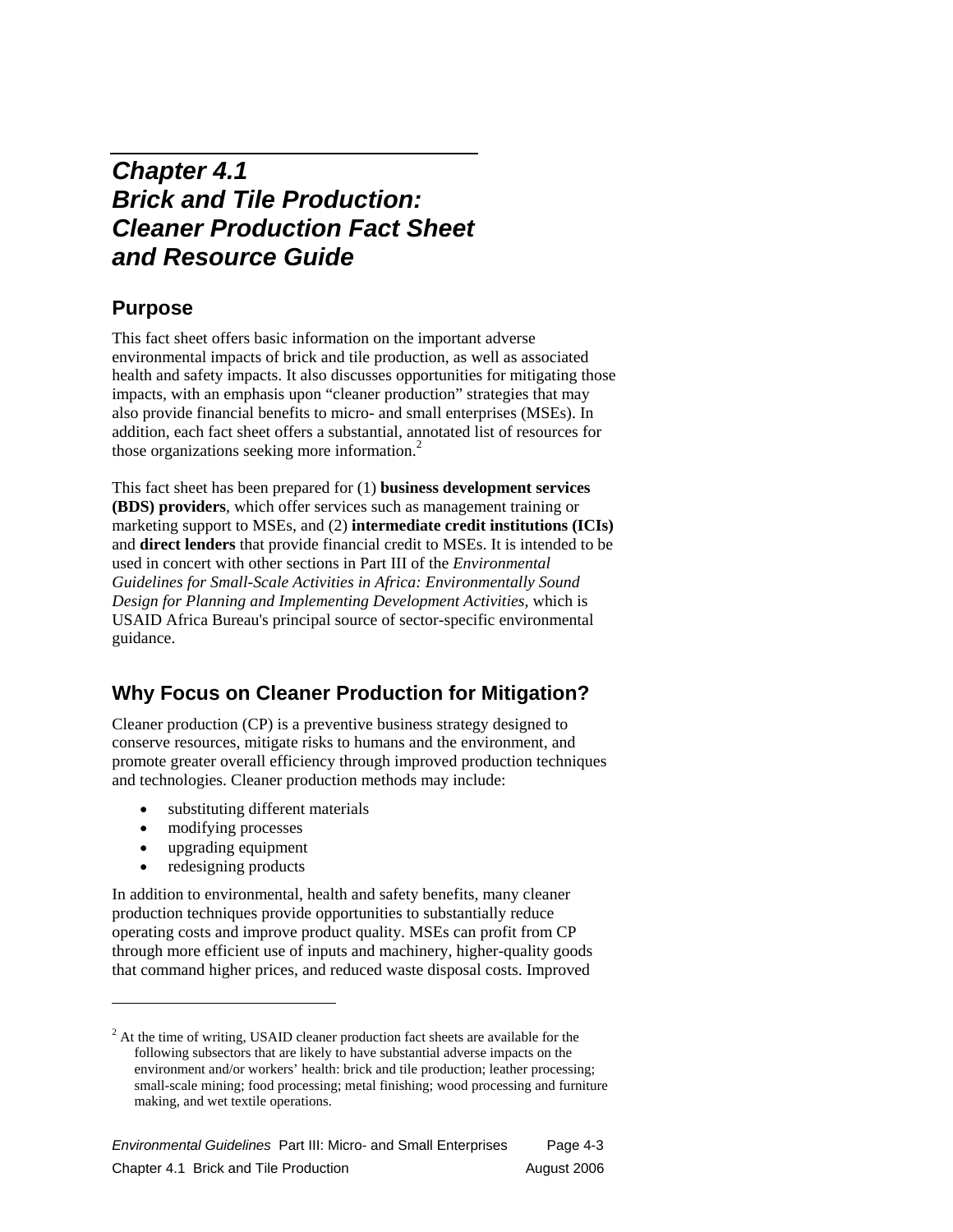safety measures can also help MSEs avoid costly accidents and worker absences.

Experience has demonstrated that, with assistance, MSEs can frequently identify cleaner production opportunities that produce a positive financial return, sometimes with little or no investment. Many enterprises that change to CP methods may reap substantial financial and environmental benefits, indicating that CP should be the first option considered in addressing MSEs' environmental problems.

Yet, although this approach can offer tremendous advantages, readers should also recognize that cleaner production options showing clear financial benefit will only be available to varying degrees among different enterprises and often may not completely mitigate environmental problems. In some cases, even when pursuing CP techniques, some businesses may need to use solutions that offer no measurable financial return—if such solutions are required by USAID's Regulation 216 or local regulations or desired for other reasons, such as community goodwill.



Small-scale brick and tile factories, like this facility in South Africa, can benefit the environment and their finances by more efficient use of resources and inputs.

## **Important Environmental Issues Addressed by This Fact Sheet**

- Inefficient use of fuel
- Resource extraction and depletion
- Inefficient use of non-fuel inputs
- Dust
- Chemical pollution

# **Adverse Environmental Impacts and Mitigation Opportunities**

Several key environmental issues associated with brick and tile production are listed in the box at left and discussed below. For each impact, the fact sheet provides a list of questions to aid in the assessment of individual MSEs. These questions are followed by a number of mitigation strategies that can be considered, with an emphasis on cleaner production strategies where possible. The strategies presented typically represent a range of available options, from profitable activities that require no investment to other activities that may increase MSEs' costs.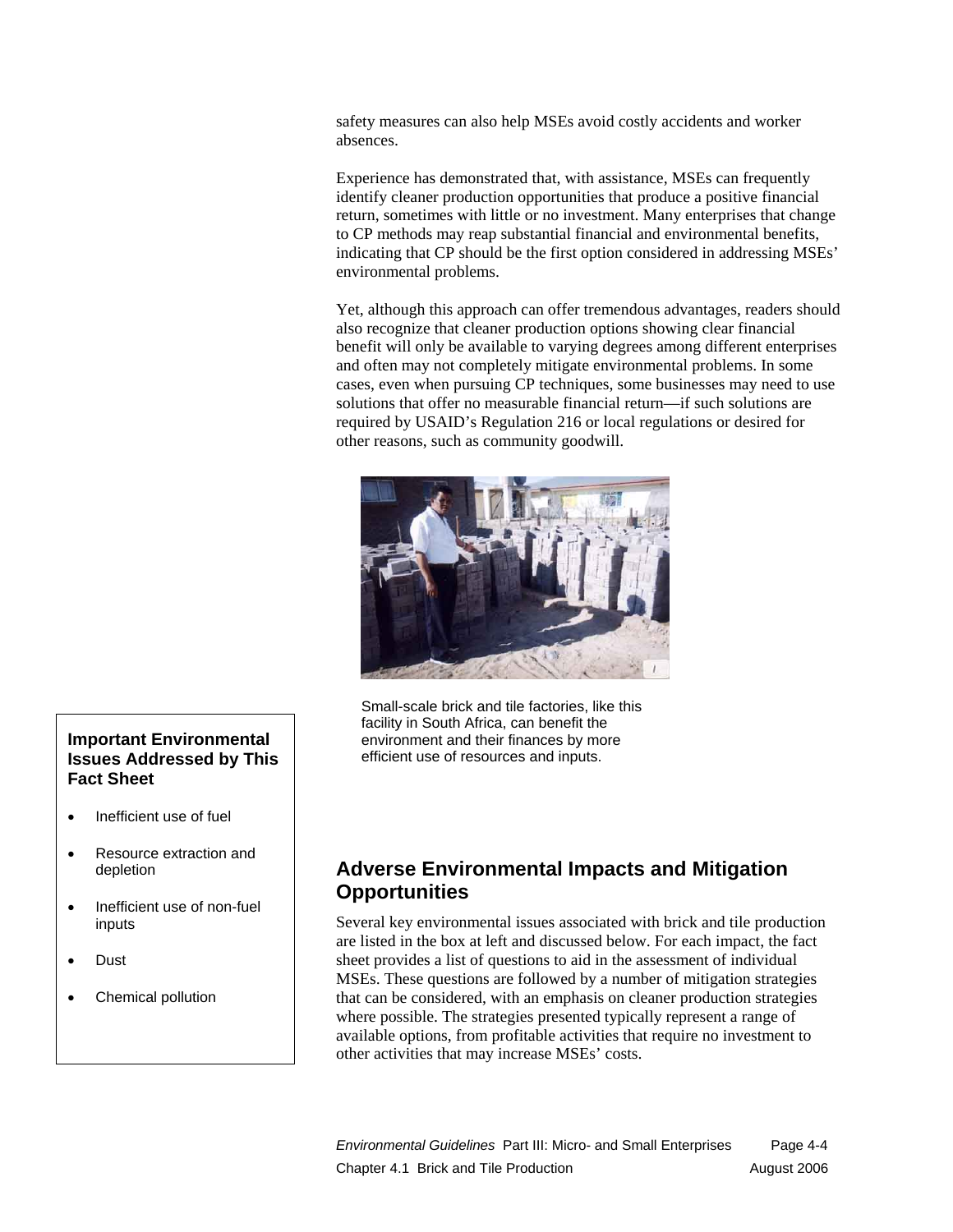#### *Inefficient use of fuel*

Traditional brick and tile production requires a great deal of fuel during firing. Inefficient production technologies and techniques and excessive fuel consumption are typical. High fuel use increases air pollution, worsening respiratory illnesses. It also increases deforestation and associated environmental impacts, leaving less wood for future use. Reducing consumption reduces costs, conserves resources and lowers pollution levels.

#### **Key questions to consider:**

- What type of fuel is used in production? Where does it come from?
- What other types of fuel are available?
- Are there leaks or openings in the kiln structure?
- How close are settlements to the (proposed) kiln site?
- How much exposure to smoke and ash do workers have?
- How much bending and lifting do workers do?

#### **Selected Mitigation Strategies:**

- Use alternative fuel types. Organic wastes such as rice husks or sugar bagasse can supplement scarce fuel sources, such as wood, without sacrificing efficiency.
- Raise kiln temperature using improved firing techniques. Adding combustible material around the bricks or between clamps can increase temperatures and lower traditional fuel needs.
- Maintain kiln structure and repair cracks or leaks. Even small leaks can substantially increase fuel costs over time. Monitor structure and machinery to identify potential leaks.
- If traditional brick-making technology is used (brick clamps), ensure adequate insulation of the clamp and orient it at a 90° angle to prevailing wind direction to reduce underfiring or overfiring of bricks. See http://www.gtz.de/basin/gate/brickclamps.htm for a more extensive review of best practices.
- Increase efficiency and reduce emissions by using kiln structures that require less fuel. Ventilated-shaft brick kilns (VSBKs) or bull trench kilns (BTKs) are effective in reducing smoke and lowering the amount of fuel required for firing.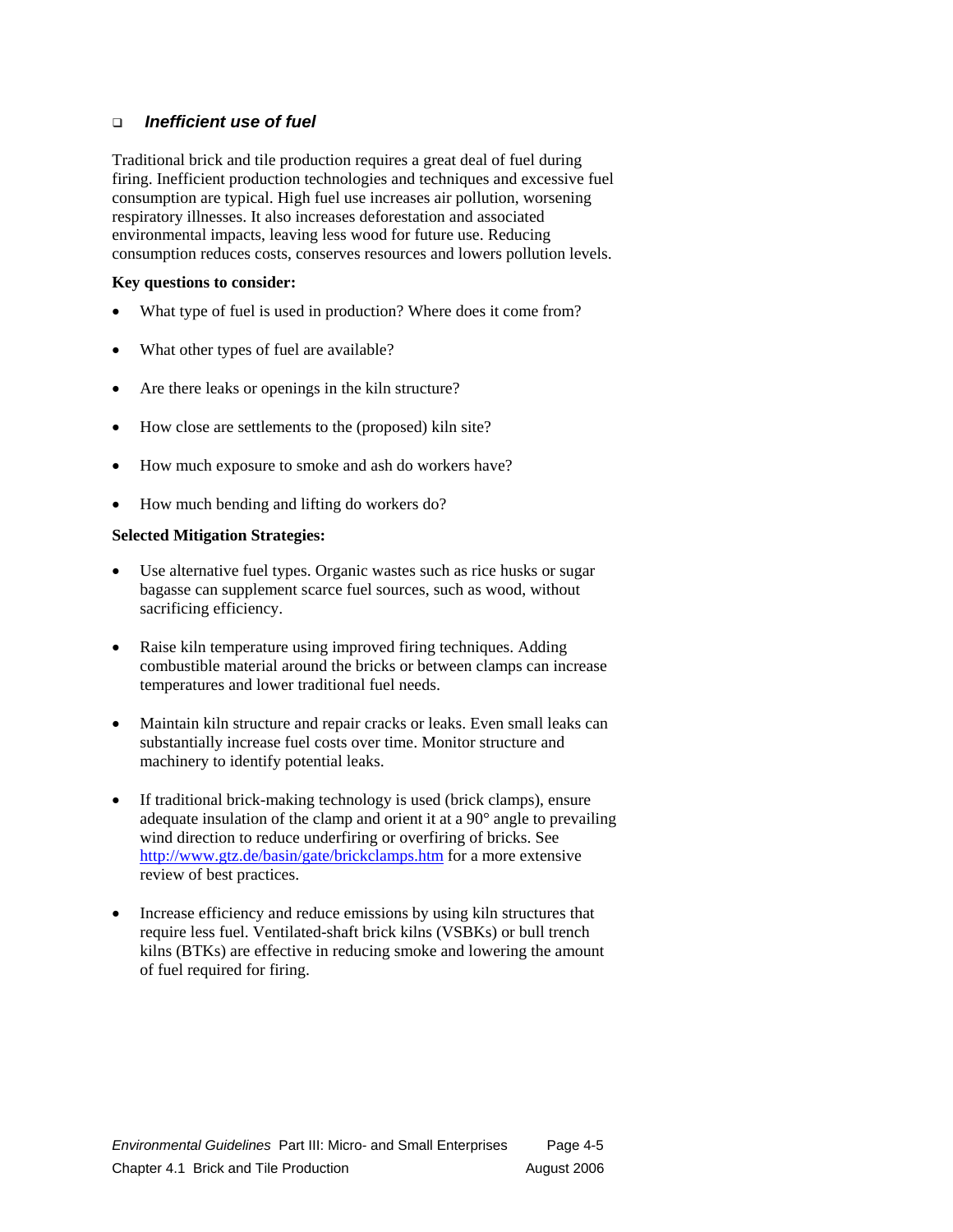- Install filters in chimneys. One small-scale brick producer used broken brick pieces to absorb carbon dioxide  $(CO<sup>2</sup>)$  and reduced emissions substantially.<sup>3</sup>
- Prepare a safety and health plan to minimize adverse respiratory effects and physical stress on kiln workers.

#### *Resource extraction and depletion*

Brick and tile production can alter the landscape in ways that are harmful to the environment and may hamper future business plans. Production can deplete local sources of fuelwood, eventually raising the cost of labor for acquiring fuel. It can also create clay pits or "borrow" areas, which, if improperly managed, can become safety hazards. They may also accumulate rainwater and become habitat for mosquitoes. These effects, with associated soil erosion, may make land unusable for farming. For all these reasons, landowners or communities may resist further expansion.

#### **Key questions to consider:**

• How is the landscape expected to change (from tree-cutting, borrow pits, etc.) over the course of production?

#### **Selected mitigation strategies:**

 $\overline{a}$ 

• Consider planting fast-growing tree species that can be coppiced easily, such as *Leucaena* or *Albizia*, to maintain a source of fuel. Tree planting also helps to prevent soil erosion, reduce siltation of water bodies and maintain soil fertility. If trees are planted, make sure it is clear who owns them to encourage better long-term management.

Return land to a usable state. Set topsoil aside before removing clay and replace it after production ends. If topsoil has been lost or dispersed, fill the borrow pit with soil to avoid creating pools of water that attract mosquitoes.

#### *Inefficient use of non-fuel inputs*

Inefficient production techniques reduce productivity and create excessive waste. Improper brick and tile formation and low-quality inputs result in a high number of bricks or tiles that crack or break during firing and must be discarded. This decreases output and increases waste disposal costs. Brick or tile wastes require significant amounts of space, leaving less land available for other uses. Better use of technology and training will increase productivity and efficiency while reducing costs and waste.

<sup>&</sup>lt;sup>3</sup> For more information, see "Remediation of Airborne Polyaromatic Hydrocarbons (PAHs)" in the reference section of this document.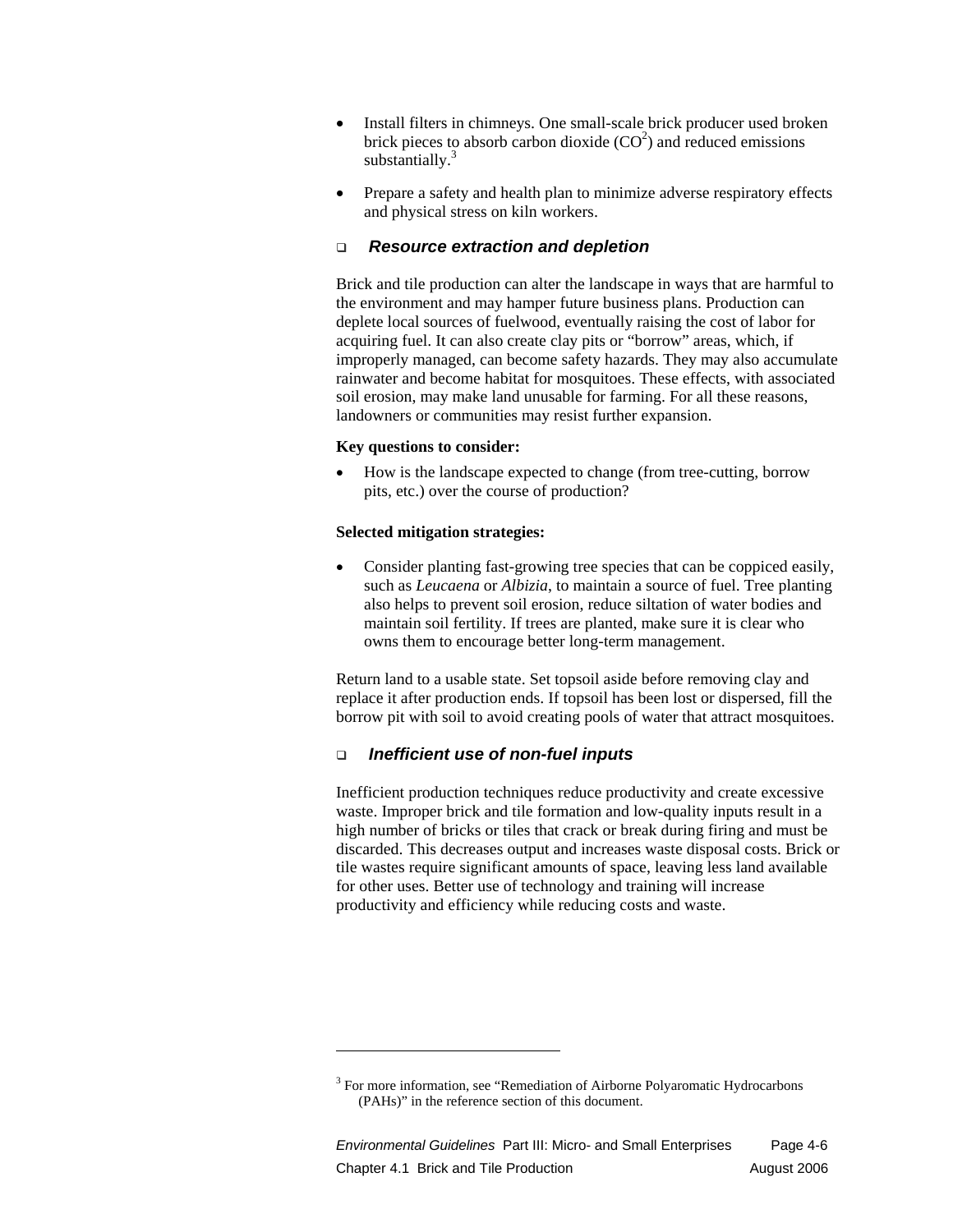#### **Key questions to consider:**

- What kind of machinery is used in the production process?
- What kinds of raw materials are used in production and how are they identified?
- What quality control processes are used to evaluate raw materials?
- What waste will be left after production is finished?

#### **Selected mitigation strategies:**

- If little or no machinery is used, consider low-cost technology improvements. Decrease losses during firing by improving brick preparation: use an extruder to process clay, or form bricks with manual presses.
- Improve input quality. Bricks that crack during firing may have too much organic material in them or too much topsoil mixed in with clay. Train workers and monitor quality regularly.
- Consolidate or remove brick and tile waste once production ends. This waste may be scattered over a large area and make it hard to farm the land in the future. Investigate possible uses of broken or burnt brick for construction and other processes.

### *Dust*

Dust, a byproduct of brick and tile production, may cause serious health problems. Dust is most prevalent and most dangerous when clay is extracted and when finished bricks are transported following the firing process. Inhaling rock dust can lead to silicosis, a disease that affects lungs and breathing. Silicosis lowers the productivity of workers and can have longterm and even fatal effects on the health of workers, owners and people who live close by (including the families of workers and owners).

#### **Key questions to consider:**

- When is dust most prevalent in the production process?
- What safety measures are available to workers?

#### **Selected mitigation strategies:**

- Provide workers with face masks and instruct them to use masks in high-dust operations.
- Dampen bricks and tiles to keep dust down. In particular, if bricks or tiles are made and then broken for use in construction, make sure to dampen them first. However, try not to use excessive water.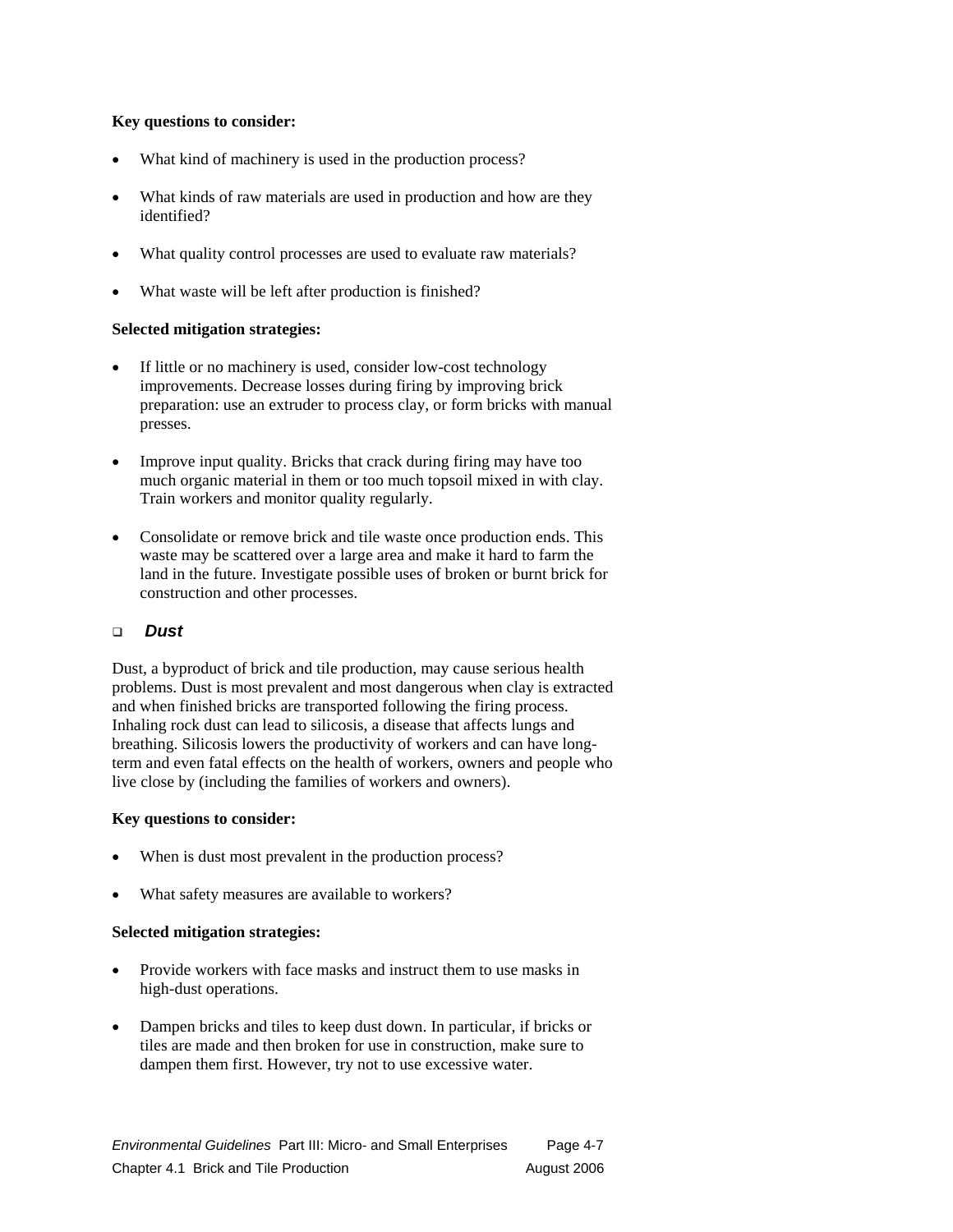#### *Chemical pollution*

Adding pigment to bricks or glazing roofing tiles produces chemical wastes that could harm workers, pollute the air and contaminate water supplies. Glazing and enameling require materials that contain acids or metals, and improper handling or excessive contact can lead to metal poisoning, skin irritations or lung disease. Unhealthy workers can lower productivity, miss work too often and contribute to costly mistakes. Poor housekeeping practices can waste materials, raising input costs.

#### **Key questions to consider:**

- What types of glaze or enamels are used in production?
- What safety and housekeeping measures do workers practice?
- Are chemical wastes disposed of away from water sources?

#### **Selected mitigation strategies:**

- If possible, use water-based acrylic glazes to minimize environmental problems.
- Improve storage practices. Close containers containing glazing or enameling material to prevent loss of the material through evaporation, spoilage or spills, and to minimize workers' exposure to fumes.
- Require workers to wear masks when they are using glazing or enameling chemicals.
- Require workers to wash their hands after working with glazes. Many glazes have traces of metal that can cause metal poisoning when ingested. Provide gloves made of rubber, vinyl or other impermeable materials for workers who are handling glazes and glazed material.
- Ventilate kilns after firing. Dangerous gases and fumes escape during the firing process and can sicken workers removing bricks or tile.
- Prevent water contamination. Apply glazes away from water sources and dispose of chemical wastes properly. Do not clean spilled glazes with water. Sprinkle them with absorbent material such as straw, clay or dirt, and sweep up the spill into a separate container. To prevent metals from leaching out of the glazes into water supply, they should be disposed of safely (for example, in clay- or concrete-lined pits). Check with an environmental expert to confirm the chosen disposal method is safe for the chemicals used.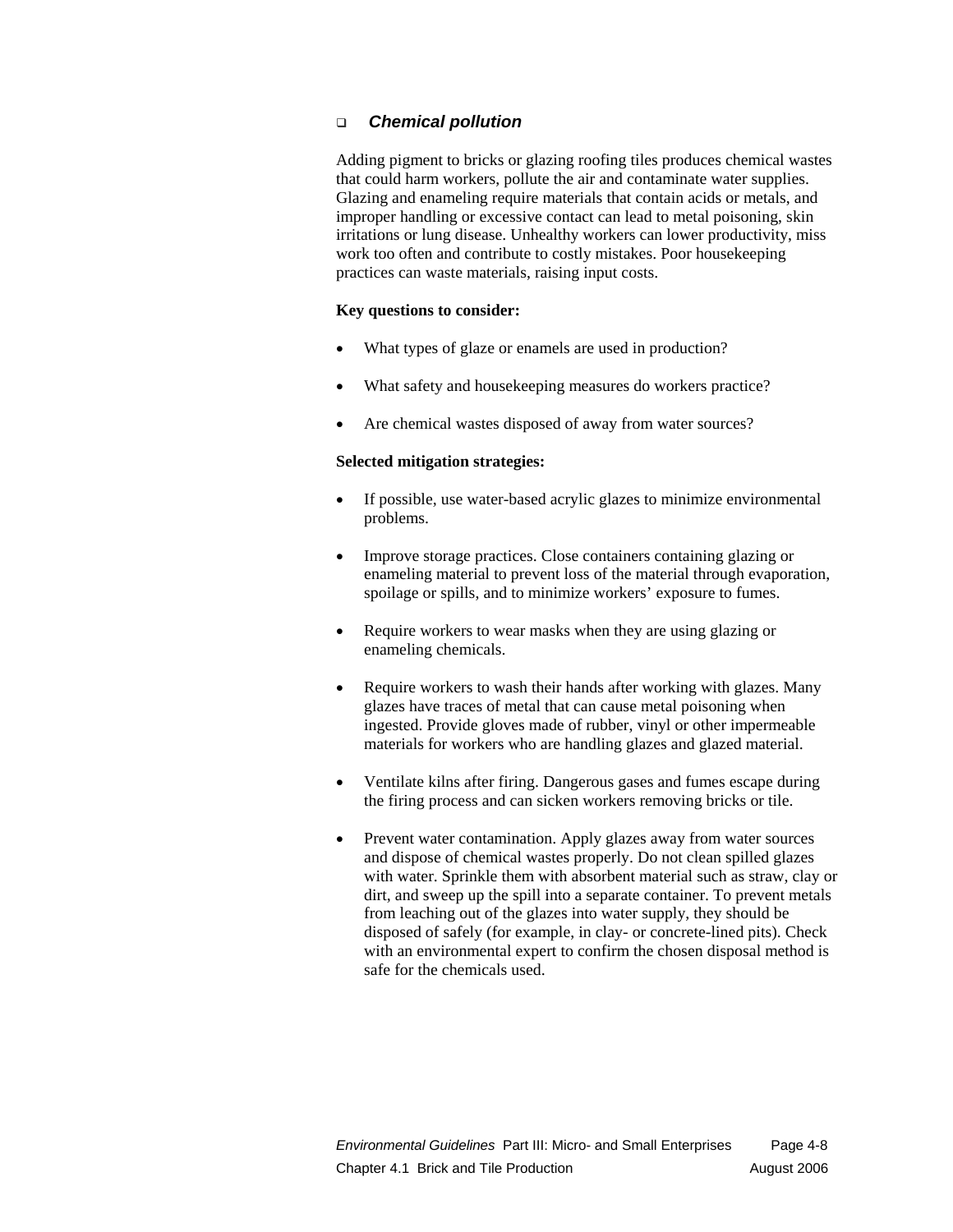## **References and Resources**

• Blackman, Allen and Geoffrey J. Bannister (1998). *Pollution Control in the Informal Sector: The Ciudad Juárez Brickmakers' Project*. Discussion Paper 98-15, Resources for the Future.

http://www.rff.org/Documents/RFF-DP-98-15.pdf. This case study discusses the development of technology for improving polluting emissions among small-scale brickmakers in Mexico.

• *The Clay Brick Industry: Improvement of Resource Efficiency and Environmental Performance* (2000). Cleanerproduction.com, Hamner and Associates LLC.

http://www.cleanerproduction.com/Directory/sectors/subsectors/clay.html. Direct links to online guides for cleaner production in clay brick making.

• *Clay Preparation Methods*. Wall Technical Briefs. German Federal Ministry for Economic Cooperation and Development (GTZ).

http://sleekfreak.ath.cx:81/3wdev/GATE\_DL/BUILDING/BASTB13E.PDF; http://sleekfreak.ath.cx:81/3wdev/GATE\_DL/BUILDING/BASTB11E.PDF; http://sleekfreak.ath.cx:81/3wdev/GATE\_DL/BUILDING/BASTB12E.PDF.

A series of technical briefs dealing with the drying of clay for brick- and tile making, the preparation of clay, and the molding and firing of clay bricks and tiles. The brief describes basic drying processes, different drying methods, surface treatment, drying tests, choice of drying methods, economics and flexibility. A table explains drying faults, their causes and remedies.

• *Energy Efficiency Improvement in the Brick, Tile and Lime Industries on Java (1987).* World Bank Energy Sector Management Assistance Program. UNDP, World Bank.

http://www-

wds.worldbank.org/servlet/WDS\_IBank\_Servlet?pcont=details&eid=000009265\_396092807 4130 This report discusses improvements in the brick, tile and lime industry in Indonesia. Particular attention is paid to better ways to prepare clay and keep tiles from breaking in the kiln.

• "Energy Saving in Brick Industry: Brick-by-Brick Approach to Sustainable Development." (1999) *Terivision* No. 18. Tata Energy Research Institute.

http://www.teri.res.in/teriin/news/terivsn/issue18/main.htm. A general discussion of improving energy efficiency in the brick industry. This is not a very technical document but includes useful starting strategies for dealing with energy issues.

• *Status and Development Issues of the Brick Industry in Asia* (1993). Field Document No. 35, UN Food and Agriculture Organization (FAO).

http://www.fao.org/docrep/006/AD592E/AD592E00.HTM. A comprehensive description of brick production and alternative technologies that improve production. Specific reference to kiln types and different methods of input extraction.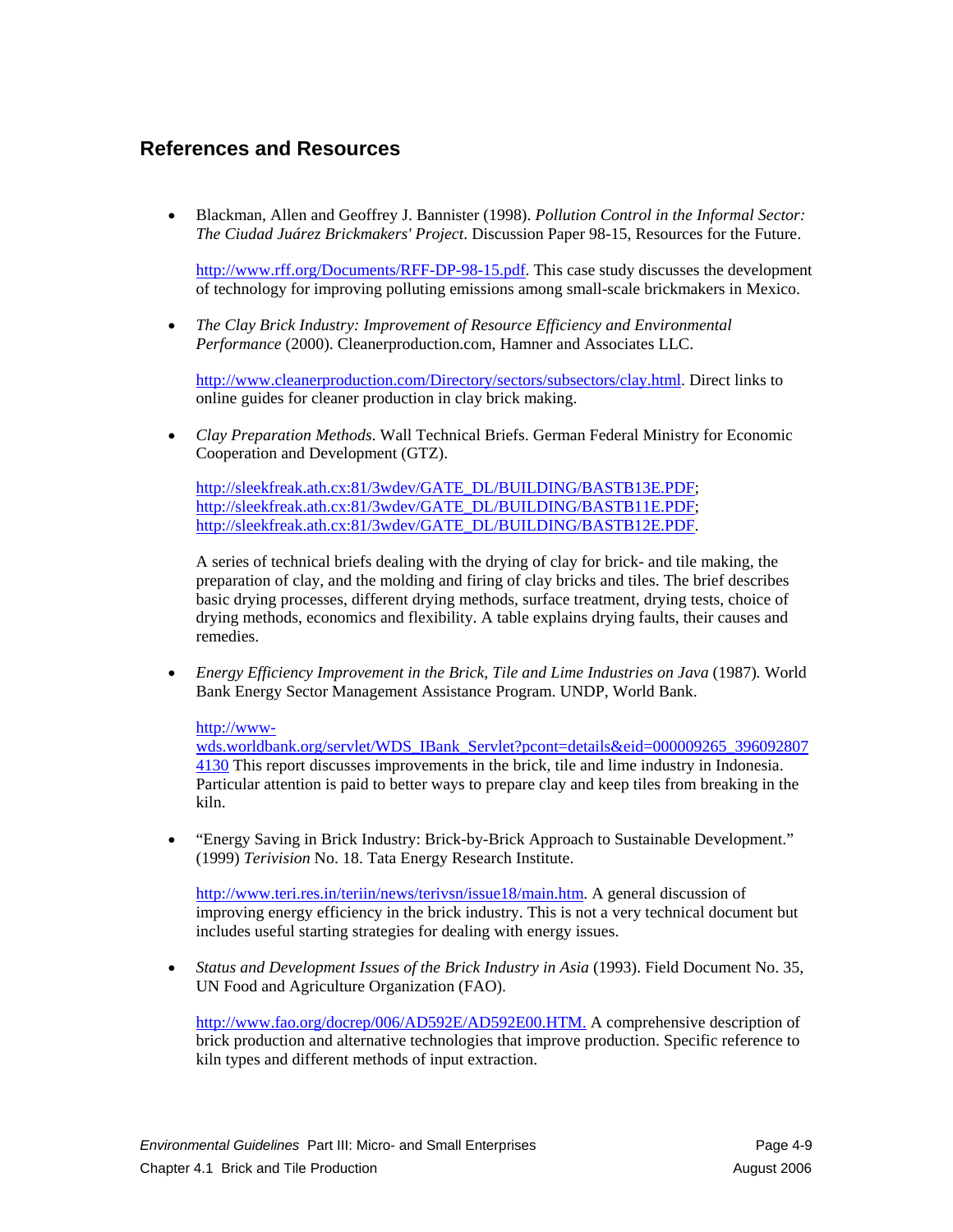• *Uganda: Energy Efficiency Improvement in the Brick and Tile Industry* (1989). World Bank Energy Sector Management Assistance Program. UNDP, World Bank.

#### http://www-

wds.worldbank.org/servlet/WDS\_IBank\_Servlet?pcont=details&eid=000009265\_396092808 4948. This report analyzes technical and economically feasible means for improving energy efficiency in brick and tile production in Uganda. Specific discussion of fuelwood conservation.

#### **Other Resources**

• *Bull's Trench Brick Kiln*. Wall Technical Brief. German Federal Ministry for Economic Cooperation and Development (GTZ).

http://sleekfreak.ath.cx:81/3wdev/GATE\_DL/BUILDING/BK.HTM. Description of the Bull's Trench Brick Kiln technology. Discusses advantages and disadvantages of the technology, with specific reference to lowering fuel use and improving productivity. Includes diagrams and figures.

• *Energy Conservation in the Ceramic Industry* (1994). United Nations Industrial Development Organization (UNIDO).

http://www.unido.org/userfiles/PuffK/ceramic.pdf. This report covers the broader ceramics industry, including pottery, but contains a useful detailed discussion of how to improve energy efficiency in kilns.

• "The Environmental Colours of Microfinance Theory" and "Practice Enabling the Link between Microcredit and Environment" in *Promoting Environmentally Based Micro-Enterprises* (2000)*.* Global Development Research Centre.

http://www.gdrc.org/icm/environ/environ.html. This is a larger document on environmental assessment of microenterprises, but includes a case study of brickmakers in Zimbabwe.

- Maithel, Sameer, Heini Mueller and Rajinder Singh (2000). *Experiences in the Transfer and Diffusion of Efficient Technologies in the Indian Brick Industry.* CTI/Industry Joint Seminar on Technology Diffusion in Asia, 14–15 January 2000. United Nations Framework Convention on Climate Change Secretariat.
- Scott, Andrew. *The Environmental Impact of Small-Scale Industries in the Third World*. Global Environmental Change Programme Briefings No. 19.

http://www.susx.ac.uk/Units/gec/pubs/briefing/brief-19.pdf. This technical brief includes a short discussion of the environmental impacts associated with small-scale brickmaking. *Vertical Shaft Brick Kiln Fact Sheet*. Development Alternatives Inc.

http://www.devalt.org/da/tsb/vsbk.pdf. This fact sheet discuses vertical-shaft brick kiln (VSBK) technology and provides contact information for further inquiries and technical material.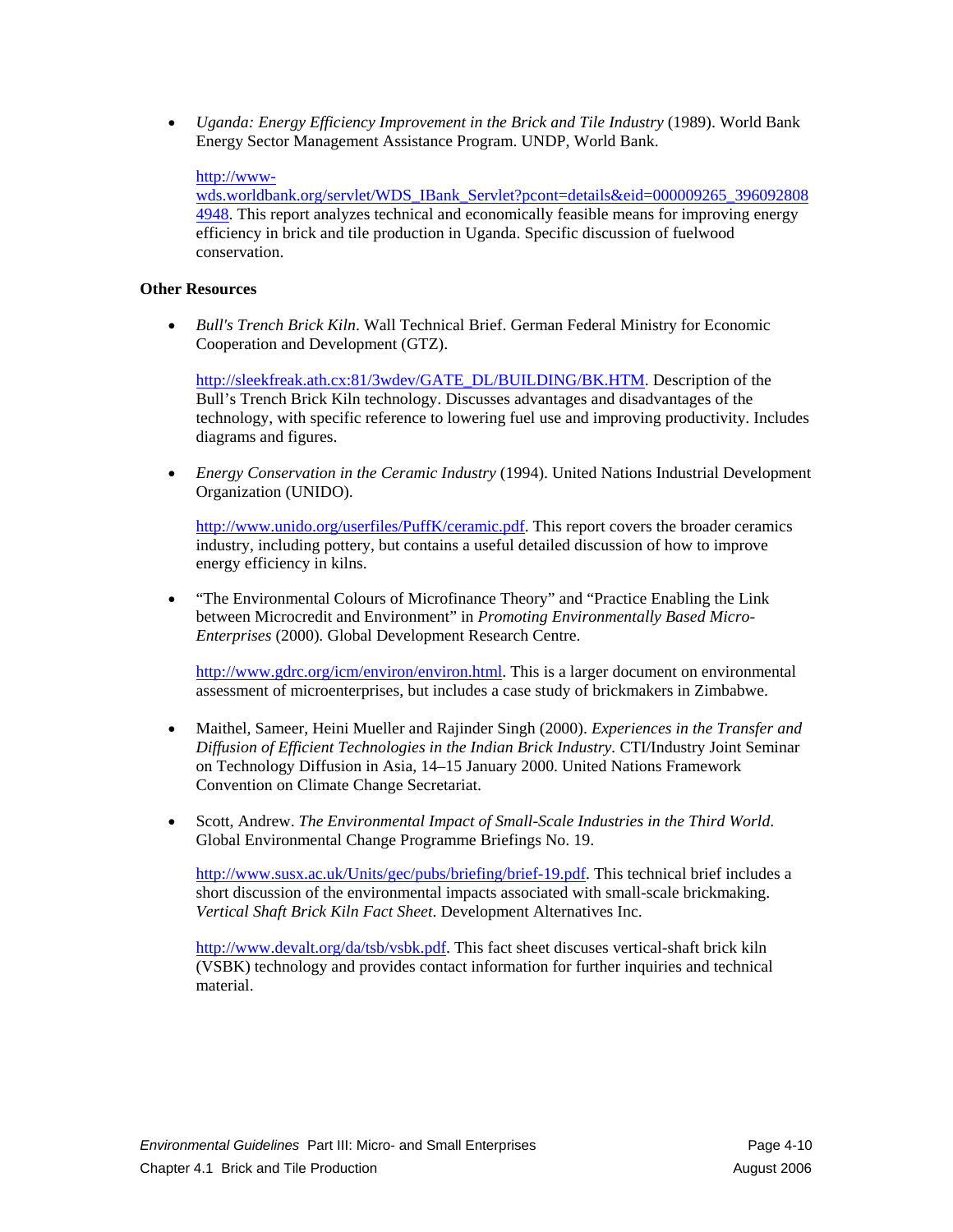# *Chapter 4.2 Food Processing: Cleaner Production Fact Sheet and Resource Guide*

## **Purpose**

This fact sheet offers basic information on the important adverse environmental impacts of food processing, as well as associated health and safety impacts. It also discusses opportunities for mitigating those impacts, with an emphasis upon "cleaner production" strategies that may also provide financial benefits to micro- and small enterprises (MSEs). In addition, each fact sheet offers a substantial, annotated list of resources for organizations seeking more information.<sup>4</sup>

This fact sheet has been prepared for (1) **business development services (BDS) providers**, which offer services such as management training or marketing support to MSEs, and (2) **intermediate credit institutions (ICIs) and direct lenders** that provide financial credit to MSEs. It is intended to be used in concert with other sections in Part III of the *Environmental Guidelines for Small-Scale Activities in Africa: Environmentally Sound Design for Planning and Implementing Development Activities,* which is USAID Africa Bureau's principal source of sector-specific environmental guidance.

# **Why Focus on Cleaner Production for Mitigation?**

Cleaner production (CP) is a preventive business strategy designed to conserve resources, mitigate risks to humans and the environment, and promote greater overall efficiency through improved production techniques and technologies. CP methods may include:

- substituting different materials
- modifying processes
- upgrading equipment
- redesigning products

 $\overline{a}$ 

In addition to environmental, health and safety benefits, many cleaner production techniques can substantially reduce operating costs and improve product quality. MSEs may profit from CP through more efficient use of inputs and machinery, higher-quality goods that can command higher prices,

<sup>&</sup>lt;sup>4</sup> At the time of writing, USAID cleaner production fact sheets are available for the following subsectors that are likely to have substantial adverse impacts on the environment and/or workers' health: brick and tile production; leather processing; small-scale mining; food processing; metal finishing; wood processing and furniture production, and wet textile operations.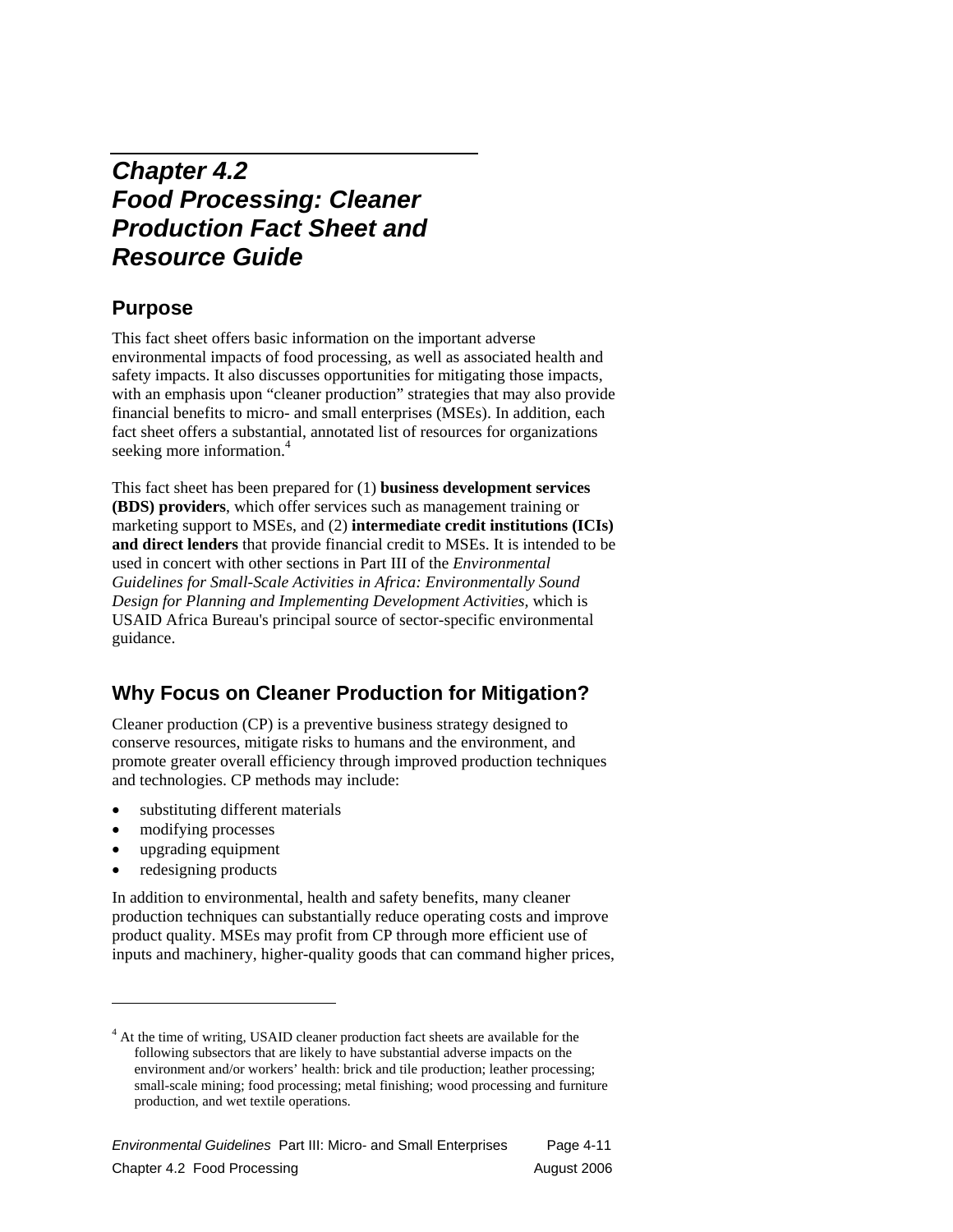and reduced waste disposal costs. Improved safety measures can also help MSEs avoid costly accidents and worker absences.

Experience has demonstrated that, with assistance, MSEs can frequently identify cleaner production opportunities that produce a positive financial return, sometimes with little or no investment. Many enterprises that change to CP methods may realize substantial financial and environmental benefits, indicating that CP should be the first option considered in addressing MSEs' environmental problems.

Yet, although this approach can offer tremendous advantages, readers should also recognize that cleaner production options showing clear financial benefit will only be available to varying degrees among different enterprises and often may not completely mitigate environmental problems. In some cases, even when pursuing CP techniques, some businesses may need to use solutions that offer no measurable financial return—if such solutions are required by USAID's Regulation 216 or local regulations or desired for other reasons, such as community goodwill.



Food processing is an area where many cleaner production opportunities can be found, from water usage to recycling.

# **Adverse Environmental Impacts and Mitigation Opportunities**

A wide variety of African MSEs engage in food-processing activities ranging from abbatoirs to cashew nut processing. Several key environmental issues associated with food processing are listed in the box at left and discussed below. For each environmental impact, the fact sheet provides a list of questions to aid in the assessment of individual MSEs. These questions are followed by a number of mitigation strategies that can be considered, with an emphasis on cleaner production strategies where possible. The strategies presented typically represent a range of available

*Environmental Guidelines* Part III: Micro- and Small Enterprises Page 4-12 Chapter 4.2 Food Processing Chapter 4.2 Food Processing

### **Important Environmental Issues Addressed by This Fact Sheet**

- Water pollution
- Working conditions
- **Spoilage**
- Solid waste
- Poorly maintained machinery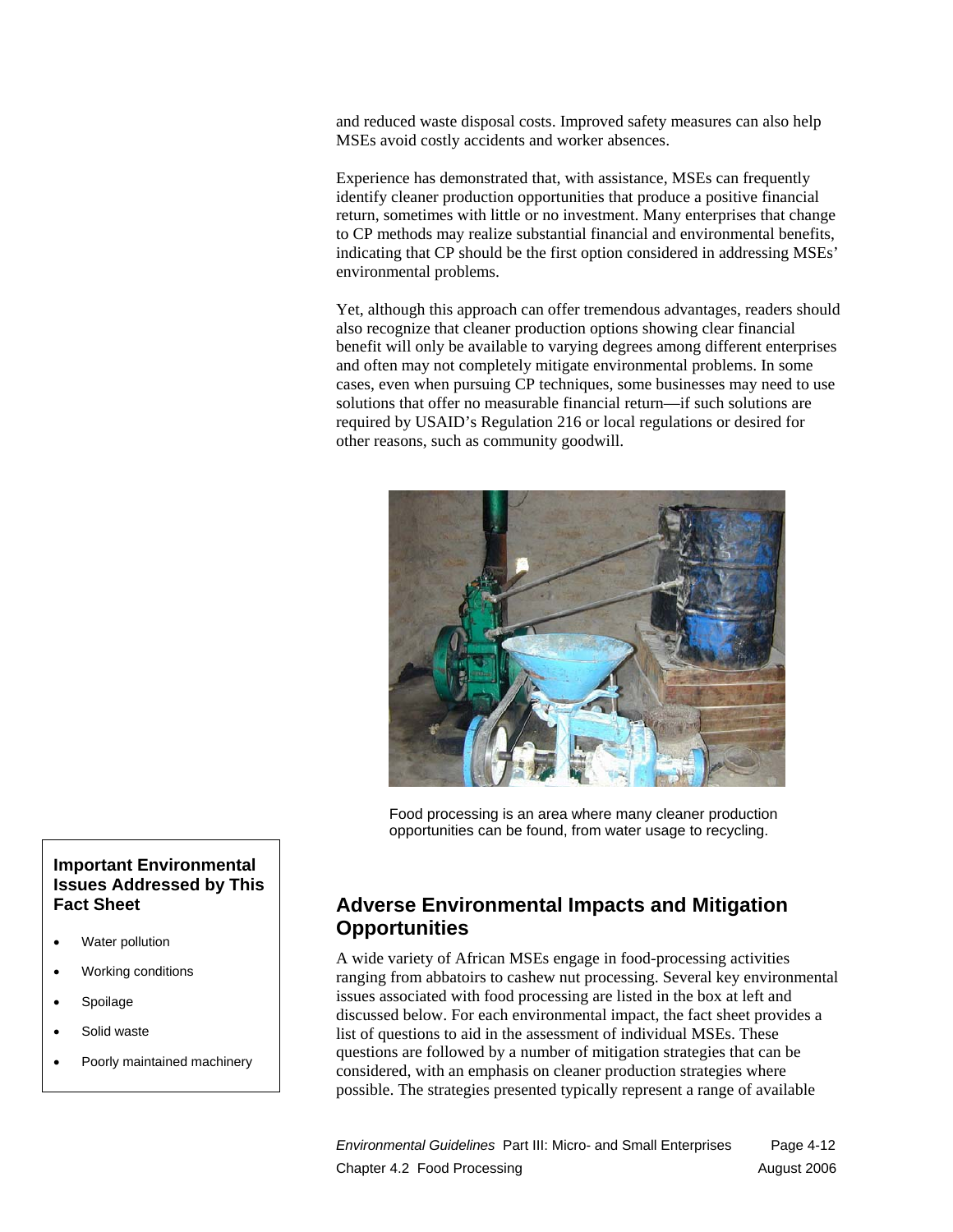options, from profitable activities that require no investment to other activities that may increase MSEs' costs.

### *Water pollution*

Harmful wastes disposed of in pits or waterways can leach into groundwater and affect water quality for workers and the community. Contamination of water sources may not occur immediately, but can increase or accumulate over time, eventually damaging to product quality and affecting workers' health.

#### **Key questions to consider:**

- Is there any chance rain could transport elements of the firm's waste from its original site to community centers or water sources?
- How near is the waste site to the water table and/or groundwater sources, such as wells?
- How close is the waste site to streams, rivers, lakes or other surface water bodies?
- Is the enterprise mixing chemical and organic waste?

### **Selected mitigation strategies:**

- Site small dumps or waste treatment sites far away from surface or groundwater water sources.
- Separate harmful chemical waste from organic waste, and use more care in handling chemical waste. Dispose of chemical waste in a way that prevents chemicals from leaching into ground or surface waters (such as clay- or concrete-lined pits). Check with an environmental expert to confirm the chosen disposal method is safe for the chemicals being disposed of.
- If the enterprise stores waste temporarily before transporting it to a treatment facility or landfill, make sure it is not leaking into the ground.

## *Working conditions*

Certain working conditions—excessive heat caused by operating machinery, lack of ventilation, skin-irritating acids from fruits—can damage workers' health. An unhealthy workforce may be unproductive, miss work too often and make costly mistakes.

#### **Key questions to consider:**

- Do workers and managers know safety measures well?
- Are there any by-products from production that cause skin, eye or breathing irritation, even occasionally?

*Environmental Guidelines* Part III: Micro- and Small Enterprises Page 4-13 Chapter 4.2 Food Processing Chapter 4.2 Food Processing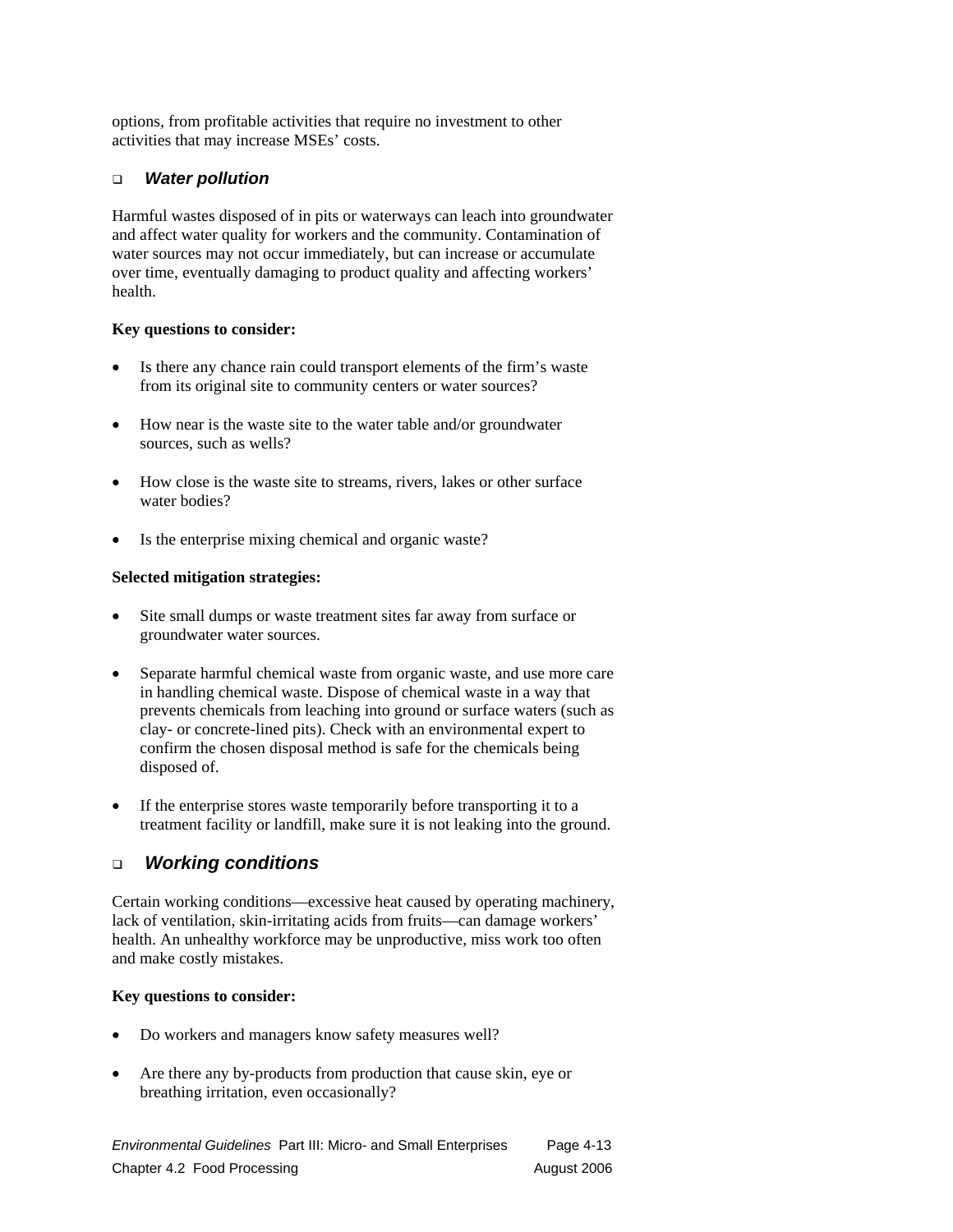- Is protective clothing (e.g., gloves, boots, face masks) available for workers?
- Is there enough light and air so workers do not have to strain to perform their work?

#### **Selected mitigation strategies:**

- Maintain safety equipment and reinforce safety training. Safety measures may already be in place, but workers should be reminded often; designate one person as the safety trainer and have that person train others. Check existing safety equipment regularly, and replace elements like dust filters frequently.
- Create a prevention strategy. Sometimes small changes such as buying a face mask or rubber gloves can dramatically reduce incidences of harm to workers. Find ways of preventing accidents.
- Find ways of reducing harmful byproducts. For example, clean the floors in between production cycles to get rid of excess dust, or install drip trays to catch acidic fruit juice.

#### *Spoilage*

Certain structural features of the food-processing site may lead to spoilage or contamination of the products. Such site or building features include inadequate drainage or a lack of screens to keep out insects/rodents. Increased spoilage causes more waste and less profitability, while contamination may result in health problems for consumers.

#### **Key questions to consider:**

- Does the site experience substantial losses in raw materials during storage before production? If so, what causes these losses?
- How open are structures to the outside elements and pests? Can they be closed off more effectively while maintaining sufficient ventilation?
- What sanitation procedures are currently in place?

#### **Selected mitigation strategies:**

- Ensure that the building structure is secure not only from people but also from animals. Screens should be placed over drains and windows to keep out disease-carrying rodents and flies.
- Storage areas should be well-ventilated and large enough so that excessive heat and moisture do not spoil fruits and vegetables.

#### *Solid Waste*

Food processing creates substantial amounts of organic and inorganic wastes. This can lead to increased costs for supplies, labor and sometimes

*Environmental Guidelines* Part III: Micro- and Small Enterprises Page 4-14 Chapter 4.2 Food Processing Chapter 2006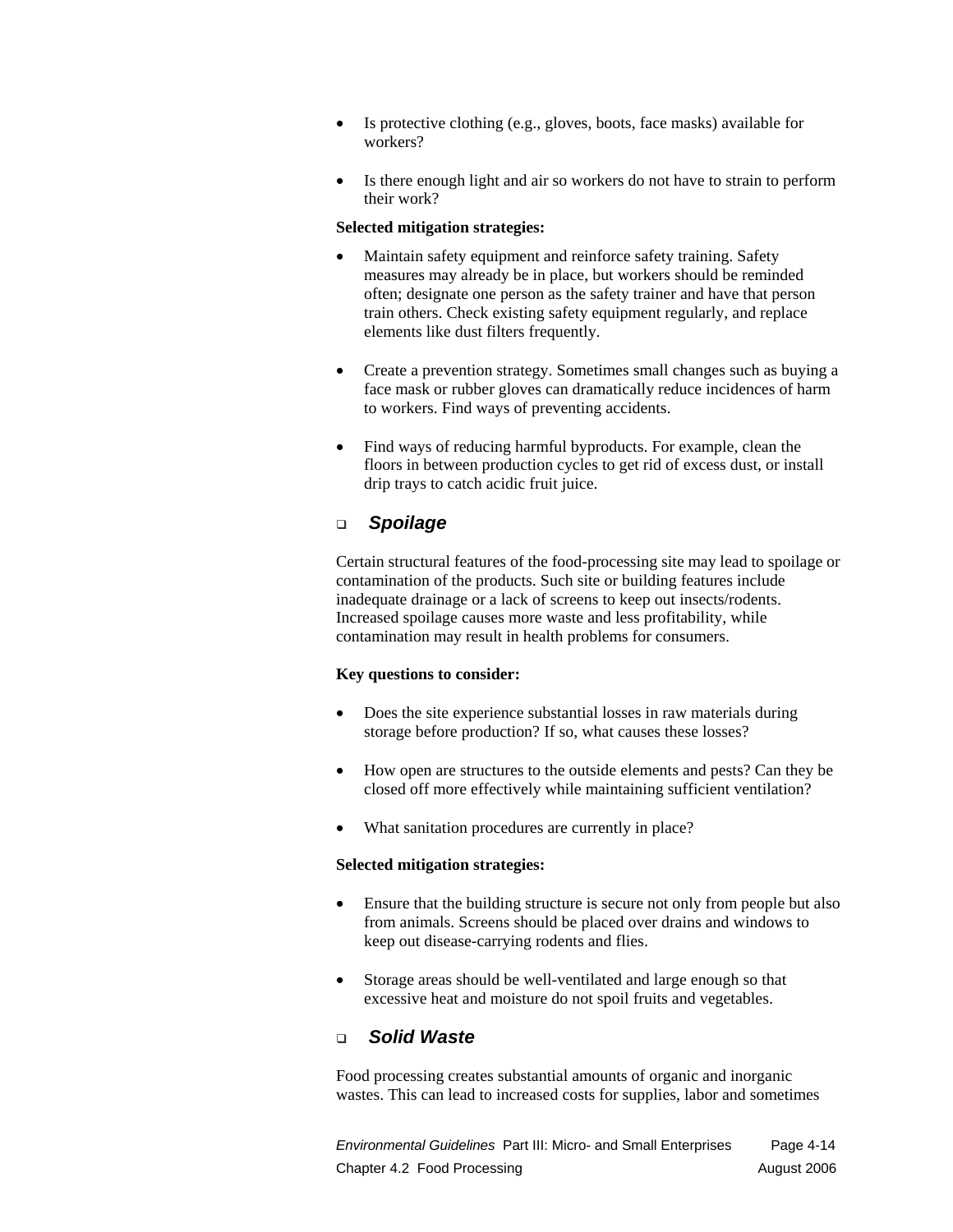fees for waste disposal. In addition, high volumes of burdensome waste, whether placed in a landfill or treated and disposed of, may place a serious strain on limited land resources. Minimizing waste can save on the cost of supplies and labor needed for waste disposal. Converting waste to productive uses can provide an extra source of income.

#### **Key questions to consider:**

- Are there any other uses for organic waste generated by the production process? For instance, can organic waste be turned into fodder or compost?
- What contributes most to waste?
- How can production processes be changed to reduce waste?

#### **Selected mitigation strategies:**

- Re-use organic waste. Some organic waste such as vegetable peelings can be used as animal fodder; other waste, such as the fiber from palm kernel husks, can be used as fuel.
- Modify waste disposal to facilitate faster decomposition/breakdown of organic material. Add layers of dirt and dry organic material to waste pits, or spread waste over large areas of land. This type of composting and "land spreading" can speed up decomposition and quickly lowers waste volume. Ensure, however, that this material does not attract disease-carrying vectors including birds, rodents and insects.
- Minimize wastes by improving production processes. Identify and change elements of production that may be inefficient or produce excess waste. For example, improved techniques for cutting food produce can reduce waste and yield more product.

## *Poorly maintained machinery*

Machinery that leaks chemicals or fuel is wasting energy, can contaminate water supplies and may threaten workers' health. Repairing leaks lowers fuel costs and can prevent costly accidents such as fire. For dairy processors, who use more machinery and refrigeration systems than other food processors, reducing leakage can save money spent on refrigerants and other chemicals.

#### **Key questions to consider:**

- How often is machinery checked?
- Are there any routines or technology in place to detect leakages?
- Do workers ever complain of nausea or dizziness on the job?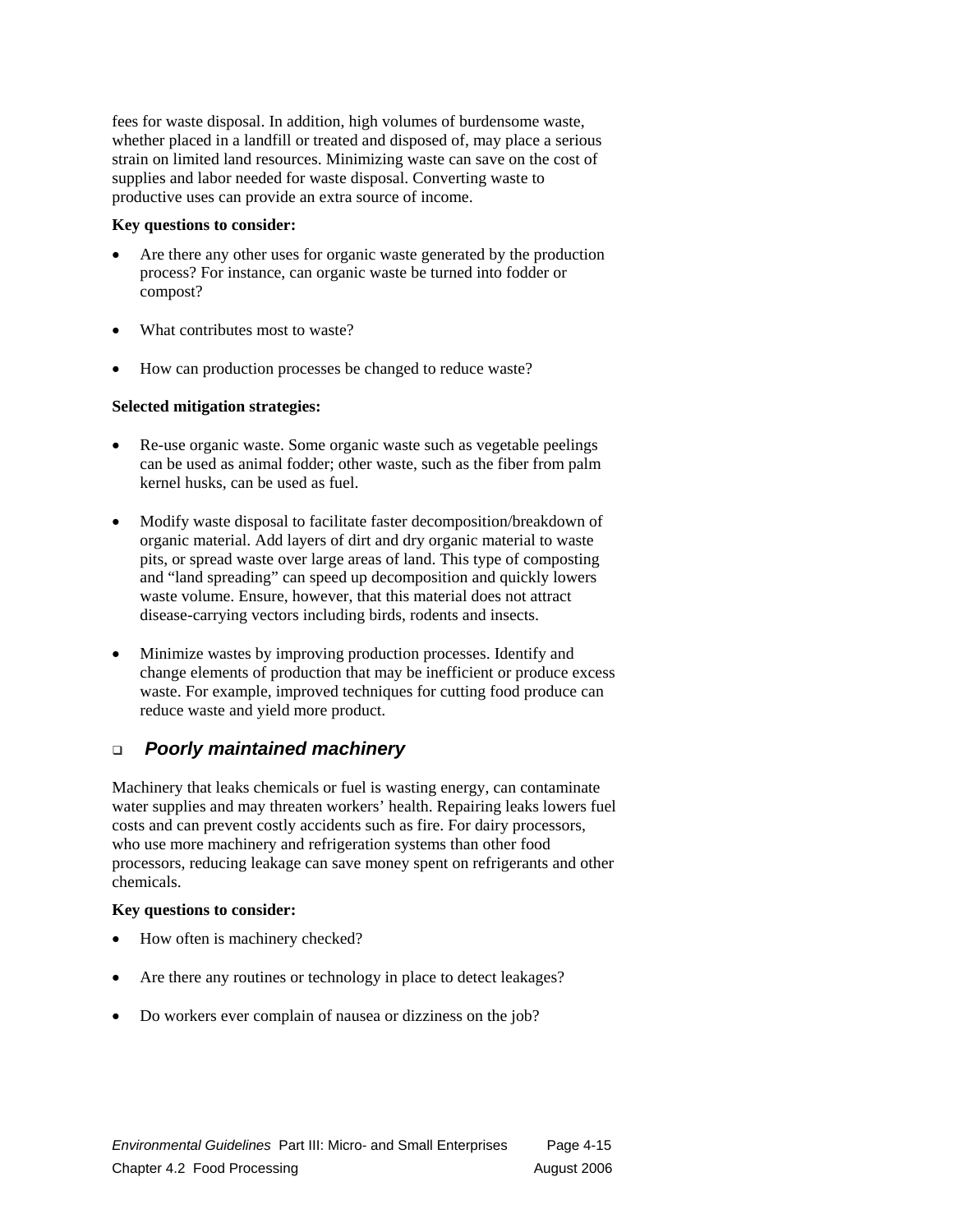#### **Selected mitigation strategies:**

- Schedule regular machine maintenance checks and repairs. Ensure that workers have up-to-date training in operation and maintenance. Do not wait until machinery is broken before checking it; leaks can occur long before serious equipment breakdown and may be costing the business money. If possible and cost-effective, replace faulty machinery with more efficient machinery.
- If machinery is difficult to access, then monitor wastes or emissions to detect leaks. For example, check for puddles underneath machinery or chemical/fuel smells.
- Use wood shavings, drop cloths and/or oil-water separators to catch spills and leaks.
- If the business is disposing of organic and chemical wastes separately, ensure that chemical or fuel waste does not contaminate the organic waste.
- If it is not cost-effective to replace or to repair machinery, make sure that harmful effects are minimized. Increase ventilation around any machinery that has high gas or chemical emissions.

#### *Water use*

Food processing workers sometimes use too much water, usually when they are cleaning equipment or food materials. This may not only cause others in the community to have less water, but also lessen the enterprise's own future access to water. It may also mean that water costs are unnecessarily high, even with use of a well. New wells may have to be drilled more frequently as groundwater levels drop.

#### **Key questions to consider:**

- Does the business primarily use water to clean machinery and floors?
- Is the source of water limited?
- Is water left running when it is not in use?
- How much money does the business pay for water, and how much could that cost be reduced through more careful usage?

#### **Selected mitigation strategies:**

• Decrease water usage through "dry cleanup." Dry cleanup involves an initial cleaning without water (sweeping, wiping down) before washing. This method reduces the amount of water required to dislodge solid wastes from floors or machinery.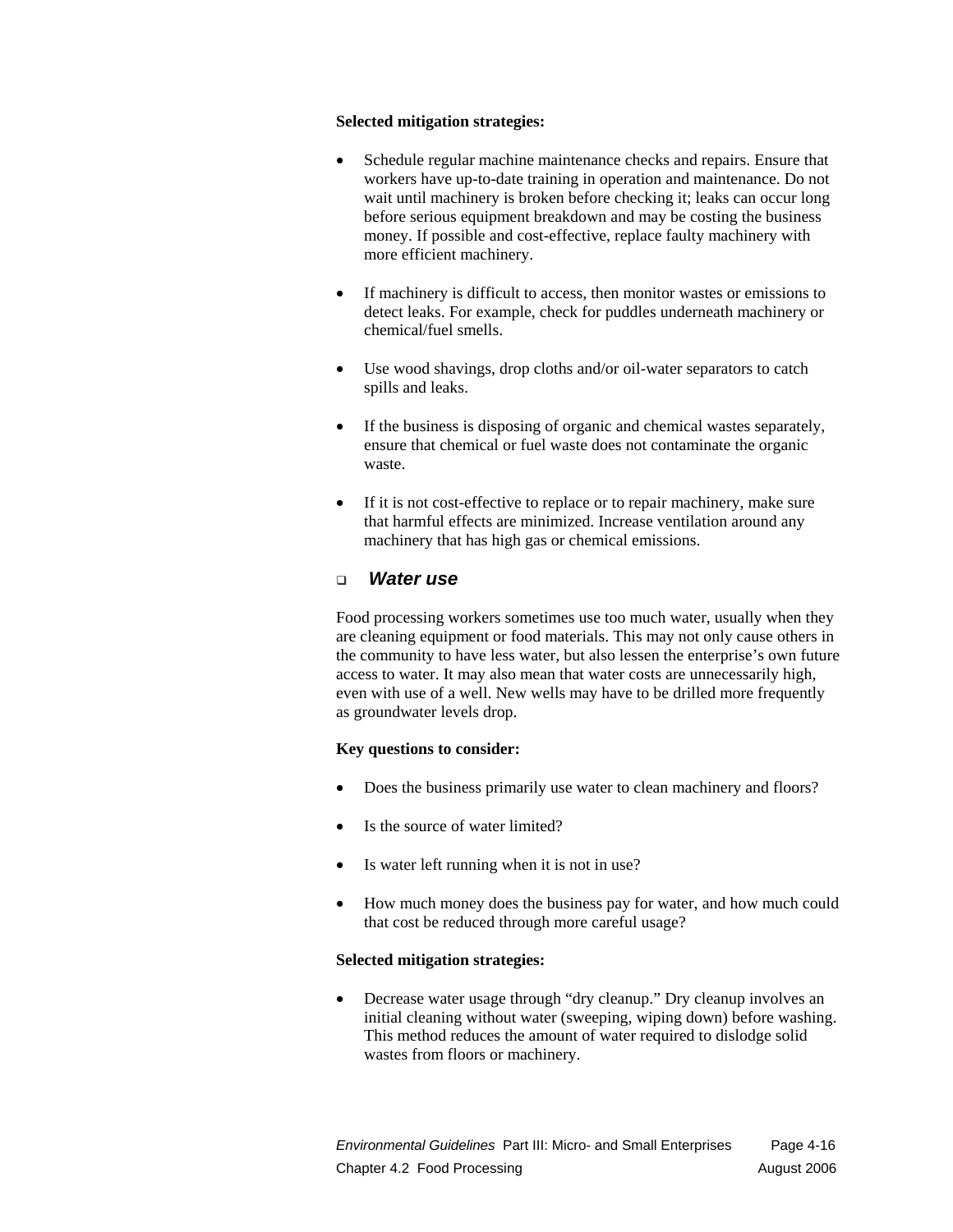- Regulate water flow. Using high-pressure water hoses can ease cleaning and cut water use; usually this only involves adding a new nozzle to the end of a hose.
- Reuse water. Some food processors use steam to purify or clean packaging materials; a closed-loop system can cycle hot water back into the system. This process saves money on both water and energy costs.

### *Liquid waste*

Meat processing creates a good deal of liquid waste—wastewater with blood or animal fats in it—that may coagulate and clog pipes, or contaminate sources of water. Liquid wastes can also gather in stagnant pools, creating breeding grounds for insects. These conditions may cause costly losses in labor and meat from the spread of disease among workers and animals.

#### **Key questions to consider:**

- How large is the volume of liquid wastes that is produced?
- Do liquid wastes gather in pools, serving as a breeding grounds for mosquitoes and other insects?
- What waste treatment systems are in place?

#### **Selected mitigation strategies:**

- Practice water reduction strategies mentioned above, including "dry cleanup," to minimize the amount of wastewater created and the amount of waste materials in the wastewater.
- Separate fats, grease and solids from wastewater. Oil separators or oil traps can be purchased or made at relatively low cost and can dramatically reduce the amount oil in wastewater. Drain stagnant pools of liquid or water away from holding pens and working areas.
- Consider constructing waste treatment ponds. Both solid and liquid waste can be treated in these ponds, which can aid decomposition and reduce disposal costs. Since they may attract mosquitoes and other insects, site such ponds away from animals and places of human activity.

### *Noises and odors*

Food processing may result in noises or odors that affect the quality of life surrounding the production site. Community members may be unwilling to tolerate continued production or may block plans to expand production in the future. Loud noises may also damage the ears of workers and managers.

#### **Key questions to consider:**

• Are there some aspects of the production process that are much louder than others?

*Environmental Guidelines* Part III: Micro- and Small Enterprises Page 4-17 Chapter 4.2 Food Processing **August 2006** 2006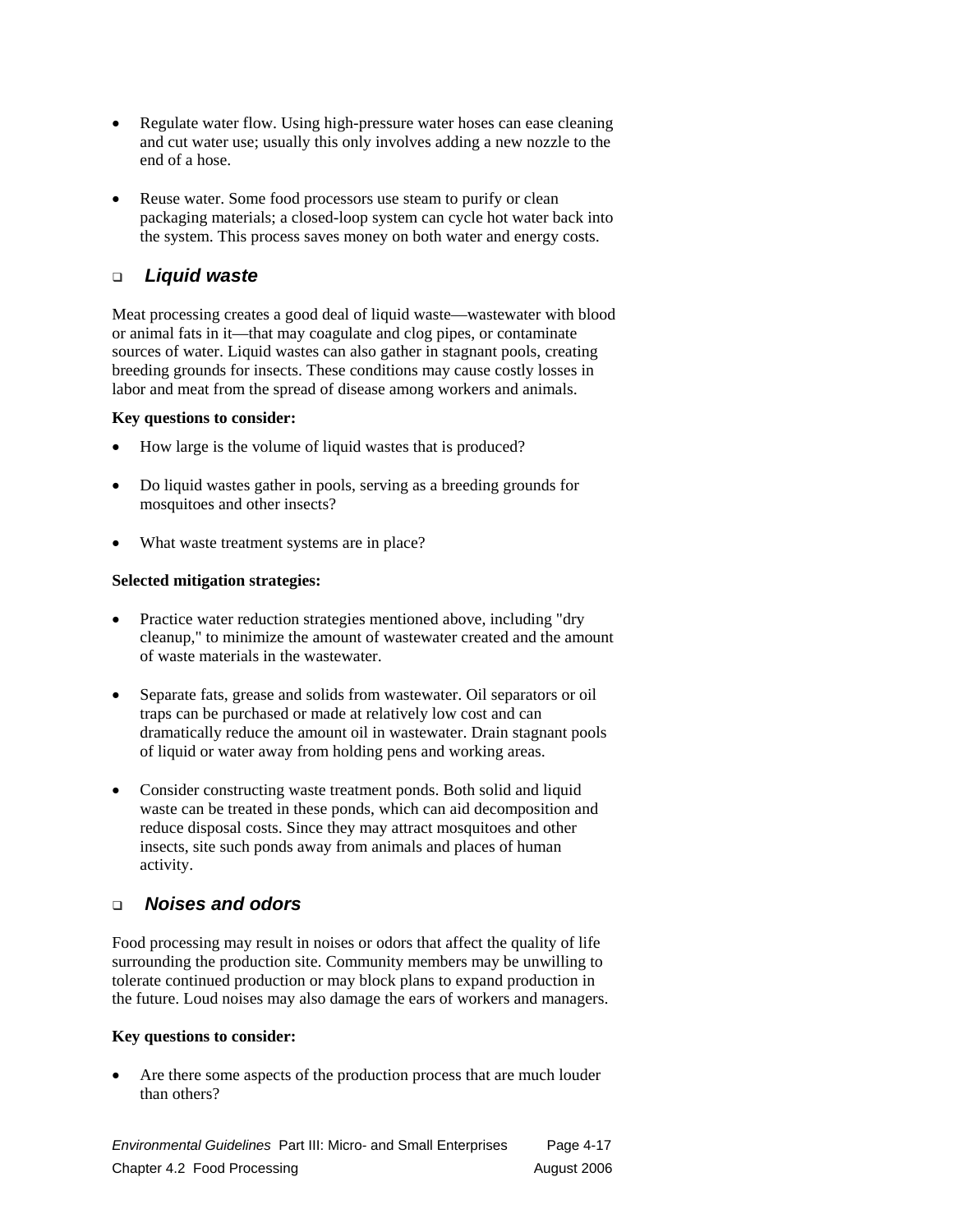- Is your waste disposal or treatment site located near human settlements?
- What smells are produced in the production process?

#### **Selected mitigation strategies:**

- Locate waste disposal sites away from housing or town centers.
- Modify waste disposal or production practices to minimize odors. For example, if treating waste in lagoons or compost pits, make sure they are large enough to accommodate the volume of waste that is produced—if they are too small, the effectiveness of the treatment decreases and smell increases.
- Provide earplugs for workers.
- Repair and maintain machinery so that excessive grinding or squeaking is minimized. This may increase the machinery's efficiency and make it last longer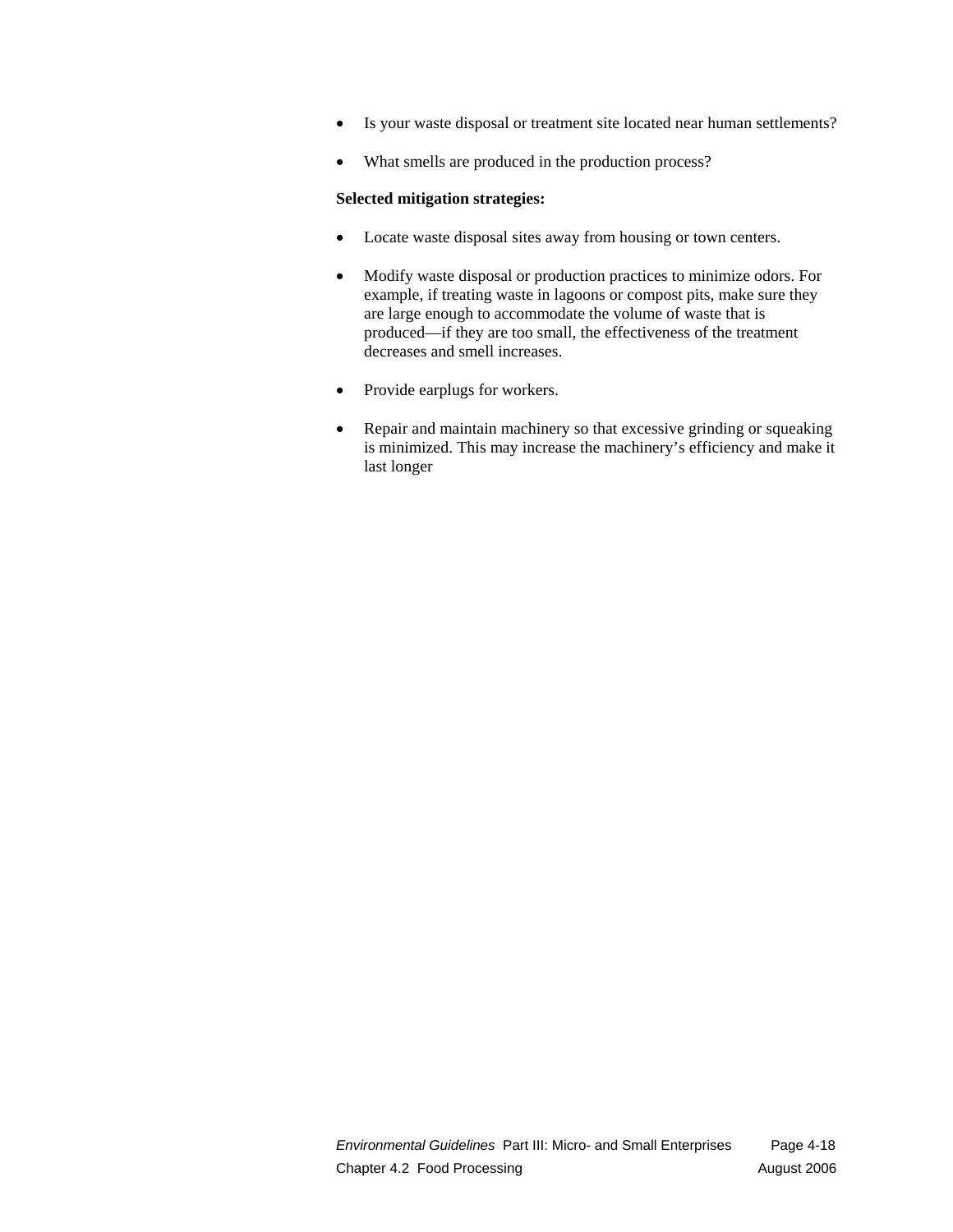## **Resources and References:**

• *Cleaner Production Assessment in Dairy Processing*. United Nations Environment Program, Division of Technology, Industry and Economics (UNEP-TIE).

http://www.agrifood-forum.net/publications/guide/index.htm. A guide to the application of cleaner production in the dairy industry, with a focus on the processing of milk and milk products at dairy processing plants.

• *Cleaner Production Assessment in Meat Processing*. United Nations Environment Program, Division of Technology, Industry and Economics (UNEP-TIE).

http://www.agrifood-forum.net/publications/guide/index.htm. This document is a guide to the application of cleaner production to the meat processing industry, with a focus on the slaughtering of cattle and pigs at abattoirs. Includes case studies, sample evaluation, and assessment forms.

• Crickenberger, Roger G. and Roy E. Carawan (1996). *Using Food Processing By-Products for Animal Feed*. North Carolina Cooperative Extension Service.

http://www.bae.ncsu.edu/bae/programs/extension/publicat/wqwm/cd37.html. This paper gives information to help food processors prevent pollution and save money by recovering by-products for use as animal feed. It considers some by-products suitable for animal feeding and factors to consider when selecting by-products for feed, e.g., moisture content, waste stream, volume of material, and effects on feed consumption.

• *Energy Conservation in the Food Industry* (1995). United Nations Industrial Development Organization (UNIDO).

http://www.unido.org/userfiles/PuffK/food.pdf. This document includes a general discussion on energy conservation for food processors in the areas of steam leakage, wastewater treatment, refrigeration systems, cookers, and baking furnaces. Recommendations include insulating methods, refinishing cookers to increase radiation, and various heat recovery techniques.

• Fellows, Peter. *Guidelines for Small-Scale Fruit and Vegetable Processors* (1997). Agricultural Services Bulletin 127. UN Food and Agriculture Organization (FAO).

http://www.fao.org/docrep/w6864e/w6864e0g.htm. (see appendix). This document generally concerns the production process, but it does also include a good overview of health and safety issues for fruit and vegetable processors. Specifically discusses methods for avoiding dangers of hot liquids/jams, fruit acids and steam. Some mention of high volumes of solid organic waste and contamination of the product from workers.

• Fellows, P., B. Axtell, and M. Dillon (1995). *Quality Assurance for Small-Scale Rural Food Industries*. Agricultural Services Bulletin No. 117. UN Food and Agriculture Organization (FAO).

http://www.fao.org/docrep/V5380E/V5380E00.htm. A good discussion of cleaner production building design. Specific mention of how to keep rodents and insects out of building structures in addition to sanitation and hygiene in production.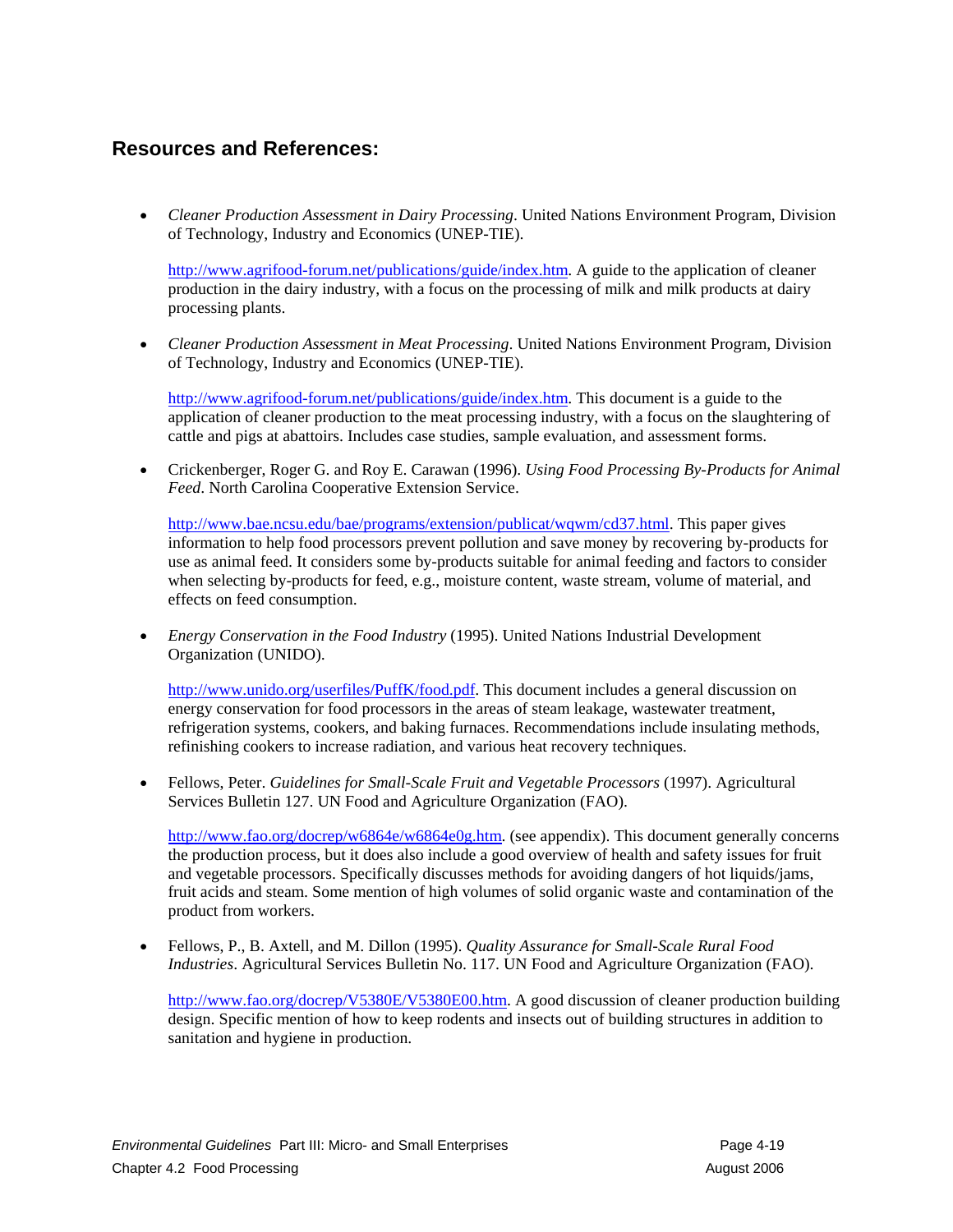• *Food Processing Fact Sheets*. Minnesota Technical Assistance Program, University of Minnesota.

http://wrrc.p2pays.org/indsectinfo.asp?INDSECT=50. Although this site gives examples of cleaner production strategies undertaken by some Minnesota food processors, it is relevant to developing country producers. Links to the following fact sheets:

- o *Composting and Landspreading Food Processing By-Products*. http://www.mntap.umn.edu/food/78-CompLand.htm. A good discussion of how to compost commercial food processing wastes quickly through landspreading methods.
- o *Dairy Waste Reduction Tips*. http://www.mntap.umn.edu/POTW/Dairywaste.htm. A discussion of what some Minnesota dairy companies are doing to reduce wastewater and product losses. Includes 10 water conservation strategies.
- o *Feeding Food By-Products to Livestock*. http://www.p2pays.org/ref/02/01247\_files/fs77-r.htm. This fact sheet explains the conditions under which non-meat uncooked food by-products can be used as animal feed.
- "Fruit and Vegetable Processing" in *Pollution Prevention Abatement Handbook* (1998). World Bank.

http://lnweb18.worldbank.org/ESSD/envext.nsf/51ByDocName/PollutionPreventionandAbatementHa ndbook. General guidelines on reducing pollution, noise and effluent, with specific recommendations on the recirculation of water in production, dry cleanup, and reuse of organic wastes. Also includes technical information on requirements affecting effluent and acceptable levels of waste for specific items.

• *A Guide to Cleaner Production in the Food Industry*. The United Nations Environmental Program (UNEP) Working Group Centre for Cleaner Production in the Food Industry.

http://www.cleanerproduction.com/Directory/sectors/subsectors/FoodProc.html. These guidelines are comprehensive and include an introduction to cleaner production as well as methods of planning, implementing, and evaluating cleaner production projects. Specific fact sheets are available, including:

- o *Fruit and Vegetable Processing.* http://www.geosp.uq.edu.au/emc/CP/Res/facts/FACT3.HTM. Discusses sources of waste and ways of reducing waste and water use. Comprehensive checklist on potential targets for cleaner production.
- o *Dairy Manufacturing*. http://www.geosp.uq.edu.au/emc/CP/Res/facts/FACT2.HTM. Discusses waste points in production process and possible waste minimization solutions from Cleaning in Place methods. Comprehensive checklist at end.
- o *Meat Processing.* http://www.geosp.uq.edu.au/emc/CP/Res/facts/FACT7.HTM. Good discussion of factors involved generating waste—types of animals and cleaning methods and suggests better cleaning methods for pollution reduction. Comprehensive checklist at end.
- o *Food Processing Checklists*. http://www.geosp.uq.edu.au/emc/CP/Res/facts/FACT1.HTM. Very good checklist that addresses general food processing strategies for cleaner production.
- *Information Resources on Industrial Pollution Prevention* (2000). United States Agency for International Development (USAID).

Contains guides, case studies, and articles focused on pollution prevention in food processing and other sectors.

*Environmental Guidelines Part III: Micro- and Small Enterprises* enterprises Page 4-20 Chapter 4.2 Food Processing **August 2006** Chapter 4.2 Food Processing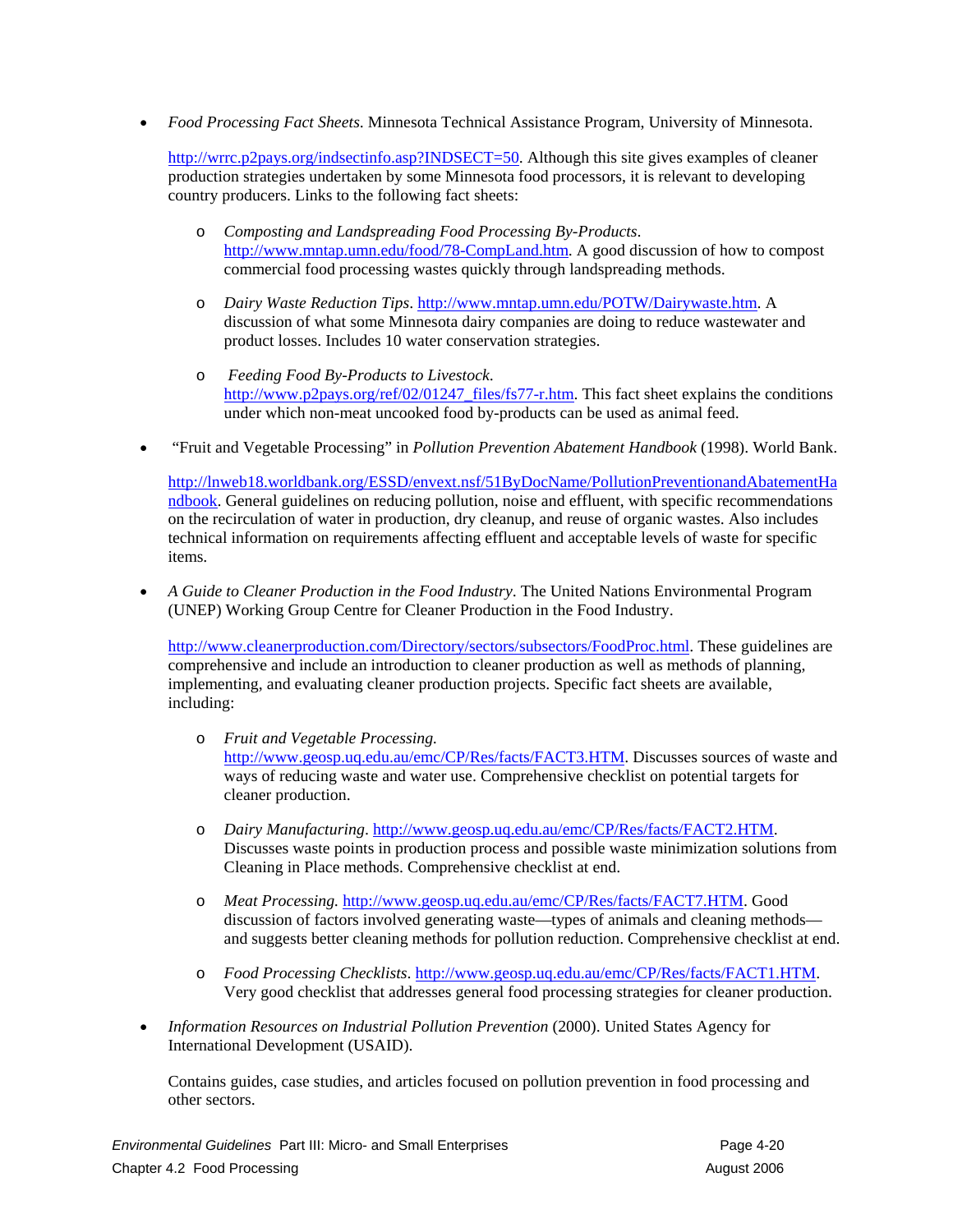• *International Cleaner Production Information Clearinghouse* (1999). CD Version 1.0. United Nations Environment Program, Division of Technology, Industry and Economics (UNEP-TIE)

Contains case studies, country profiles, and cleaner production strategies for food processing.

• *Separator for Organic Grease and Oil* (1990). United Nations Industrial Development Organization (UNIDO).

http://www.unido.org/userfiles/PembletP/Vol5\_Z06.pdf. A how-to document on constructing an oil separator that removes vegetable oil, animal grease and fats from wastewater. Includes diagrams.

• "Vegetable Oils and Fats." Chapter 55 in Vol. II of *Environmental Handbook: Documentation on Monitoring and Evaluating Environmental Impacts*. German Federal Ministry for Economic Cooperation and Development (GTZ).

http://ces.iisc.ernet.in/energy/HC270799/HDL/ENV/enven/vol238.htm. This chapter provides an overview of the techniques used to process oil from seeds, nuts and fruit, as well as the environmental hazards associated with the production process. Specific discussion of the extraction of oil from wastewater using oil traps; reuse of wastewater and organic waste; and problems in chemical refining.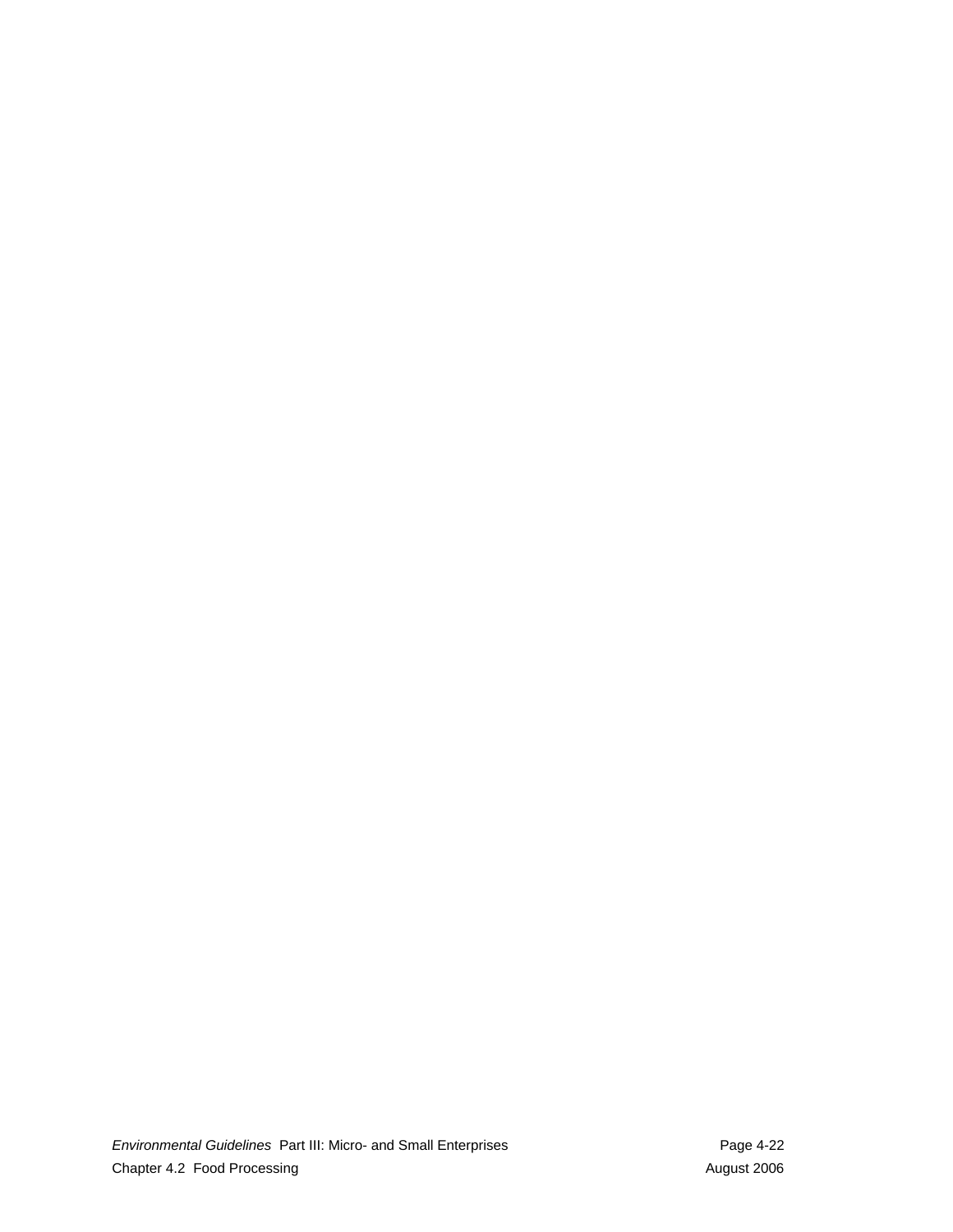# *Chapter 4.3 Leather Processing: Cleaner Production Fact Sheet and Resource Guide*

## **Purpose**

This fact sheet offers basic information on important adverse environmental impacts of leather processing, as well as associated health and safety impacts. It also discusses opportunities for mitigating those impacts, with an emphasis upon "cleaner production" strategies that may also provide financial benefits to micro- and small enterprises (MSEs). In addition, each fact sheet offers a substantial, annotated list of resources for those organizations seeking more information.5

This fact sheet has been prepared for (1) **business development services (BDS) providers,** which offer services such as management training or marketing support to MSEs, and (2) **intermediate credit institutions (ICIs) and direct lenders** that provide financial credit to MSEs. It is intended to be used in concert with other sections in Part III of the *Environmental Guidelines for Small-Scale Activities in Africa: Environmentally Sound Design for Planning and Implementing Development Activities,* which is USAID Africa Bureau's principal source of sector-specific environmental guidance.

# **Why Focus on Cleaner Production for Mitigation?**

Cleaner production (CP) is a preventive business strategy designed to conserve resources, mitigate risks to humans and the environment, and promote greater overall efficiency through improved production techniques and technologies. Cleaner production methods may include:

- substituting different materials
- modifying processes
- upgrading equipment
- redesigning products

-

In addition to environmental, health and safety benefits, many cleaner production techniques provide opportunities to substantially reduce operating costs and improve product quality. MSEs can profit from cleaner production through more efficient use of inputs and machinery, higherquality goods that can command higher prices, and reduced waste disposal

<sup>&</sup>lt;sup>5</sup> At the time of writing, USAID cleaner production fact sheets are available for the following subsectors that are likely to have substantial adverse impacts on the environment and/or workers' health: brick and tile production; leather processing; small-scale mining; food processing; metal finishing; wood processing and furniture production, and wet textile operations.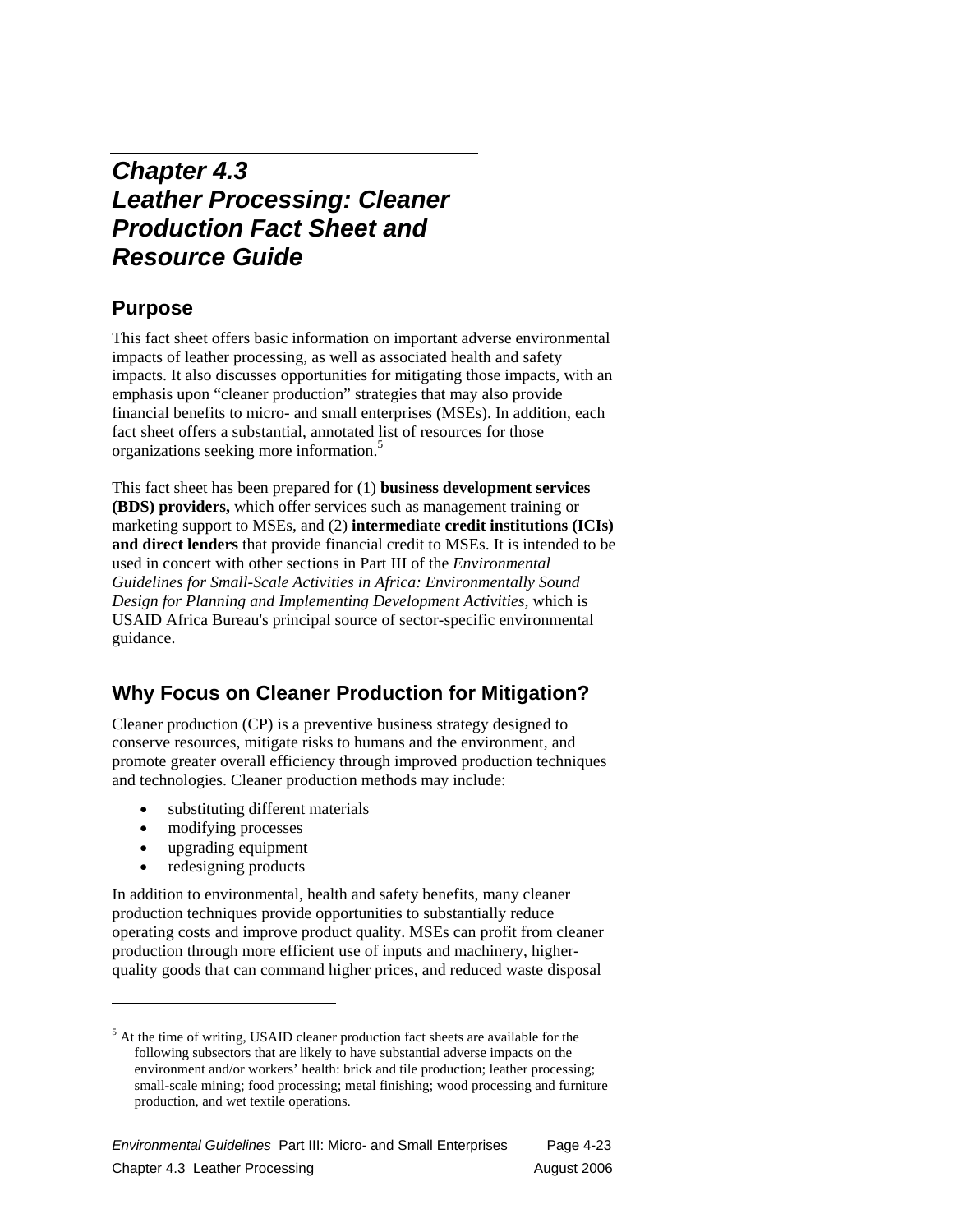costs. Improved safety measures can also help MSEs avoid costly accidents and worker absences.

Experience has demonstrated that, with assistance, MSEs can frequently identify cleaner production opportunities that produce a positive financial return, sometimes with little or no investment. Many enterprises that change to CP methods may realize substantial financial and environmental benefits, indicating that CP should be the first option considered in addressing MSEs' environmental problems.

Yet, although this approach can offer tremendous advantages, readers should also recognize that cleaner production options showing clear financial benefit will only be available to varying degrees among different enterprises and often may not completely mitigate environmental problems. In some cases, even when pursuing CP techniques, some businesses may need to use solutions that offer no measurable financial return—if such solutions are required by USAID's Regulation 216 or local regulations or desired for other reasons, such as community goodwill.



Leather processing uses large amount of toxic and environmentally dangerous chemicals. CP techniques can prevent these chemicals from becoming a threat to public health and save money for the micro-entrepreneur.

## **Adverse Environmental Impacts and Mitigation Opportunities**

Several key environmental issues associated with leather processing are listed in the box at left and discussed below. For each environmental impact, the fact sheet provides a list of questions to aid in the assessment of individual MSEs. These questions are followed by a number of mitigation strategies that can be considered, with an emphasis on cleaner production strategies where possible. The strategies presented typically represent a range of available options, from profitable activities that require no investment to other activities that may increase MSEs' costs.

*Environmental Guidelines* Part III: Micro- and Small Enterprises Page 4-24 Chapter 4.3 Leather Processing Chapter 2006

## **Important Environmental Issues Addressed by This Fact Sheet**

- **Chemicals**
- Water use
- Worker health hazards
- Odor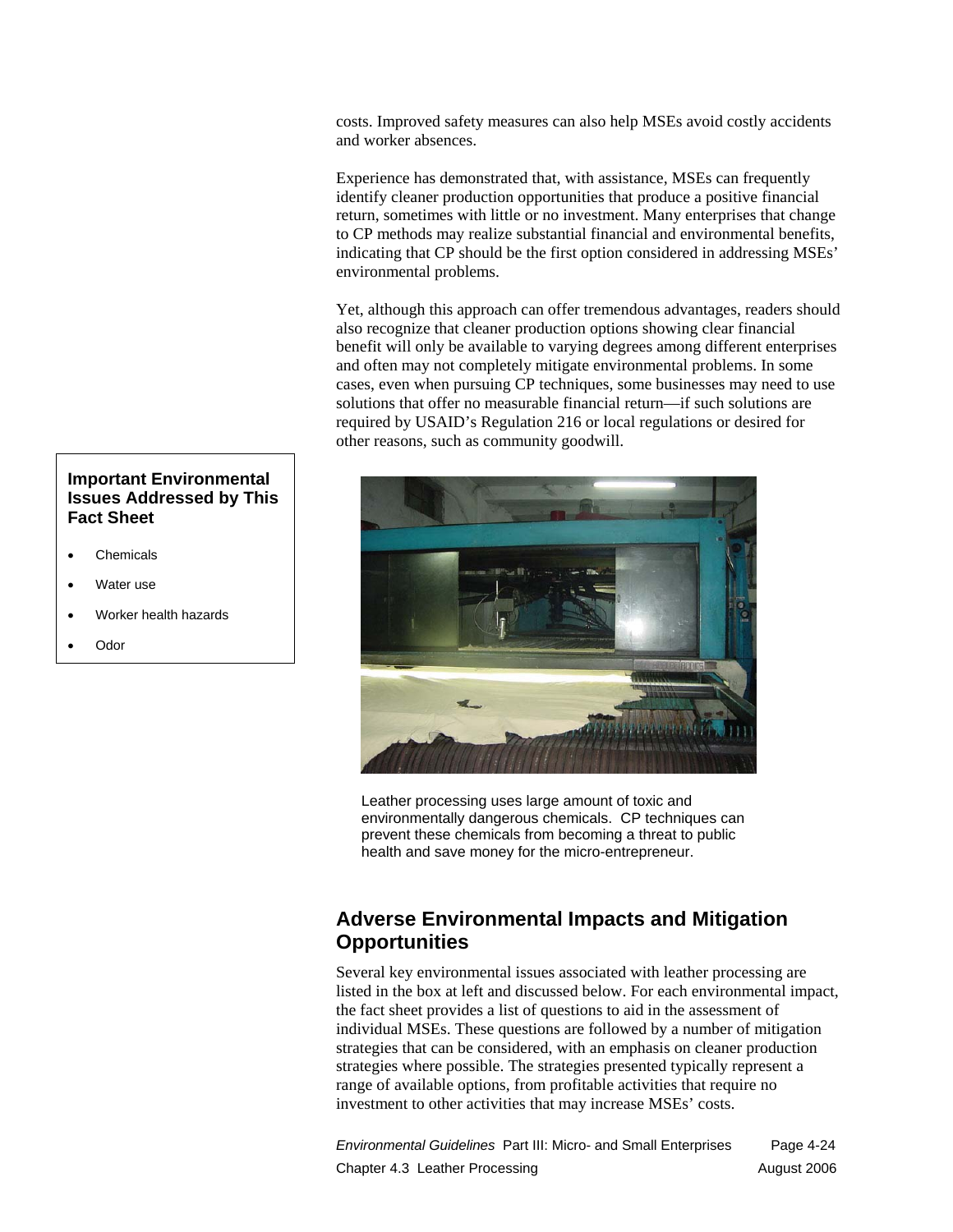#### *Chemicals*

Leather processing requires extensive use of chemicals to treat and soften hides. These chemicals are present in the firm's wastewater and can contaminate community water sources. When chemicals are improperly or inefficiently used in production, costs rise and pollution increases. More efficient chemical use can both lower production costs and reduce pollution.

#### *Key questions to consider:*

- What kind of chemicals are used?
- Which of these chemicals are the most harmful?
- Which production stages use the most chemicals? In what quantities?
- Where are chemicals stored?

#### **Selected mitigation strategies:**

- Improve production methods to increase efficiency. Using higher temperatures in chrome baths helps chrome adhere to hides and reduces the amount of chemicals left in the wastewater. Instruct workers about the correct chemical ratios to use in tanning and finishing baths. Use measuring equipment to minimize overuse.
- Improve chemical storage to reduce waste and spills. Store chemicals in sturdy, waterproof containers. Instruct employees to seal containers after use to avoid spills.
- Consider using alternative chemicals that are less hazardous. For instance, vegetable-based tanning solutions can be substituted for chrome. Take into consideration, though, that switching to low-polluting chemicals may involve a tradeoff in quality. For example, vegetable dyes may produce unpredictable colors.
- Recycle chrome and tanning bath solutions. Chrome and lime effluent can be reused in future production stages without loss of effectiveness; use filters to screen out solid wastes and then set aside the solution to use it again. Assess the cost-effectiveness of such strategies before proceeding, however. For example, some chrome-recycling strategies may not be cost-effective for smaller operations.

#### *Water use*

Leather processing requires water in almost every stage of production, but certain production methods or machinery can lead to overuse. If well or pump water is used, excessive water use can deplete water sources for future production or community use. Energy costs for pumping, as well as environmental impacts from energy consumption, will also be higher than necessary. Excessive groundwater use may lower the water table and require frequent redrilling of wells. Also, untreated wastewater (effluent) from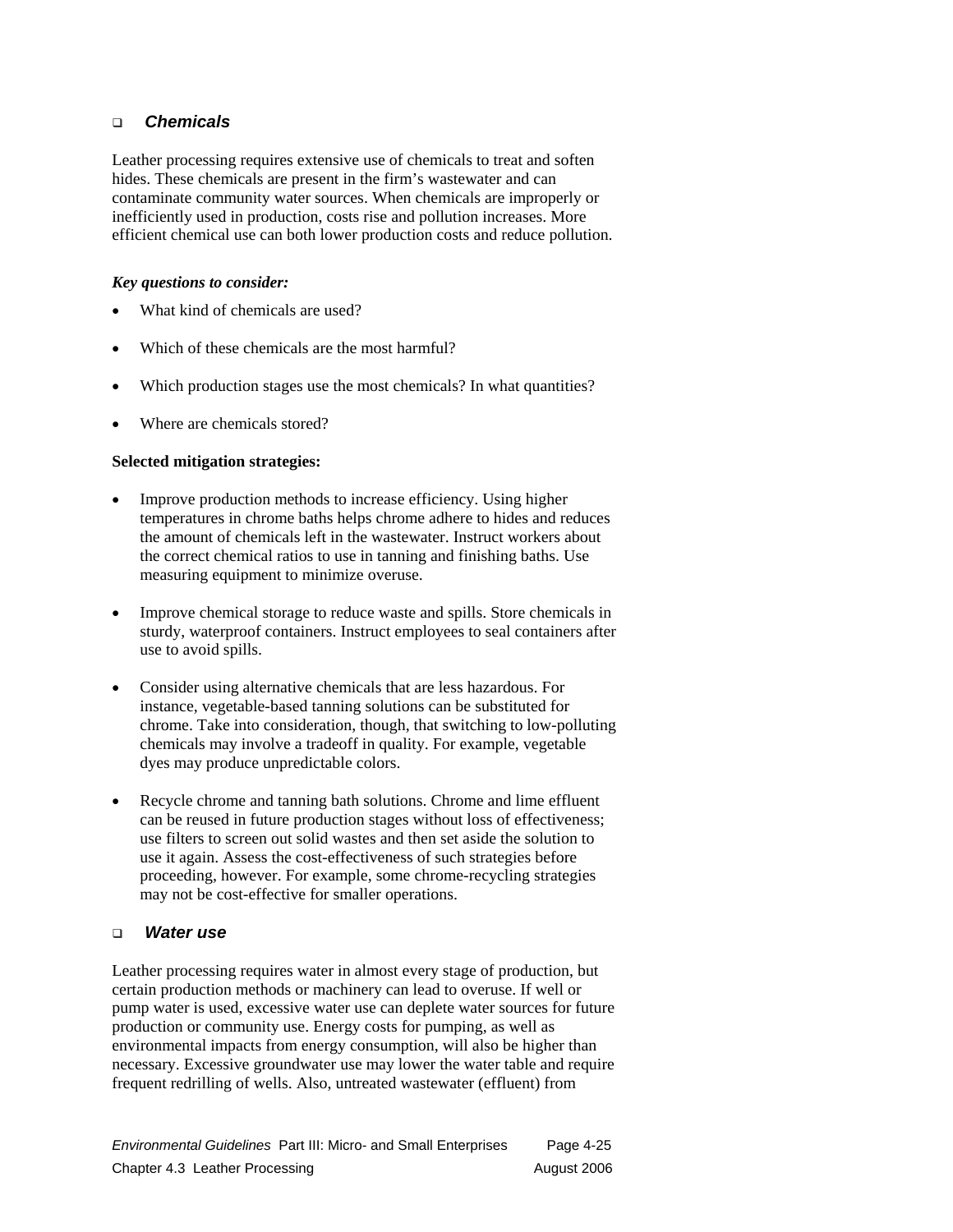processing operations may contain organic wastes which can both pollute local water sources and degrade water quality for downstream communities.

Using water more efficiently guarantees less costly production and ensures against water shortages that could interrupt production. If the enterprise pays by volume for the water it uses, reducing water usage can be expected to provide substantial savings.

#### **Key questions to consider:**

- Is water left running between production stages?
- Is fresh water used in every new bath? Could some water be reused?
- Are hides pre-cleaned before they are washed?

#### **Selected mitigation strategies:**

- Reuse water from "cleaner" stages of production in "dirtier" stages of the next production cycle. For example, use rinse water from the final stage of production for the initial soaking or washing of the next batch of hides.
- Conserve water by improving production methods. Turn off water between batches or while transferring hides between baths. Install nozzles on hoses to increase the effectiveness of spraying while decreasing water use. Prevent baths from overflowing by monitoring water levels closely or installing an automatic shut-off mechanism.
- Use dry cleanup methods. Wipe down spills with dry material; use brooms or cloth to remove as much solid or semi-solid waste as possible from floors or machinery before rinsing them down with water.
- Divert organic effluent away from water bodies (see below under "Odor" for production mitigation strategies for tannery effluent).

#### *Worker health hazards*

Certain working conditions in leather processing—such as exposure to chemicals in the air or in solution baths—can be hazardous to workers. Symptoms can include skin irritations, dizziness and breathing problems. Unhealthy workers may be less productive, miss work too often and make potentially costly mistakes.

#### **Key questions to consider:**

- What safety measures are currently in place?
- How often are workers exposed to chemicals?
- Is the tannery structure well ventilated?

#### **Selected mitigation strategies:**

*Environmental Guidelines* Part III: Micro- and Small Enterprises Page 4-26 Chapter 4.3 Leather Processing Chapter 2006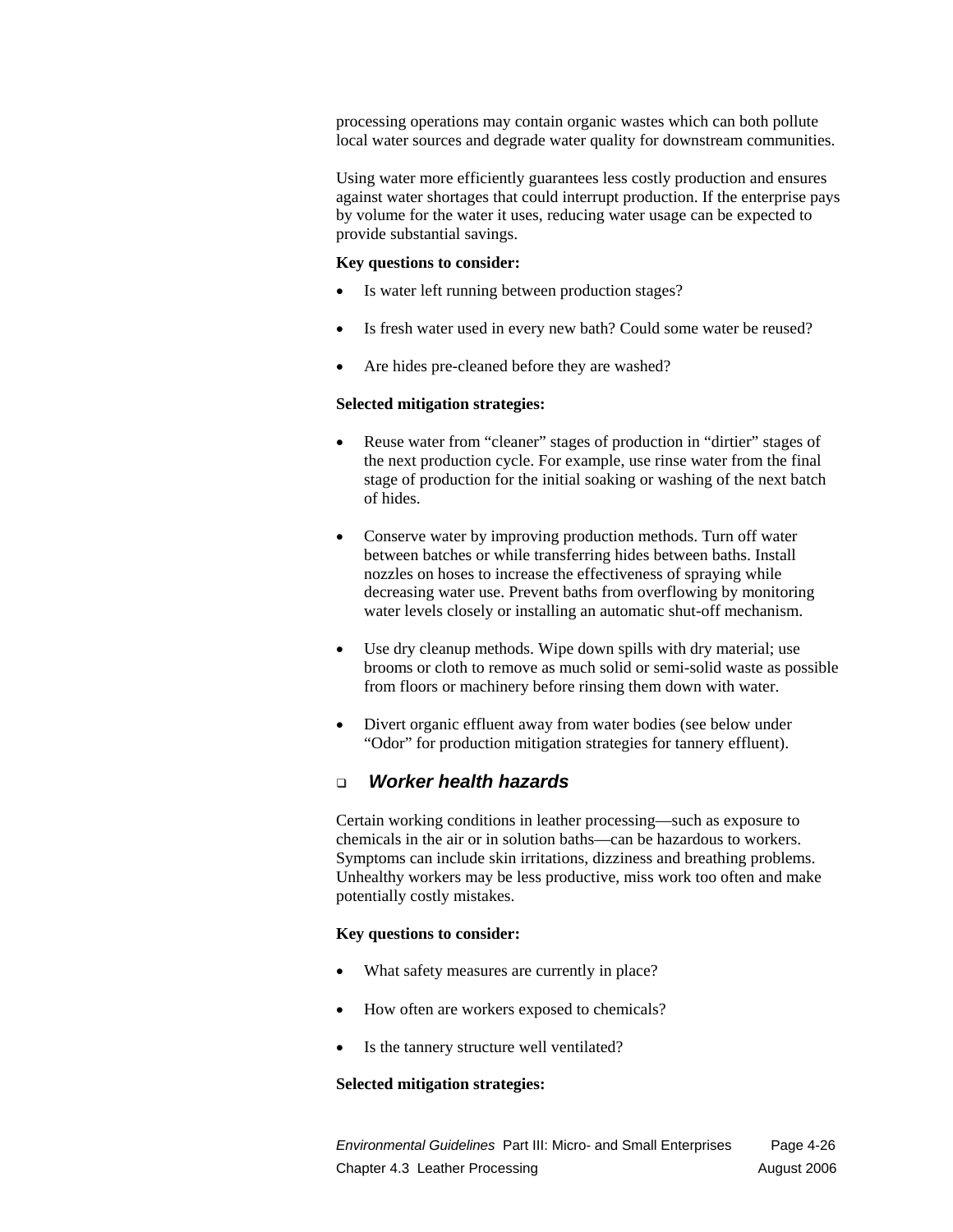- Provide safety equipment such as face masks, rubber gloves and boots for workers. Small improvements can increase worker safety dramatically and improve long-run productivity.
- Ventilate the production sites well. Organic solvents, in particular, are harmful when inhaled. Over time, even minor exposure can cause longterm damage to health.
- Train workers in the proper handling of chemicals. Minimize chemical spills and accidental exposure by educating workers about preventive safety measures. For example, sealing chemical containers when not in use can prevent both spillage and evaporation and thus reduce input costs.

## *Odor*

Tannery effluent often contains highly odorous waste. Strong smells can damage the quality of life around the tannery site and may reduce or destroy community support for further production or expansion. Controlling odor through improved waste treatment techniques, or even recycling, can improve community relations and may reduce costs.

#### **Key questions to consider:**

- Which wastes smell the worst?
- Can wastes or trimmings be separated before chemical treatment?
- Where are solid wastes disposed of?

#### **Selected mitigation strategies:**

- Separate and sell non-contaminated wastes to farmers. Untanned collagen wastes and fats produce odors, but they can be reused as agricultural fertilizer if not contaminated by chemical wastes.
- Implement a waste disposal or treatment system. Avoid simply dumping solid wastes; instead, use a proper landfill or dig an appropriately sized pit. (See the chapter on solid waste in the *Guidelines*.) Bury waste to minimize odors. Wherever solid waste is disposed of, make sure it is away from water sources and cannot be washed away.
- Control sludge to decrease odors. Do not let sludge stagnate in or around the tannery site. Place it in a landfill or treatment area. Standing pools of liquid smell bad and are potential breeding grounds for insects, particularly mosquitoes. Eliminate these problems by draining the pools.

## *Excess waste*

Inefficient or poor production methods contribute to excessive waste and costly product loss. Tanneries with low-quality production processes may have to discard or rework an unnecessarily high proportion of their products. Improving production through maintenance and training can save costly

*Environmental Guidelines* Part III: Micro- and Small Enterprises Page 4-27 Chapter 4.3 Leather Processing Chapter 4.3 Leather Processing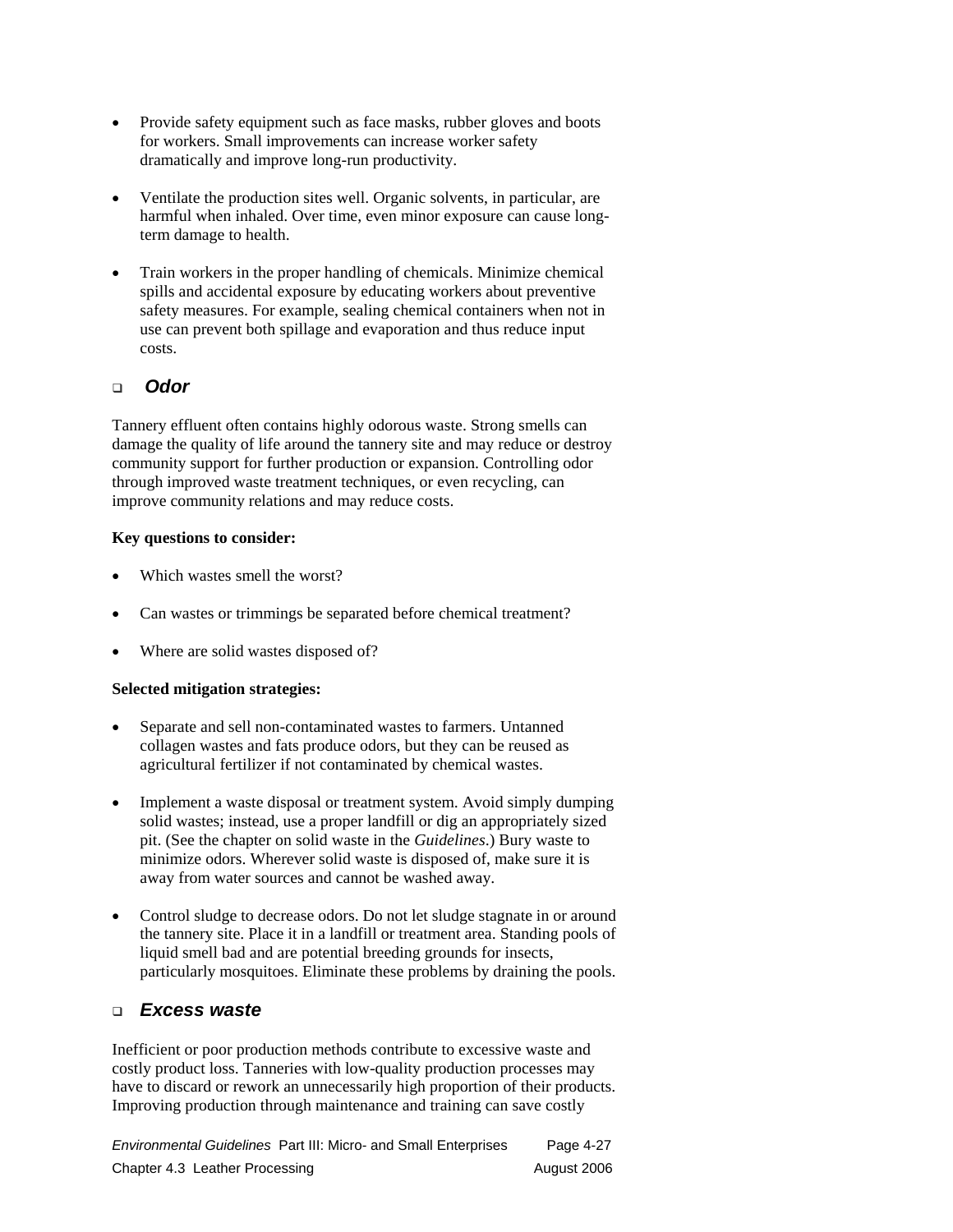reworking, reduce product loss, and thereby save money while reducing environmental impacts.

#### **Key questions to consider:**

- How much and what kind of products are lost in the production process?
- Which production processes are most prone to mistakes and wasted product?
- Which production processes are easiest to modify in order to reduce waste?

#### **Selected mitigation strategies:**

- Ensure that regular maintenance schedules for machinery are followed. For example, to reduce spoilage or losses, workers should regularly clean filters and screens of machinery used in dehairing and hideshaving.
- Use appropriate equipment and train workers in proper machine operation and maintenance.
- Identify opportunities to improve efficiency. For example, do not overfill or underfill tanning baths with hides. Overfilling reduces efficiency, while underfilling wastes valuable inputs.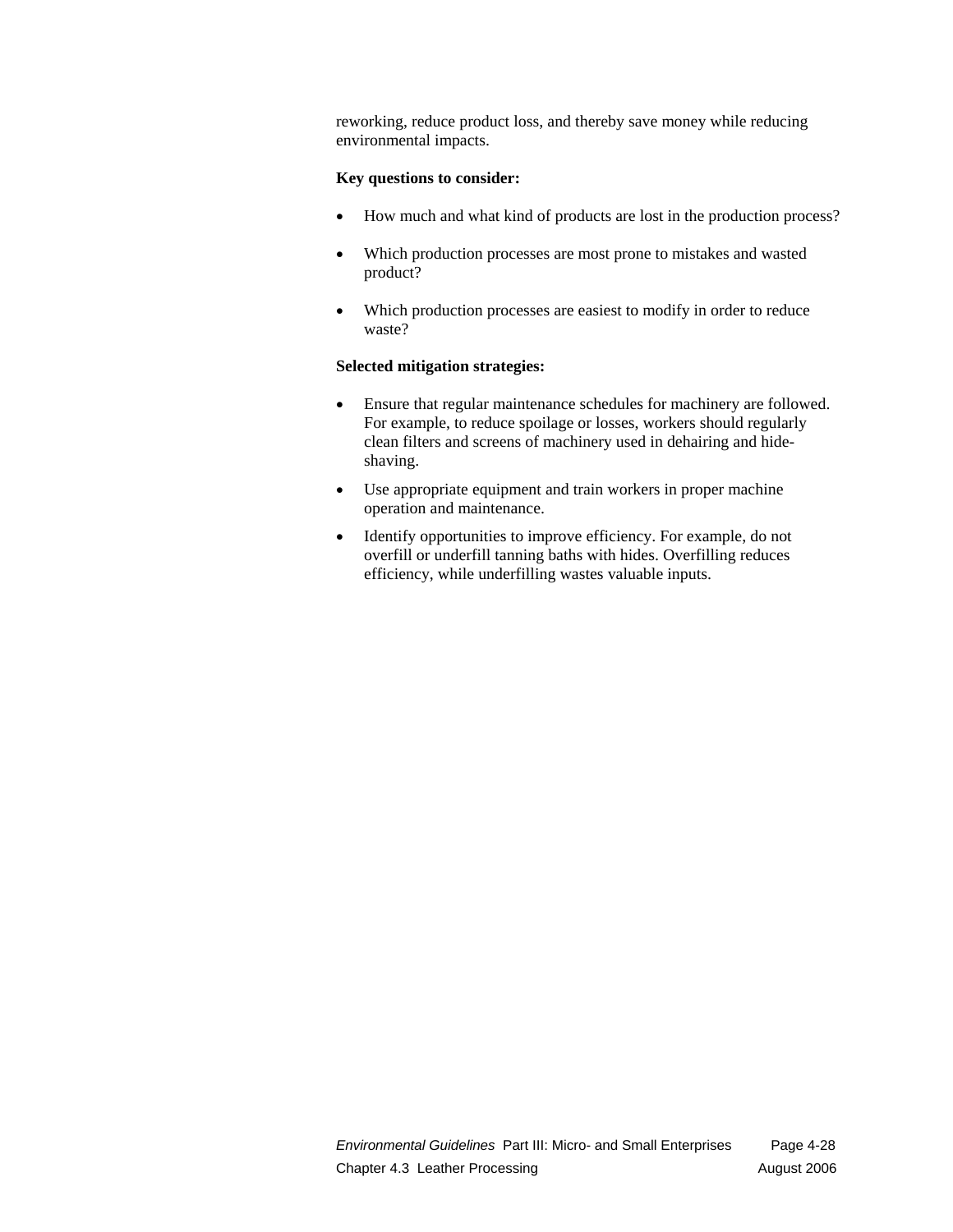## **Resources and References**

• Biller, Dan and Juan David Quintero (1995). *Policy Options to Address Informal Sector Contamination in Urban Latin America: The Case of Leather Tanneries in Bogotá, Colombia*. LATEN Dissemination Note # 14.Washington, DC: World Bank.

http://wbln0018.worldbank.org/lac/lacinfoclient.nsf/6968dd46d8c5c4d88525695d007235c8/b ebb2e6b3d6030f2852567ef006dcf7b/\$FILE/Dn-14.doc. This report is a case study of informal leather tanneries in the San Benito neighborhood of Bogotá, Colombia. It includes proposals and policy options for addressing the industry's pollution problems.

• Covington, Anthony D. (1999). *Innovations in Processing*. International Union of Leather Technologists and Chemists Societies (IULTCS) Congress held in Chennai, India, January 1999.

http://leather.webindia.com/innovation.html. This paper includes a useful overview of hide processing and presents new or alternative production methods that increase efficiency and/or reduce chemical use.

• Cranston, R.W., R.W. Gleisner et al. (1997). *The Total Recycling of Chromium and Salts in Tanning Liquors.* Australia: CSIRO Leather Research Centre.

http://www.tft.csiro.au/leather/totrecycling.html. A how-to paper on chromium recycling. Includes diagrams and cost-benefit analyses.

• *Hair-Save Unhairing Methods in Leather Processing* (2000). Regional Programme for Pollution Control in the Tanning Industry in South-East Asia, United Nations Industrial Development Organization (UNIDO).

http://www.unido.org/userfiles/PuffK/L\_hairsave\_unhairing.pdf. This report discusses methods of unhairing that result in lower levels of contaminated wastewater, compared to traditional chemical unhairing procedures.

• Money, Catherine A. (1999). *Clean Technology Challenges*. International Union of Leather Technologists and Chemists Societies (IULTCS) Congress held in Chennai, India, January 1999.

http://www.tft.csiro.au/leather/cleantech.html#tzw. A very useful overview of cleaner production strategies in leather production. Contains checklists for cleaner production technologies. Compares advantages and disadvantages of certain methods. Also includes diagrams of filtering technology.

• *Re-Use of Chromium in Leather Tanning*. United Nations Environment Program (UNEP) Cleaner Production Case Studies. http://www.p2pays.org/ref/10/09545.htm.

*EP3—Pollution Prevention Audit for a Sheep Hide Tannery*. United Nations Environment Program (UNEP) Cleaner Production Case Studies. http://www.p2pays.org/ref/10/09234.htm.

*EP3—Cleaner Production Audit for a Cattle Hide Tannery*. United Nations Environment Program (UNEP) Cleaner Production Case Studies. http://www.p2pays.org/ref/10/09238.htm.

Three short case studies of cleaner production in a medium-scale sheep and cattle hide tanneries. These provide a useful overview of cleaner production opportunities. Included are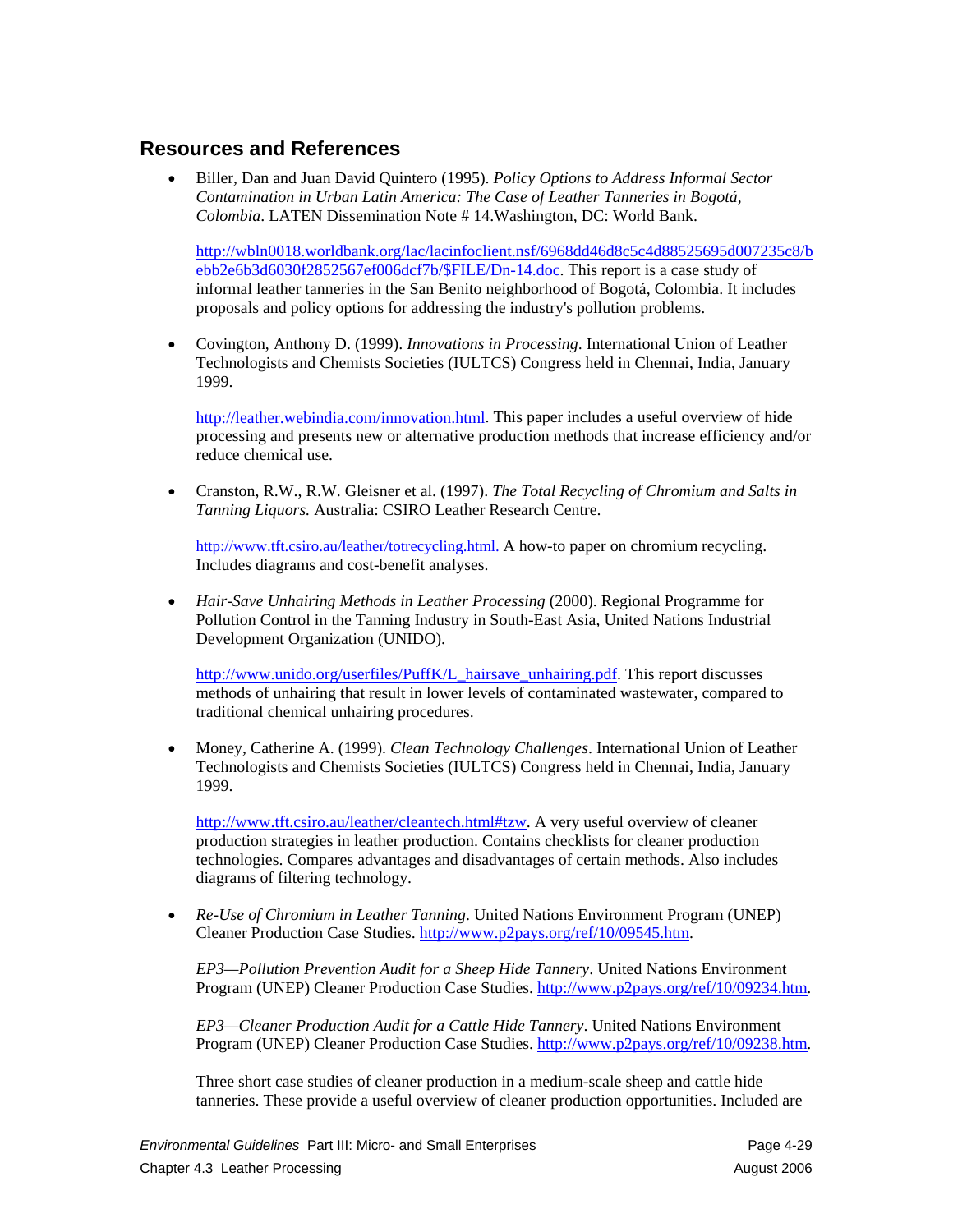cost estimates of cleaner production methods. The studies also focus on re-use of chemical effluents.

• Sahasranaman, A. (1999) *Occupational Safety and Health in the Tanning Industry: Emerging Challenges*. International Union of Leather Technologists and Chemists Societies (IULTCS) Congress held in Chennai, India, January 1999.

http://leather.webindia.com/safety.html. This short reports lists worker safety issues associated with tanneries and provides policy strategies for addressing these issues.

• *Sources, Detection and Avoidance of Hexavalent Chromium in Leather and Leather Products*  (2000). Regional Programme for Pollution Control in the Tanning Industry in South-East Asia, United Nations Industrial Development Organization (UNIDO).

http://www.unido.org/userfiles/PuffK/hexavalent.pdf. This document evaluates a variety of tanning production methods to see which produce dangerous levels of chromium IV, a byproduct of chromium III usage. Technical in some sections, but the general discussion on which methods produce the most danger is quite accessible.

• "Tanning and Leather Finishing" (1998). In *Pollution Prevention and Abatement Handbook.*  Washington, D.C.: World Bank. http://ifcln1.ifc.org/ifcext/enviro.nsf/AttachmentsByTitle/gui\_tanning\_WB/\$FILE/tanning\_P PAH.pdf This chapter from the World Bank's pollution prevention handbook provides minimum pollution standards for tanneries and leather finishers.

### *Other Resources:*

• Davis, M.H. and J.G. Scroggie (1980). *Theory and Practice of Direct Chrome Liquor Recycling*. Australia: CSIRO Leather Research Centre.

http://www.tft.csiro.au/leather/dclr.html. Examples and strategies for reusing chrome solution during hide processing.

• Money, Catherine A. *Curing of Hides and Skins: Alternative Methods*. Australia: CSIRO Leather Research Centre. http://www.tft.csiro.au/leather/curinghides.html.

Money, Catherine A. *Unhairing and Dewooling—Requirements for Quality and the Environment*: Procter Memorial Lecture. Australia: CSIRO Leather Research Centre. http://www.tft.csiro.au/leather/procter.html.

These two papers present alternative methods of hide preparation and unhairing. There is a short discussion of current methods and alternative methods that can improve quality.

• Pojer, Peter M. and Chi P. Huynh. *A Salt-Free Pickling Regime for Hides and Skins.* Australia: CSIRO Leather Research Centre.

http://www.tft.csiro.au/leather/saltfreepickling.html. Provides information on eliminating the salt pickle method of preparing hides for tanning.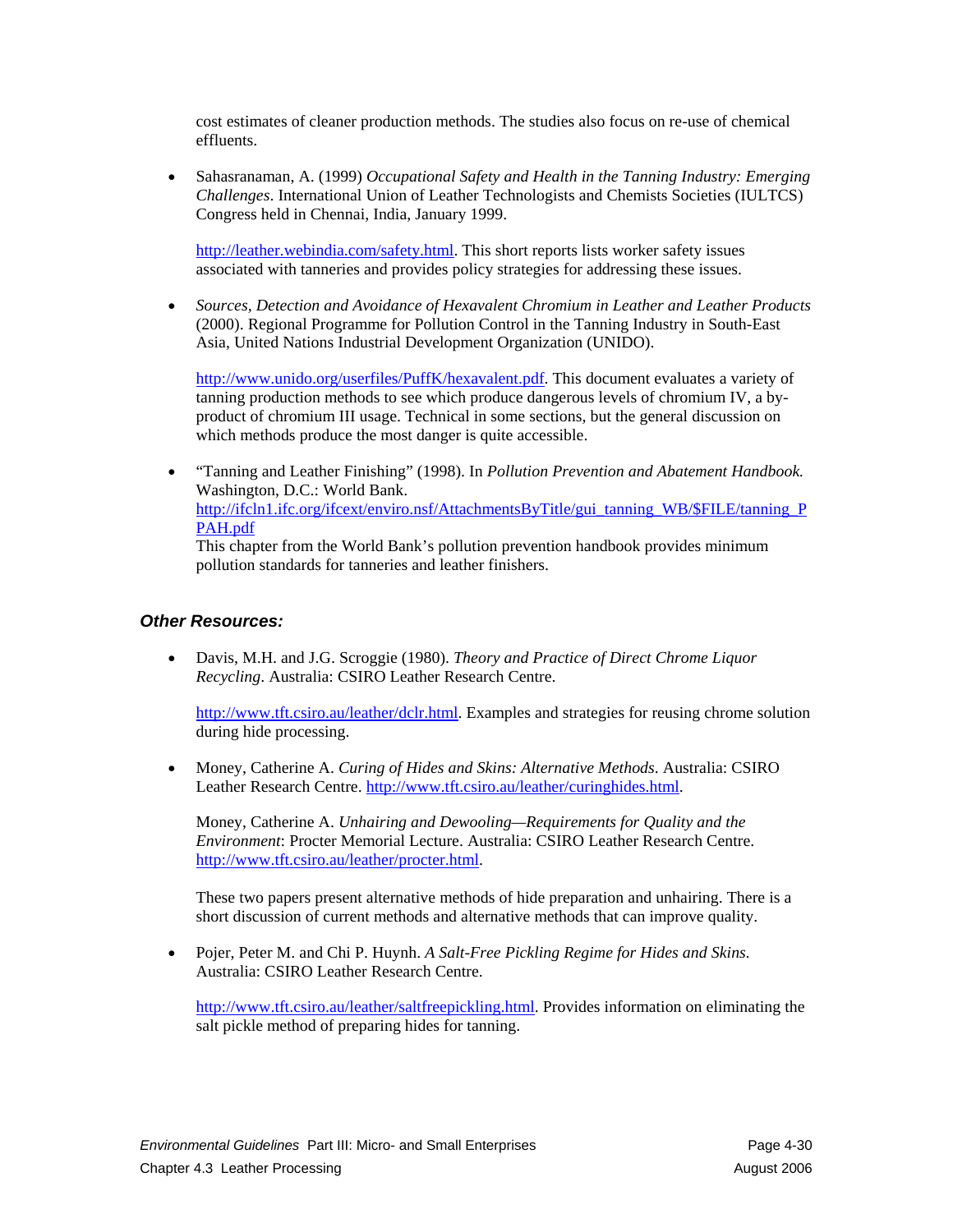• *Tanneries and the Environment: A Technical Guide to Reducing the Environmental Impact of Tannery Operations* (1991). Technical Report Series No. 4. United Nations Environment Program (UNEP).

http://www.ecoethics.net/bib/tl-021-a.htm. Extensive discussion of environmental issues associated with tanneries, with possible solutions. Ordered from this Web site for US \$25.

• *Trainers Workbook on Cleaner Production in Leather Tanning* (1996). United Nations Environment Program (UNEP).

http://www.uneptie.org/pc/cp/library/catalogue/cp\_training.htm. Available from UNEP for around US \$120.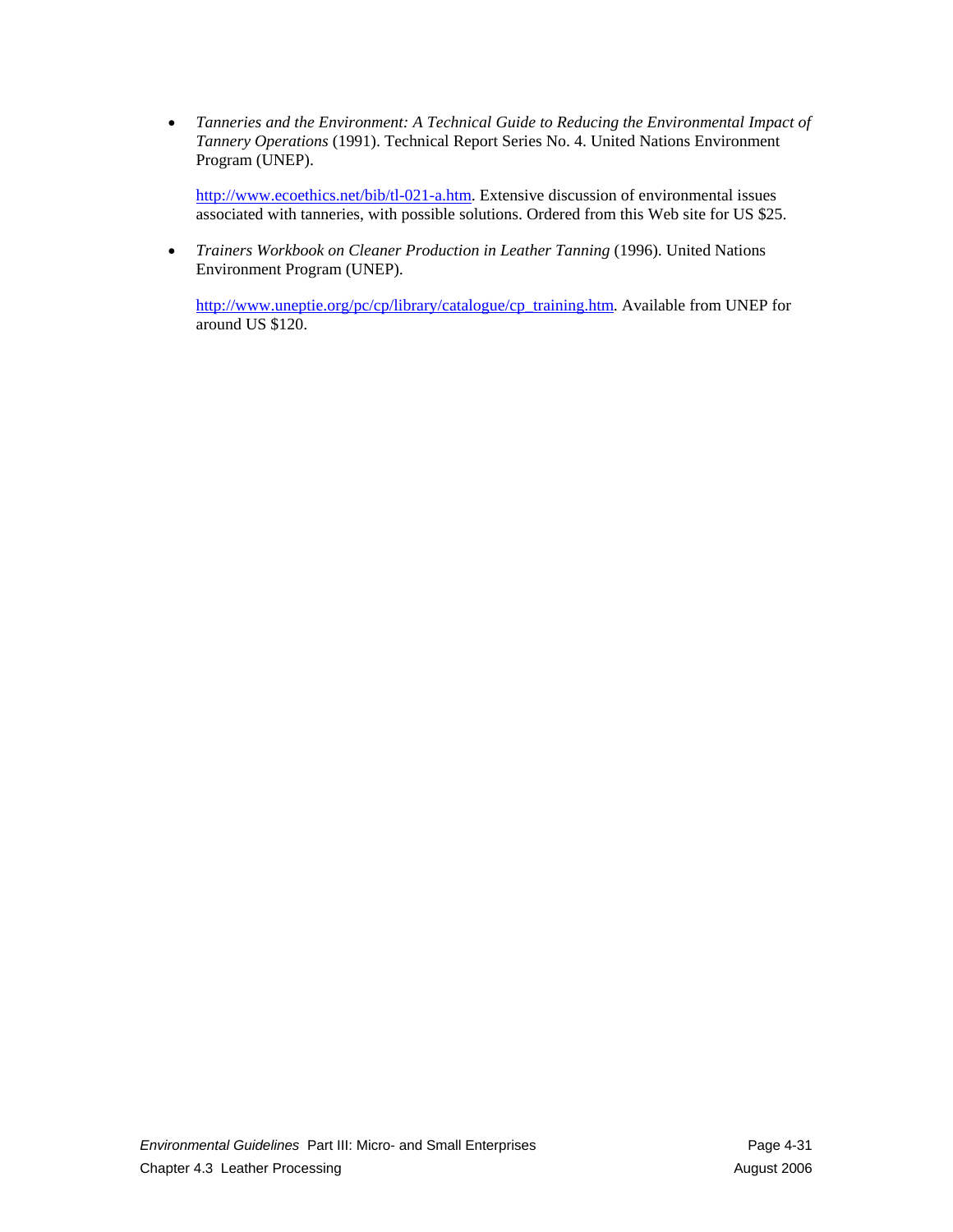*Environmental Guidelines* Part III: Micro- and Small Enterprises Page 4-32 Chapter 4.4 Metal Finishing **August 2006** August 2006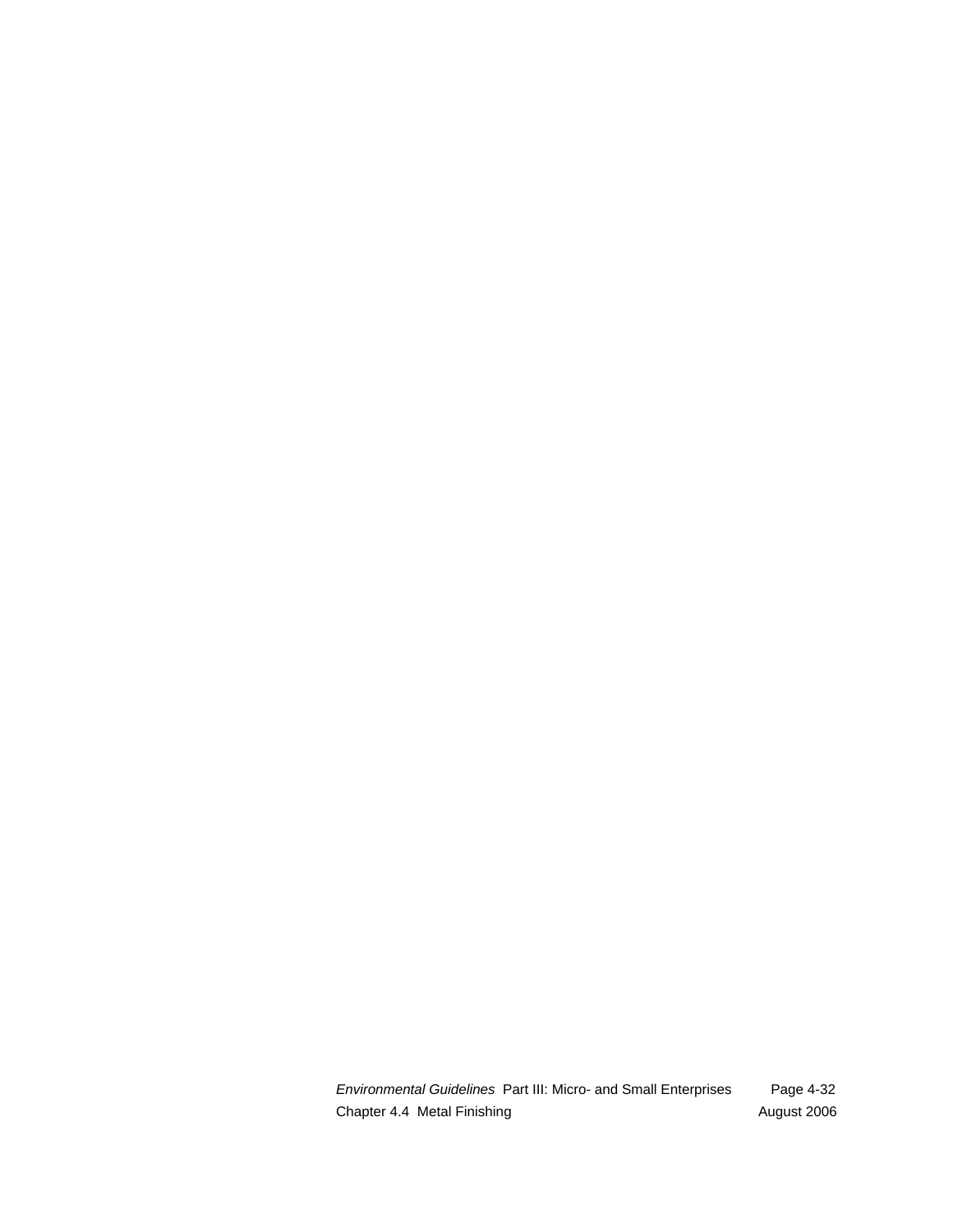*Chapter 4.4 Metal Finishing: Cleaner Production Fact Sheet and Resource Guide* 

## **Purpose**

 $\overline{a}$ 

This fact sheet offers basic information on the important adverse environmental impacts of metal finishing, as well as associated health and safety impacts. **Metal finishing** includes both **electroplating** and **coating operations,** as well as their supporting processes (polishing, cleaning, degreasing, pickling, etching, etc.). The purpose of metal finishing is to prevent corrosion and wear, change electrical properties, enhance bonding for adhesives and coatings, and provide a decorative finish for metal products.

This fact sheet also discusses opportunities for mitigating these impacts, with an emphasis upon "cleaner production" strategies that may also provide financial benefits to micro- and small enterprises (MSEs). In addition, it provides a substantial, annotated list of resources for organizations seeking more information.<sup>6</sup>

This fact sheet has been prepared for (1) **business development services (BDS) providers**, which offer services such as management training or marketing support to MSEs, and (2) **intermediate credit institutions (ICIs)** and **direct lenders** that provide financial credit to MSEs. It is intended to be used in concert with other sections in Part III of the *Environmental Guidelines for Small-Scale Activities in Africa: Environmentally Sound Design for Planning and Implementing Development Activities,* which is USAID Africa Bureau's principal source of sector-specific environmental guidance.

# **Why Focus on Cleaner Production for Mitigation?**

Cleaner production (CP) is a preventive business strategy designed to conserve resources, mitigate risks to humans and the environment, and

<sup>&</sup>lt;sup>6</sup> USAID cleaner production fact sheets are available for the following subsectors that are likely to have substantial adverse impacts on the environment and/or worker health: brick and tile production; leather processing; small-scale mining; food processing; wood processing and furniture making; metal finishing; and wet textile operations.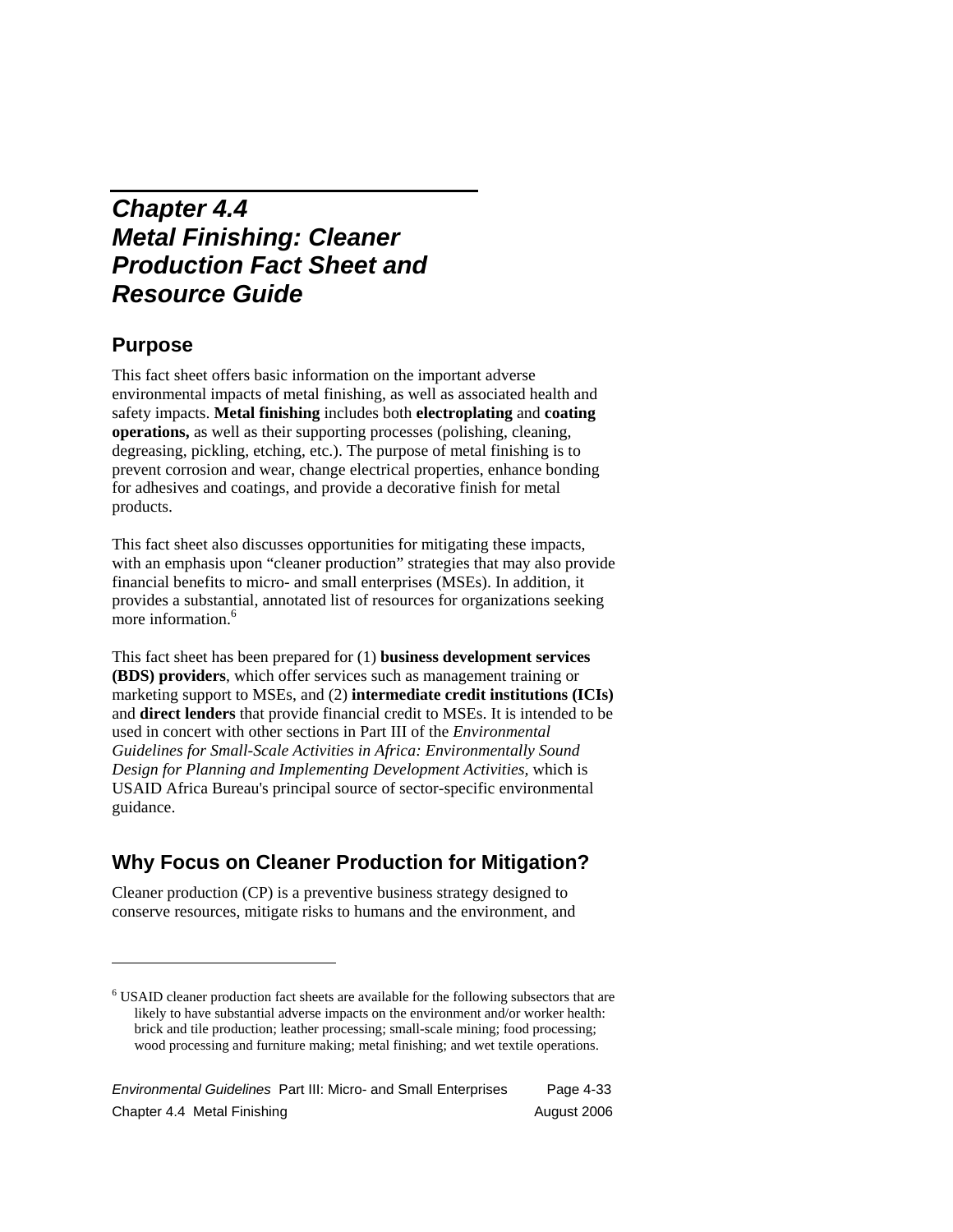promote greater overall efficiency through improved production techniques and technologies. Cleaner production methods may include:

- substituting different materials
- modifying processes
- upgrading equipment
- redesigning products

In addition to environmental, health and safety benefits, many CP techniques provide opportunities to substantially reduce operating costs and improve product quality. MSEs can profit from CP through more efficient use of inputs and machinery, higher-quality goods that command higher prices, and reduced waste disposal costs. Improved safety measures can also help MSEs avoid costly accidents and worker absences.

Experience has demonstrated that, with assistance, MSEs can often identify cleaner production opportunities that produce a positive financial return, sometimes with little or no investment. Many enterprises that change to CP methods may reap substantial financial and environmental benefits, indicating that CP should be the first option considered in addressing MSEs' environmental problems.

However, CP options with clear financial benefits are not equally available to all businesses. Further, such options may not completely mitigate environmental problems. In some cases, improving environmental performance may require businesses to use methods or approaches that offer no measurable financial return. Businesses typically undertake such measures if required by law or as part of a commitment to the community.

#### **Important Environmental Issues Addressed by This Fact Sheet**

- Use of hazardous chemicals
- Solid and hazardous wastes
- Air pollution
- Water use
- **Wastewater**

## **Adverse Environmental Impacts and Mitigation Opportunities**

Several key environmental issues associated with metal finishing are listed in the box at left and discussed below. For each issue, the fact sheet provides a list of questions to aid in the assessment of individual MSEs.

These questions are followed by a number of mitigation strategies that can be considered. Where possible, cleaner production strategies are emphasized. The strategies presented typically represent a range of available options, from profitable activities that require no investment to other activities that may increase MSEs' costs.

#### *Use of Hazardous Chemicals*

Metal finishing operations routinely use various hazardous chemicals, including solvents for cleaning the metal parts, acids and bases for etching them, and solutions of metal salts for plating the finish onto the desired form (substrate).

*Environmental Guidelines* Part III: Micro- and Small Enterprises Page 4-34 Chapter 4.4 Metal Finishing and all the chapter 4.4 Metal August 2006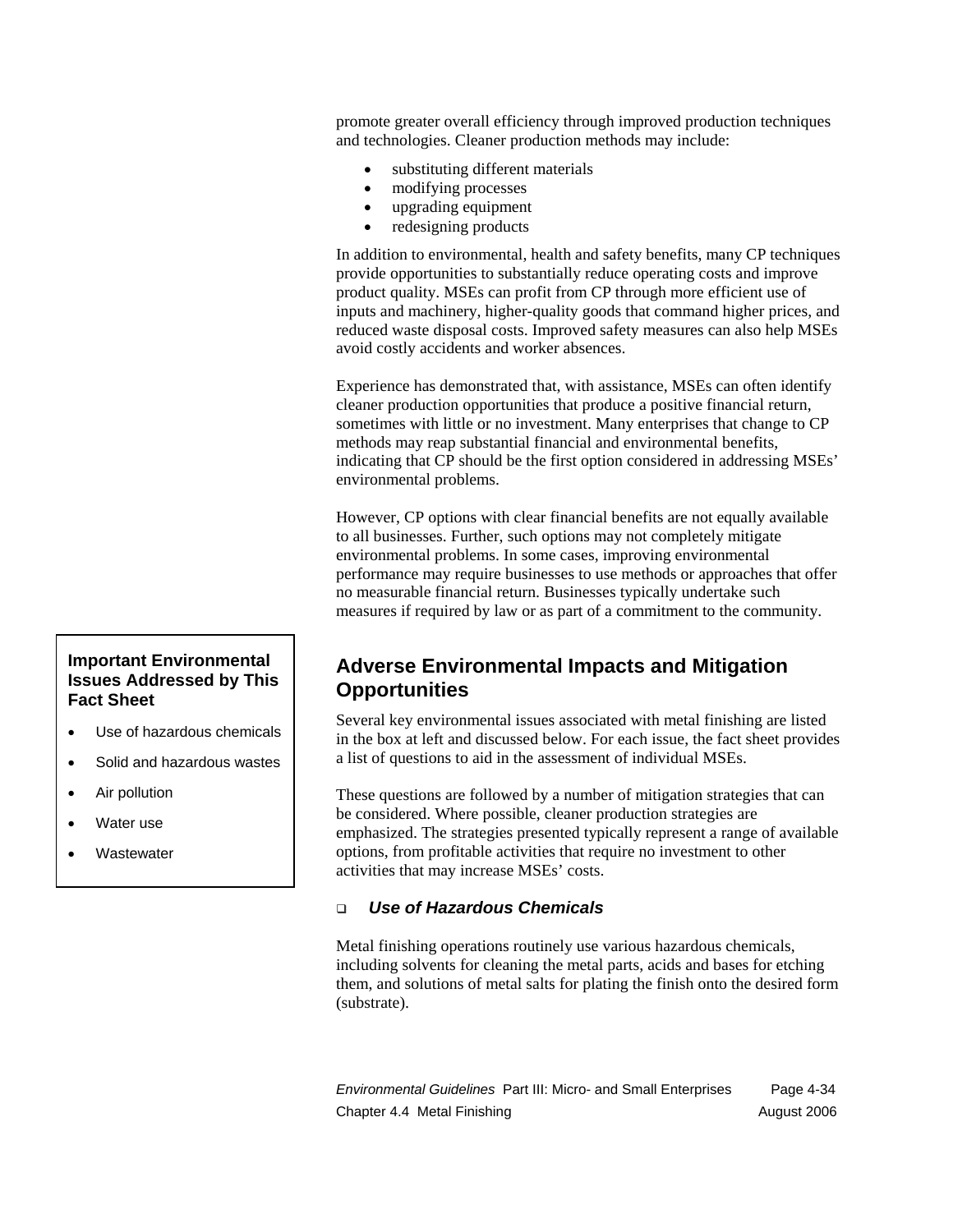Most coating processes require the metal surface to be thoroughly cleaned beforehand, because surface contaminants greatly diminish the quality of the finished product. Both cleaning and plating processes generally occur in a "bath"—that is, a tank in which parts are dipped into a solution of chemicals. Preparing the surface of the metal for treatment involves the removal of greases, soils and oxides. Cleaning agents used for this purpose include detergents, solvents, acidic solutions and caustics.

Finished metal parts are often further coated with some combination of paint, lacquer or ceramic coating. These coatings can themselves contain toxic solvents and heavy metals.

Chemicals used may include the following:

- acids (sulfuric, hydrochloric, nitric, phosphoric)
- toxic metals (cadmium, nickel, zinc, chromium, lead, copper) and compounds which contain these metals
- solvents (1,1,1-trichloroethane, methylene chloride, tetrachloroethylene, methyl ethyl ketone [MEK], toluene, xylene)
- cyanide compounds.

These chemicals may be toxic to humans and animals, cause cancer in both humans and animals, easily catch fire, and/or persist in the environment for a long time, entering the food supply. In particular, hexavalent chromium is highly toxic to humans, causing kidney damage and increasing the risk of lung cancer in humans. It is also highly toxic to aquatic animals at very small doses. Both workers and local communities are at risk from exposure to these chemicals, particularly those that persist in ground and surface water supplies for long times.

In general, cleaner production can reduce the environmental harm caused by using hazardous chemicals and improve the financial performance of the production process. Cleaner production options in this area are simple techniques, including pre-cleaning, production/inventory planning, substituting less hazardous chemicals and/or processes, and reusing or reclaiming "dirty" chemicals. These methods are described in detail below.

#### **Key Questions to Consider:**

- What chemicals are used at the facility?
- How are your chemicals stored?
- How do you manage use of chemicals in your facility? Do you keep an up-to-date inventory? Do you limit employees' access to chemicals?
- Which processes use chemicals? What quantities of chemicals do they require?
- Can any of the chemicals be replaced with less hazardous chemicals?

*Environmental Guidelines* Part III: Micro- and Small Enterprises Page 4-35 Chapter 4.4 Metal Finishing **August 2006** August 2006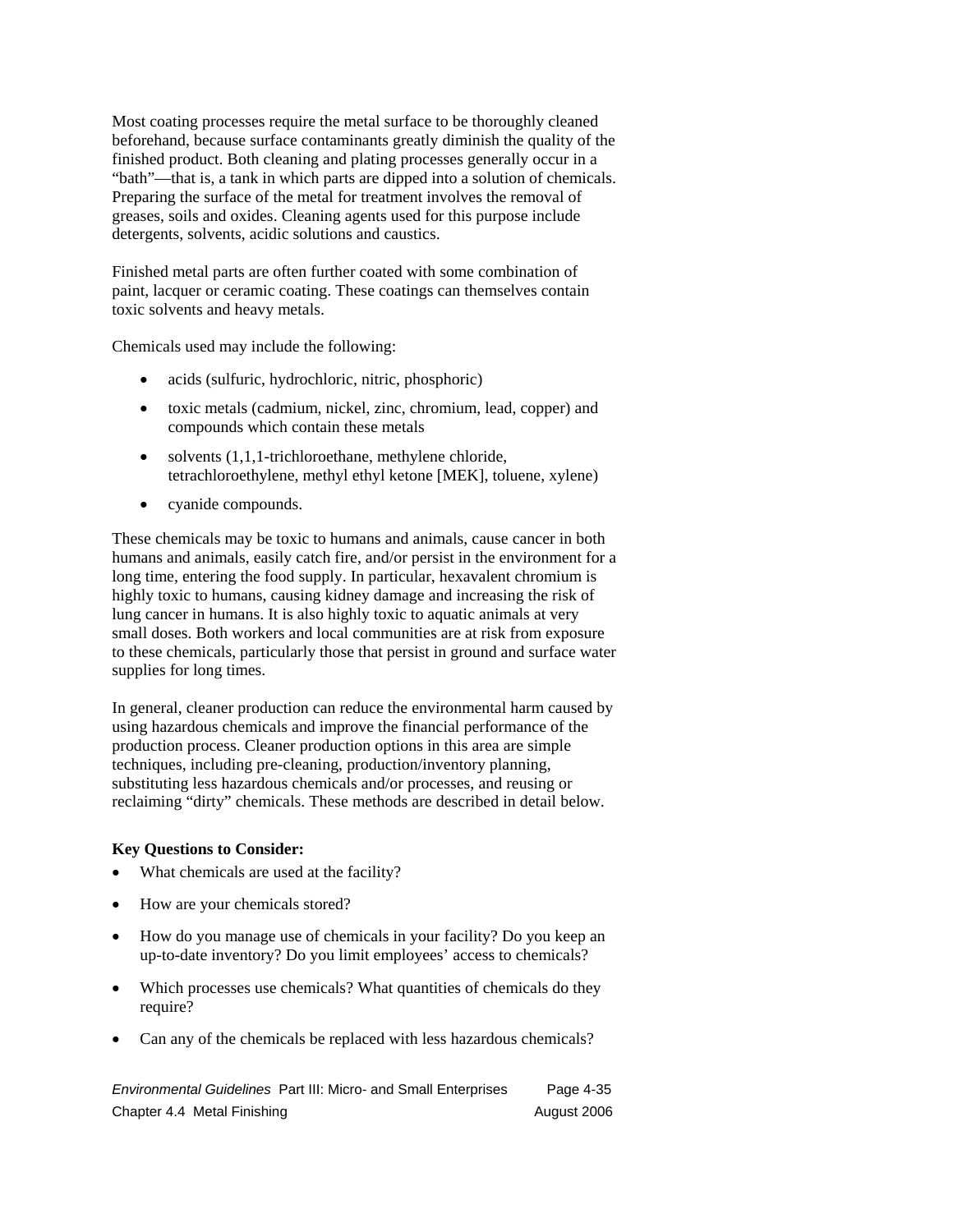- How frequently do you have chemical spills at your facility? What do you do to protect against such spills?
- Can you reuse any chemicals?
- Can any chemicals used for specific purposes be replaced with more multi-purpose chemicals?

#### **Selected Mitigation Strategies:**

• **Avoid keeping outdated chemicals.** Chemicals may lose their effectiveness if used past their expiration date, resulting in poor-quality products and wasted bath solutions.

Recently purchased chemicals should be used after older chemicals (a "first in, first out" policy) in order to prevent accumulation of expired stock. Creating an inventory control system will prevent waste by ensuring that all chemicals are used in order of arrival in the storeroom.

Label all chemical containers with the name of the chemical, the date it arrived at the storeroom, the name of the manufacturer/distributor, and any appropriate hazard warnings. The manufacturer, and in some cases the distributor, may be able to provide a Material Safety Data Sheet (MSDS), which includes necessary warnings as well as details about proper safety equipment and procedures for handling the chemical. Assistance providers may also be able to find MSDSs via the Internet.

• **Conduct employee trainings** in the proper handling of chemicals, the reasons for using safer techniques, and emergency response. Trained employees will be better able to operate baths at peak efficiency, minimize spills, and improve the consistency of solutions.

Training can also minimize the number of "bad baths" in which the entire solution must be changed out, which wastes time, materials and water, and may require workers to reprocessi of metal parts. Ensure that only trained employees are responsible for mixing bath solutions and setting flow levels.

#### • **Reduce the need for chemicals**.

- o Reduce the use of rust inhibitors (a toxic cleaning agent) by ordering metal parts to be delivered only at the time that they are needed, and also by storing them away from moisture if possible. This reduces the chances that they will rust.
- o Pre-clean parts (wipe them with rags, squeeze them, blow air or plastic pellets on them, vibrate them with abrasive media) before applying liquid or vapor degreasing solvents. This can reduce the amount (and cost) of solvents required and extend the life of degreasing solutions. Cold cleaning with mineral spirits can also help reduce the use of solvents by removing oil before vapor degreasing.

*Environmental Guidelines* Part III: Micro- and Small Enterprises Page 4-36 Chapter 4.4 Metal Finishing and all the chapter 4.4 Metal August 2006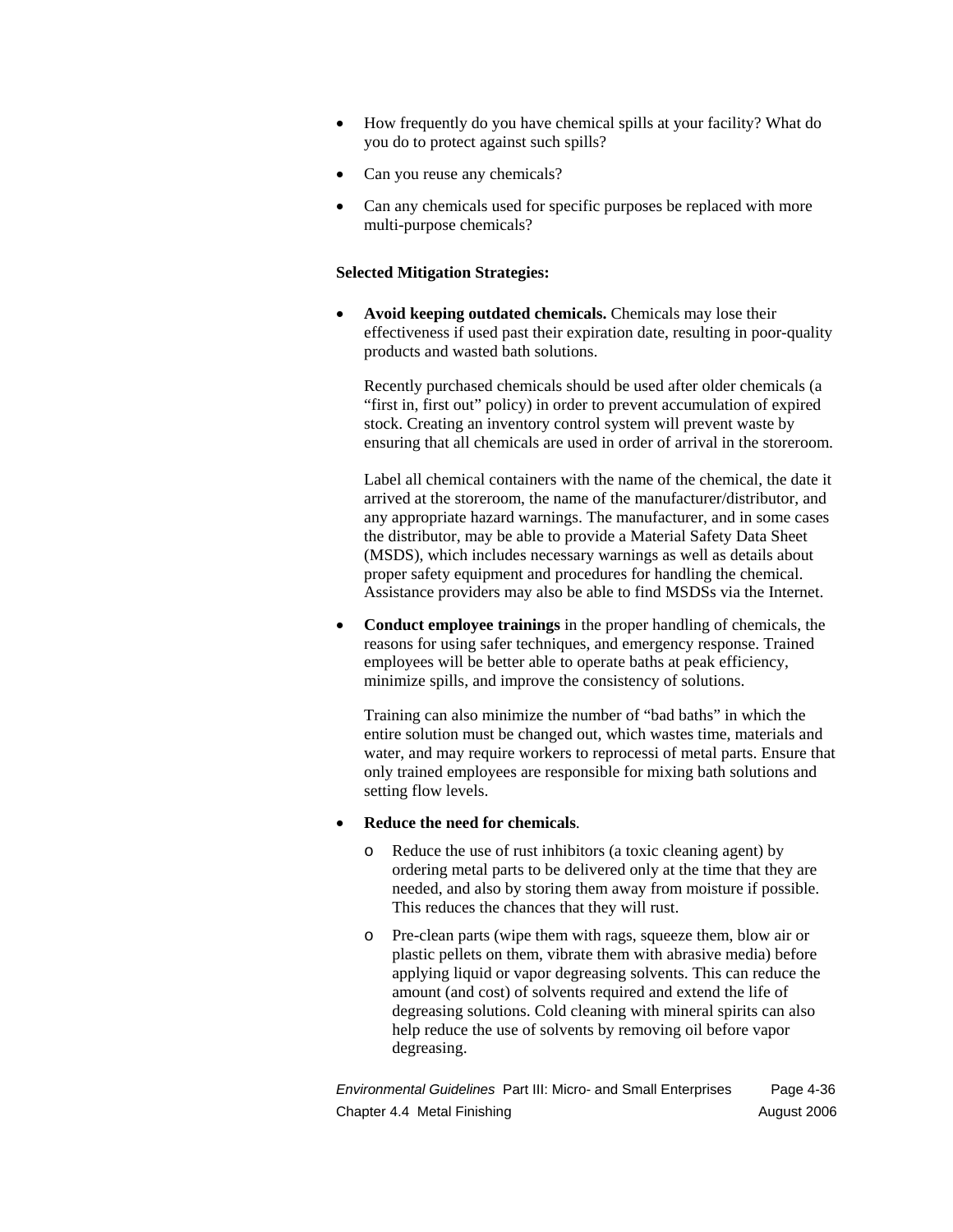- **Optimize solvent-handling procedures.** There are a number of ways to reduce the amount of solvents used throughout a facility; several require little or no investment.
	- o Solvents left from "upstream" (earlier) processes can be reused in "downstream" (later) machine operations. For example, solvents used for final wash during equipment cleaning can be reused as paint thinner, eliminating the need to purchase paint thinners.
	- o Rotating the treated metal parts before removing them from the degreaser will allow all condensed solvent to flow back into the degreasing unit, reducing the need to refill (top off) solvents.
	- o Covering degreasing baths when they are not in use will reduce evaporation of solvents; firms can spend less on solvents and lower the risk of toxic exposures to workers.
	- o Alkali washes can be used instead of solvents in degreasing operations. This way, wastes from alkaline cleaners can be chemically treated to reduce toxicity and then discharged into the sewer, which minimizes cleaning costs. (See the description of wastewater treatment systems below.)
	- o Extend the life of cleaning solutions and reduce costs by filtering the cleaning solutions to remove sludge buildup. Refresh the solution by topping it off with fresh solution and emulsifiers. For small operators, a single mobile filtration unit can service all caustic and acid solutions. Use cleanable polystyrene or metal filters in the filtration unit and clean the filters by blowing compressed air over them.
	- o Use blast media to air-strip paint for line-of-sight stripping, instead of using solvents. Stripping paint using plastic blast media requires only low pressures and does minimal harm to the part substrate. Plastic blast media can be recycled, generate less waste than sand blasting, and can be cheaper and faster than chemical stripping methods.<sup>7</sup> Blast stripping should be performed only in wellventilated spaces such as a walk-in booth or a large room. As with solvent-stripping methods, workers should wear respirators to protect themselves from airborne particulates and hazardous emissions.
	- o Recycle solvents onsite. Use gravity to separate a solvent/sludge mixture and reclaim the clear solvent for equipment cleaning. If reclaimed solvent is pure enough, it can also be used for formulating primers and base coats of paint. For larger volumes of solvents, recycle by using batch distillation. This works well for recovering isopropyl acetate, xylene, and paint thinner from cleanup operations. Residue from solvent recovery processes can be blended with fuel and burned in a combustion unit. Burning is safest for

 $\overline{a}$ 

<sup>7</sup> Northeast Waste Management Officials' Association, 1998.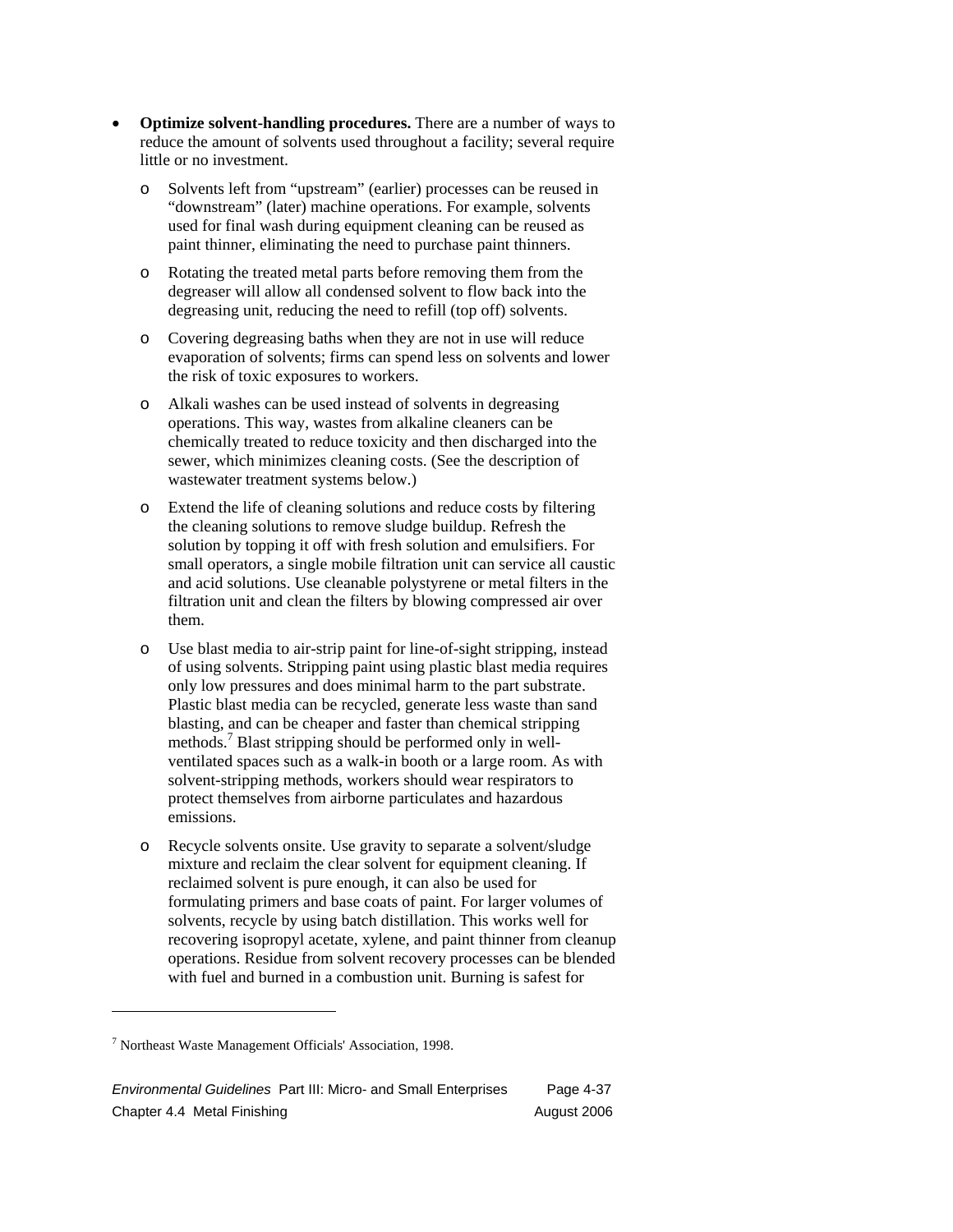local communities as long as controls are used to capture toxic metals from the air emissions before they are released into the atmosphere. **Do not burn residue without such controls.** Residue from the burning must still be disposed of properly, as it will be toxic.

- Use process substitution to reduce hazards to workers, communities, and the environment.
	- o Zinc alloy plating, such as zinc-nickel or zinc-cobalt, can be used to provide corrosion protection instead of cadmium plating, which is highly toxic and carcinogenic. Alkaline zinc solutions can be used with existing equipment, although zinc solutions that do not contain cyanide require more thorough parts cleaning to be as effective as cadmium cyanide solutions. If cadmium plating is necessary, use bright chloride, high-alkaline baths, as they are less toxic than cadmium cyanide solutions.
	- o Because cyanide is highly toxic to humans, use cyanide-free systems for zinc plating when possible. Cyanide-free systems include zinc chloride (acid) baths and zinc alkaline systems.
	- o Zinc chloride baths have higher operating efficiencies, offer energy savings through improved bath conductivity, and result in better quality of product because hydrogen embrittlement is reduced. (This is a type of metal deterioration that reduces metal strength and ductility.) Zinc chloride baths, however, require that traditional steel tanks be lined with an acid-resistant material, such as hard rubber or polypropylene.
	- o Zinc alkaline systems can be used in traditional steel tanks and produce good brightness, but require tighter operational controls to ensure an efficient process.
	- o Replace cyanide cleaners with trisodium phosphate or ammonia. Use non-fuming cleaners such as sulfuric acid and hydrogen peroxide instead of chromic acid cleaner.
	- o Use trivalent chromium instead of hexavalent chromium, as it is less toxic to humans and aquatic animals, creates less sludge, and is less viscous, therefore causing less drag-out (see below). Trivalent chromium also uses the same equipment as hexavalent chromium, so it requires no infrastructure changes. Unfortunately, trivalent chromium can only be used for a plating thickness no greater than 0.003mm. Trivalent chrome baths may also require additives to correct color differences.
	- o For the copper bright-dipping process, use a sulfuric acid/hydrogen peroxide dip instead of cyanide and chromic acid dips. This reduces the toxicity of the bath and allows recovery of copper from the solution.

*Environmental Guidelines* Part III: Micro- and Small Enterprises Page 4-38 Chapter 4.4 Metal Finishing and all the chapter 4.4 Metal August 2006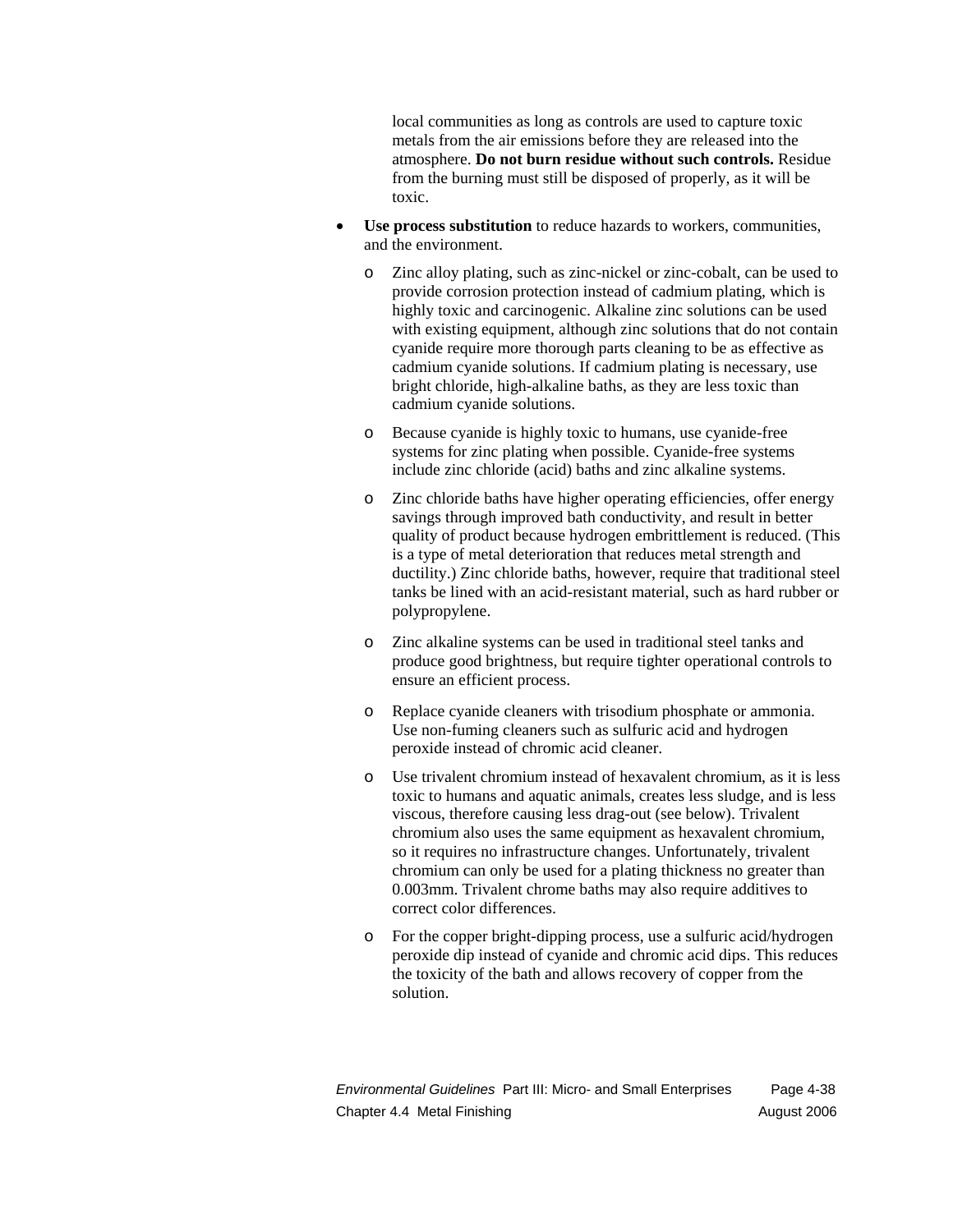- **Consider options to reduce drag-out.** Drag-out is the residual solution that adheres to a part when it is removed from a process bath. Drag-out reduces the concentrations of chemicals in the plating bath, requiring more chemical inputs to maintain operating conditions. Methods to reduce drag-out include:
	- o *Drainage from baths*: Install rails above process baths to rack pieces for drainage before rinsing. Add drain holes to plated parts to prevent bath solutions from pooling in racked items. Allow 10–20 seconds of drip time before rinsing.
	- o *Change bath conditions*: Operate baths at lowest possible concentration to reduce drag-out loss. Using wetting agents to decrease the surface tension of the solution will also help prevent the solution from clinging to the parts. Increasing bath temperatures to make the solution less viscous can also reduce drag-out, but be sure that the higher temperatures do not reduce the effectiveness of any brightener being used. If MSEs choose to increase bath temperatures to reduce viscosity, they should insulate the tanks to reduce heating costs.
	- o *Redesign processes*: Insert a drag-out recovery tank before the rinsing stage to minimize metal concentrations in the wastewater. Keep the drag-out that has been recovered from different process steps segregated so it can be used to top off plating tanks. This also streamlines the plating process and reduces drips on the floor.

#### • **Reduce chemicals needed in painting operations**.

- o Increase transfer efficiency of spray-painting by switching to a high-volume low-pressure (HVLP) system. This can increase transfer efficiency by 30 to 60 percent and thereby reduce supply costs for paint. Siphon-fed HVLP systems produce a fully atomized spray pattern with even surface coverage. Kits for converting conventional siphon sprayers to HVLP sprayers are inexpensive and practical to set up in small operations. All HVLP systems should be used in an enclosed space for maximum efficiency. **Workers should always wear respirators when using spray guns to keep them from inhaling overspray and hazardous vapors.**
- o Schedule paint jobs to start with light colors and end with dark ones so as to minimize cleaning between colors. Also, paint all products of the same color at the same time.
- o Scrape out paint cups and tanks before rinsing with solvent; this will make the solvent go further/last longer.

#### *Hazardous and Non-Hazardous Waste Generation*

Metal finishing operations have many sources of non-hazardous and hazardous waste, including depleted or contaminated process baths, spent etchants and cleaners, waste from strip and pickle baths, exhaust scrubber solutions, degreasing solvents, and miscellaneous solid wastes (absorbants,

| <b>Environmental Guidelines Part III: Micro- and Small Enterprises</b> | Page 4-39   |
|------------------------------------------------------------------------|-------------|
| Chapter 4.4 Metal Finishing                                            | August 2006 |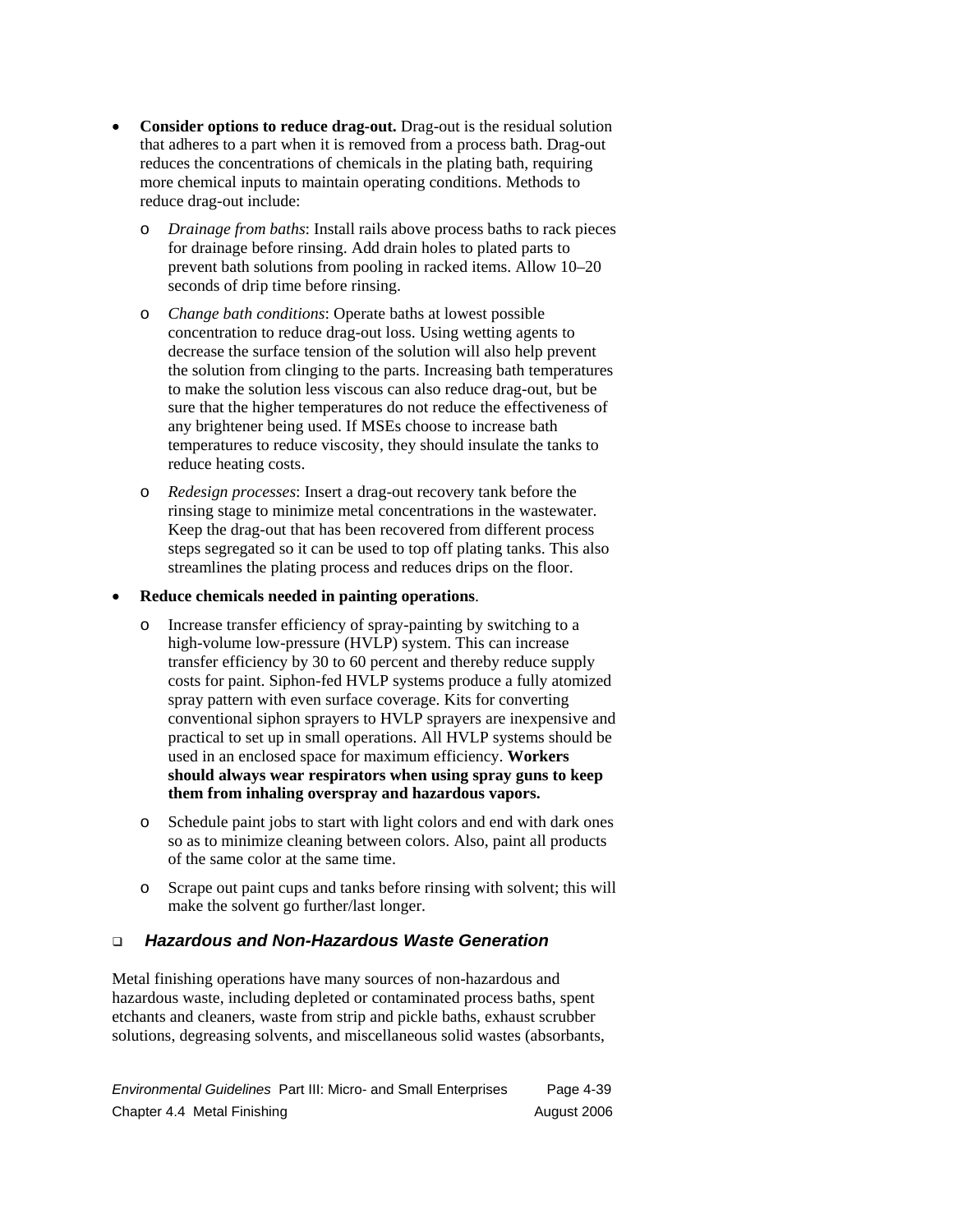filters, empty containers, etc.). Spills and accidental bath discharges, in particular, are an easily correctible source of hazardous waste.

Surface preparation for metal coating generally involves removing soils and imperfections such as oxidation, rust, corrosion, heat scale, tarnish, smut and old paint. The process of removing these flaws generates waste oils and/or greases, as well as waste solvents and cleaners. Clean-up of spray guns, hoses and other paint equipment generates paint sludge and waste solvent. Also, expired chemicals and paints are waste materials that require special disposal considerations.

Cleaner production can help reduce the amount of hazardous and nonhazardous wastes generated by (1) preventing spills and leaks, (2) retraining employees, and (3) maximizing the efficiency of operations to use fewer inputs. These methods are discussed in detail below.

#### **Key Questions to Consider:**

- What types of wastes does the facility generate?
- Do these wastes contain hazardous chemicals and/or toxic metal concentrations?
- How are you disposing of these wastes? How much does it cost to dispose of these wastes?

#### **Selected Mitigation Strategies:**

- Use inventory controls.
	- o Ensure materials are labeled with expiration dates; use a first-in, first-out policy to minimize the amount of expired materials.
	- o Secure storage areas, and grant access to only a few designated employees.
	- o Require a one-for-one exchange policy, where workers must return an empty container in order to receive a new container. This will control the number of open containers, reducing the risk of spills, contamination and wasted materials.

#### • **Prevent spills**.

- o To prevent losses due to spills, purchase chemicals in the smallest possible quantities. When economic needs require purchasing chemicals in bulk, use spigots or pumps to transfer materials from large storage containers to smaller "working" containers to minimize drips and spills.
- o Keep containers tightly sealed at all times to prevent spills and evaporation of volatile chemicals.
- o Material storage areas should have a spill containment system such as a concrete pad with earthen berms enclosing the area.

*Environmental Guidelines* Part III: Micro- and Small Enterprises Page 4-40 Chapter 4.4 Metal Finishing **August 2006** August 2006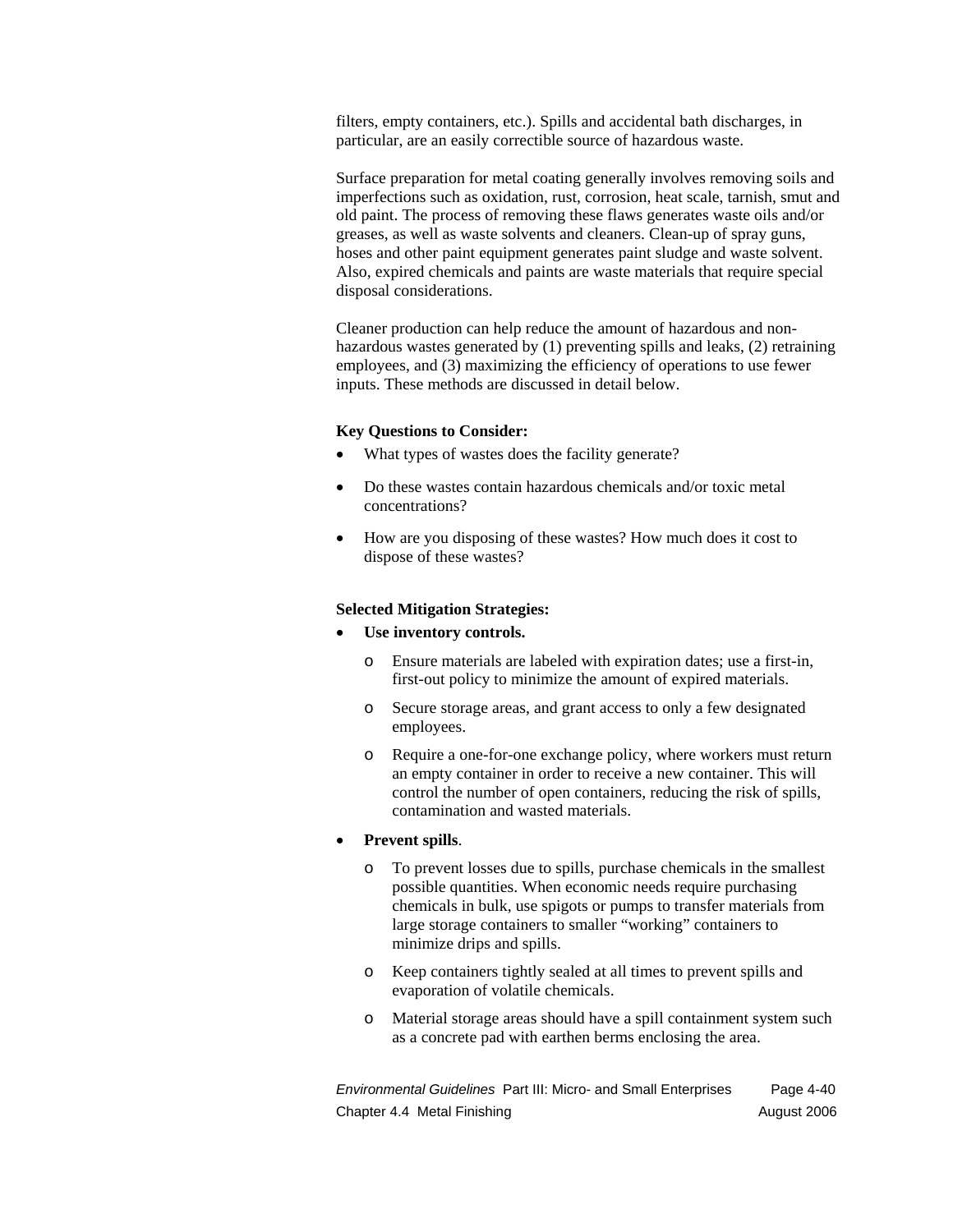- o Install drainboards between tanks. (A drainboard is a board that is placed over the lips of two adjacent tanks to catch drag-out.) Ensure that the drainboard is tilted to allow drag-out to flow back into the earlier tank in the process.
- o Prevent and contain spills and leaks with drip trays and splash guards around processing equipment.
- **Prevent leaks**. Create regular inspection and maintenance schedules for process equipment and filters. Prevent leaks by frequently inspecting piping systems, racks, storage tanks, tank liners, air sparging systems, and automated flow controls.
- **Make sure process controls are accurate**. Setting up schedules for calibrating all temperature controls , speed controls, and pH meters is a no-cost, preventative measure to ensure that operating conditions meet production requirements, reducing the number of substandard parts as well as energy, water, and raw materials usage.
- **Hold training sessions** to instruct employees on the proper handling of chemicals in order to reduce spillage and to minimize leaks and evaporative losses, which reduces supply and clean-up costs. Training can include low-cost, effective techniques such as:
	- o proper use of spouts, funnels, and drip pans during material transfer.
	- o use of drainboards to reduce drag-out.
	- o maintaining liquids in tanks at the correct levels to reduce spilling from overflows.
	- o use of containment berms to contain spills.
- **Prevent substandard parts.** 
	- o Sort for substandard parts and set them aside before electroplating or painting to prevent unnecessary operations.
	- o Preparing surfaces well is key to preventing parts from failing to meet coating requirements; 80 percent of coating adhesion failures can be attributed to improper surface preparation.<sup>8</sup>
- **Reduce contamination of baths.**

<u>.</u>

- o Reduce contamination of bathwater, and thereby reduce the costs of replacing it with new bathwater, by ensuring that any dropped parts and tools are immediately retrieved. Locate rakes near baths to help pull dropped items out of the bathwater.
- o Clean racks between baths to minimize contamination.
- o Install a rain cover for outdoor tanks so that rain will not dilute chemicals.

<sup>8</sup> See Northeast Waste Management Officials Association, 1998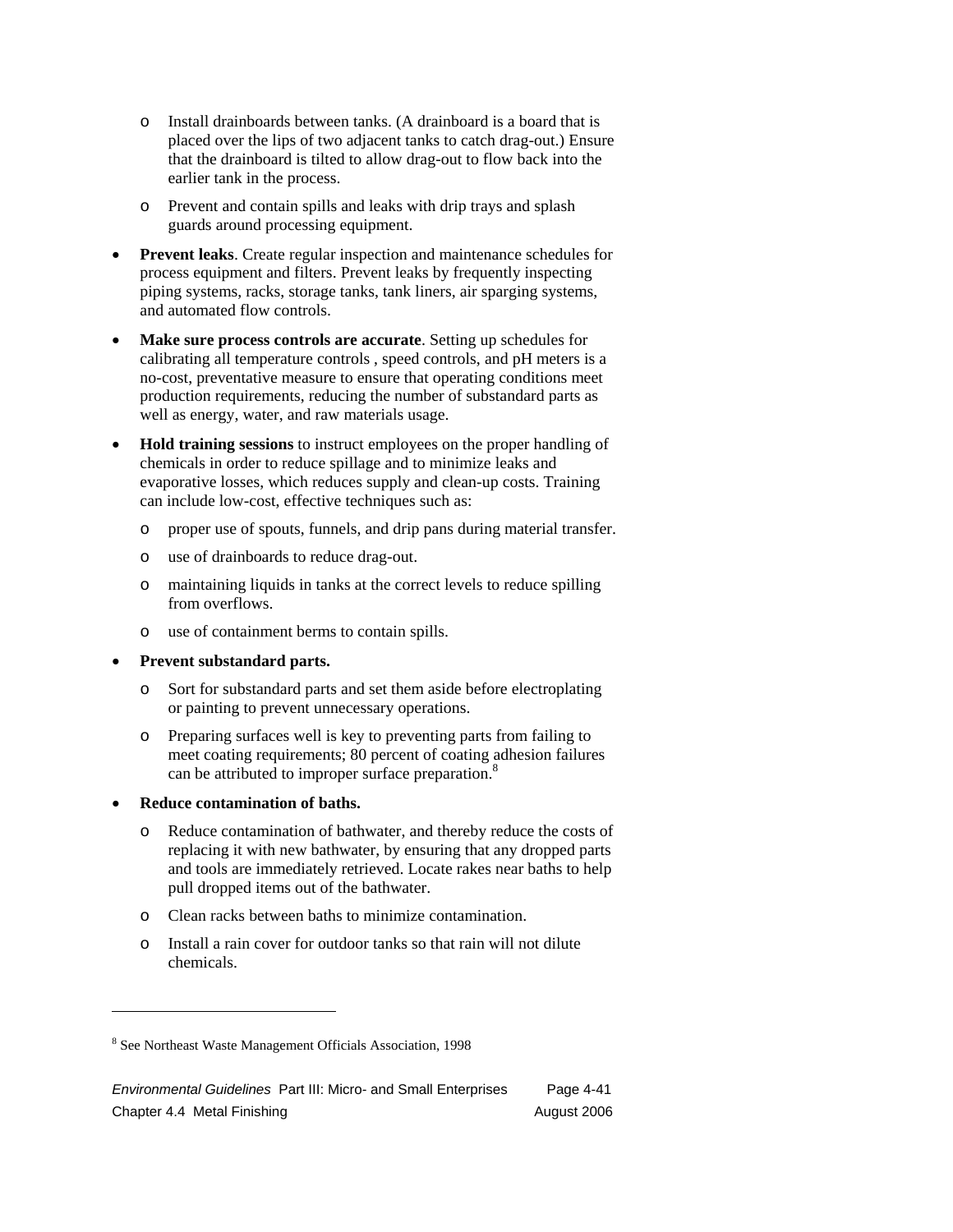- o In areas with "hard water" (water with high concentrations of calcium, magnesium, chloride, or other soluble minerals), use softened, distilled, or deionized water for rinsing in order to reduce contaminant build-up in baths. This will result in less drag-out and generate less sludge.
- o Use electrowinning to remove unwanted metal contaminants from plating solutions, such as copper contaminating zinc-and nickelplating baths. Electrowinning involves placing a sheet of metal in a bath and running a low current through it. This allows the copper, for example, to attach to the metal plate, leaving the rest of the solution intact. Although small amounts of the plating metals will be removed along with the copper, generally the cost of replacing them is offset by savings from extending the overall life of the bath.

#### • **Reduce waste in painting operations.**

- o Use various sizes of paint-mixing and sprayer cups to make it easier to prepare only the amount of paint needed.
- o Use old paint as a base coat or primer.
- o Prevent nozzle tips for spray containers from clogging by inverting the can and spraying the nozzle to clear any residual paint. Repair clogged aerosols by cleaning or replacing the nozzle tip.
- Ensure that a spray gun's air supply is free of water, oil and dirt. Prevent spray gun leaks by submerging only the fluid control portion in cleaning solvents.

## *Air Pollution*

Vapor degreasing operations and hot plating baths generate used solvents that emit volatile organic compounds (VOCs). VOCs can cause serious health problems for workers, and they also contribute to air pollution in the lower and upper reaches of the atmosphere. Poor handling practices can result in the loss of as much as 30 percent of solvents and degreasing agents. This can be a significant cost, as these chemicals would otherwise be reused. VOCs are also emitted during paint application, curing and drying.

In general, some sort of pollution control investment will be necessary to fully control air emissions from metal finishing facilities. Cleaner production can help to reduce air pollution by preventing solvents from escaping into the air (i.e., volatilizing) and improving the efficiency of pollution control systems. These methods are described in detail below.

#### **Key Questions to Consider:**

- What types of air emissions are generated at the facility?
- What methods are being used to control these emissions?

*Environmental Guidelines* Part III: Micro- and Small Enterprises Page 4-42 Chapter 4.4 Metal Finishing and all the chapter 4.4 Metal August 2006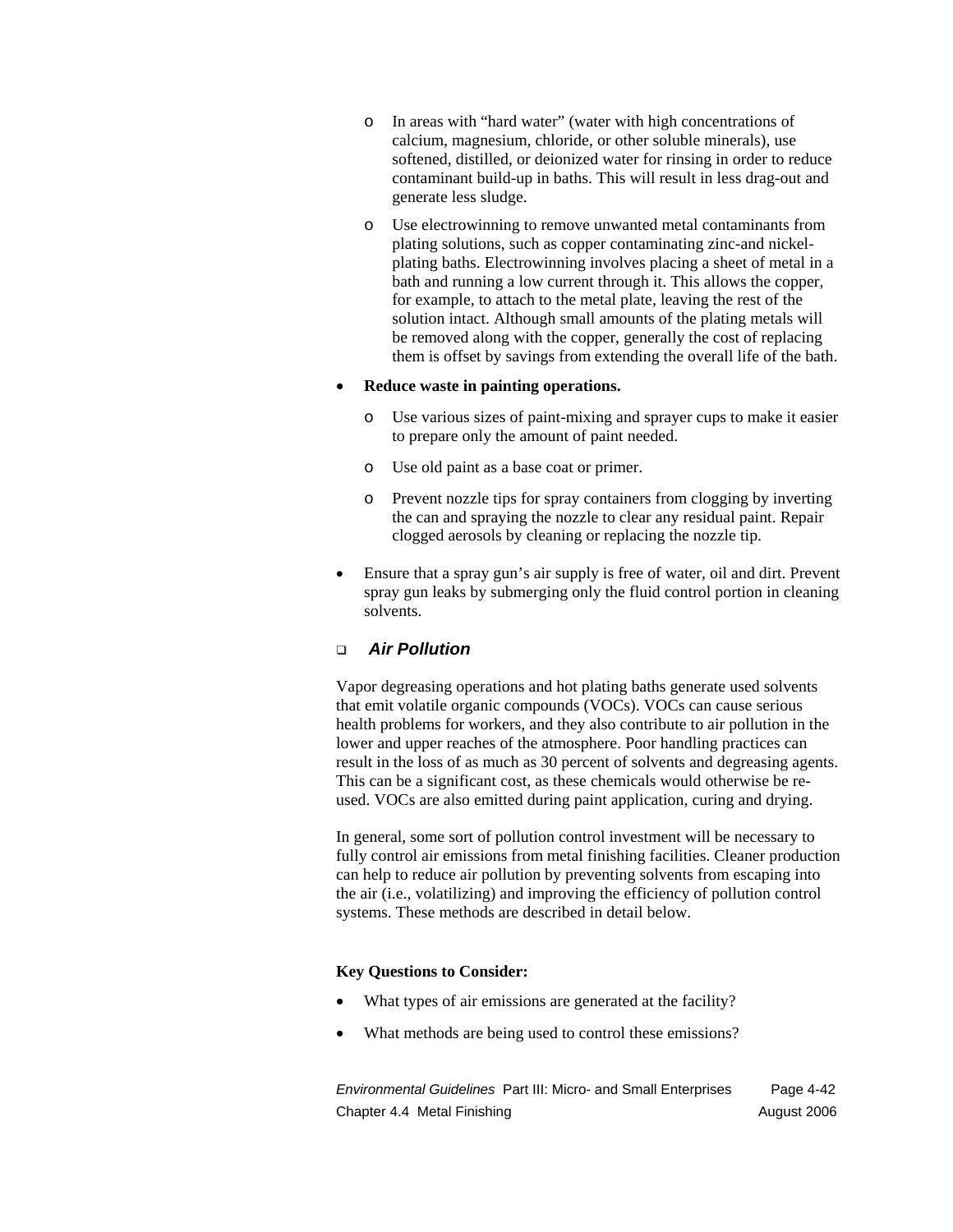#### **Selected Mitigation Strategies:**

- Cover the degreasing unit during idle or down times to prevent solvent from volatilizing.
- Use a speed of 10 feet per minute or less to remove parts from solvent in order to minimize disturbance of the "vapor line"—the volume of air above the surface of the solvent that is saturated with solvent vapor. Rapid movement of the parts or basket disrupts the vapor zone, which allows new air to mix in with the vapor and then to escape the degreaser or bath, taking some of the vapor with it. Increasing the freeboard height above the vapor level to 50–100 percent of tank width will also help keep air from mixing with the vapor and reduce loss of solvent.
- Exhausts should be treated to reduce VOCs and heavy metals before venting to the atmosphere. Carbon filters can both reduce VOC levels and allow employees to recover solvent using steam stripping and distillation.
- Use mist collection and scrubbing systems to control vapors and mists from process baths.
- Use noncaustic paint removers such as alkaline or non-phenolic strippers to reduce phenol emissions.
- Use waterborne, powder, UV-curable, or high-solids paints instead of solvent-borne options. If solvent-based coatings must be used, consider alternative application technologies such as roller/curtain coating; tumbling, barreling, and centrifuging; or HVLP sprays.

#### *Wastewater Problems*

Metal finishing, especially electroplating, generates large quantities of wastewater, primarily from rinsing between process steps. Because of the hazards to the community associated with the chemicals involved in metal finishing operations, wastewater should always be treated before disposal into ground or surface waters. Improperly treated wastewater can contaminate drinking water and irrigation supplies, with long-term consequences for the health of the local population, including employees.

Cleaner production can best help reduce impacts of wastewater by reducing the toxicity of the wastewater at the source. Once options for reducing source pollution are used, however, it will still be necessary to build or share use of a wastewater treatment plant. In order to be effective, wastewater treatment plants need to be properly designed for the types of wastes to be treated and the volumes of wastes generated. Operating such plants can be costly, although in areas where water is scarce or expensive, treating wastewater may help pay for itself by permitting re-use of water in facility operations.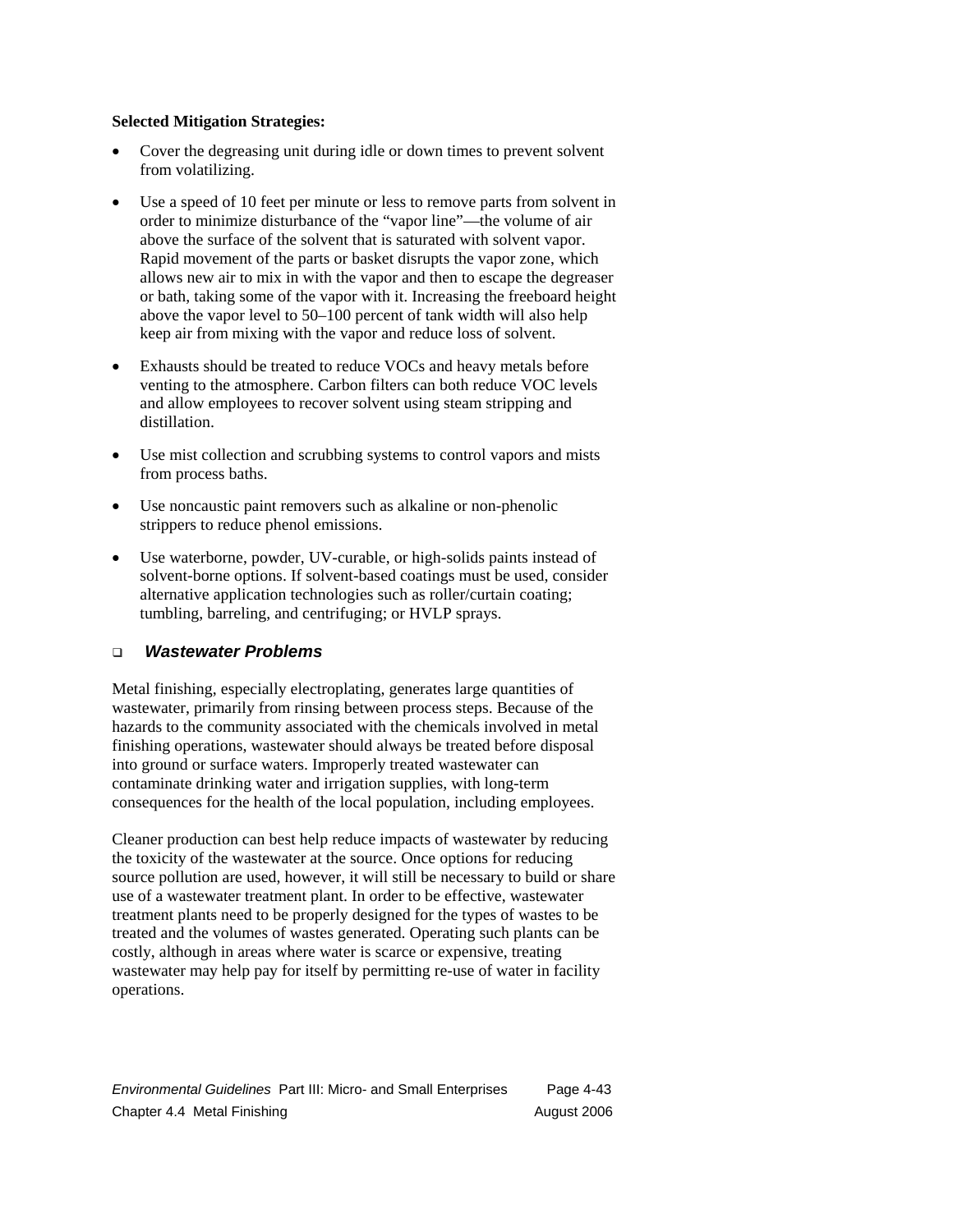#### **Key Questions to Consider:**

- What are the sources of wastewater at the facility?
- What types of contaminants are in the wastewater?
- How is the wastewater being treated before disposal?
- What options exist for reducing the volume or toxicity of wastewater generated?

#### **Selected Mitigation Strategies:**

- A waste treatment plant should treat wastewater to destroy cyanide, equalize flows, neutralize pH, and remove toxic metals.
- Separate waste streams. If cyanide and acidic wastewaters mix, it can generate lethal hydrogen cyanide gas. Also, nickel solutions must be separated from cyanide and ammonium solutions in order to allow nickel to precipitate out of solution.
- Treat degreasing baths separately, since the oils and grease in the wastewater will interfere with any metal precipitation processes.
- Use a reducing agent such as a sulfide to reduce wastewater containing hexavalent chromium, which is water-soluble, to trivalent chromium, which is insoluble. Add lime to the wastewater to precipitate out the chromium, and dispose of the solids in a sanitary landfill.
- Use sodium sulfides and iron sulfates to remove metal from rinsewater instead of tartarates, phosphates, EDTA and/or ammonia.
- Sludge from water treatment operations must be treated before disposal in order to control metals. Use electrolytic methods to recover metals from the sludge when metal concentrations are high. Sludges should be thickened, dewatered, and stabilized with lime before disposal in a controlled landfill. Oxidize chromium acid wastes with sodium bisulfite and sulfuric acid. Use magnesium oxide instead of caustic soda to adjust pH.

#### *Water Use*

Metal finishing requires water in almost every stage of the process. Many metal finishing businesses have yet to seize major opportunities to reduce their water use. Often, limited water resources in an area must satisfy the needs for public drinking water, sanitation, irrigation, river transport and industrial needs. Inefficient use of these resources for metal finishing can leave insufficient or highly polluted waters in lakes, rivers and wetlands, degrading their ability to perform crucial economic and ecological functions. Water efficiency also has numerous financial advantages for an MSE, most notably the decrease in the water bill and in wastewater treatment costs. There are various cost-effective ways for metal finishing enterprises to reduce their water use that could provide substantial savings.

*Environmental Guidelines* Part III: Micro- and Small Enterprises Page 4-44 Chapter 4.4 Metal Finishing and all the chapter 4.4 Metal August 2006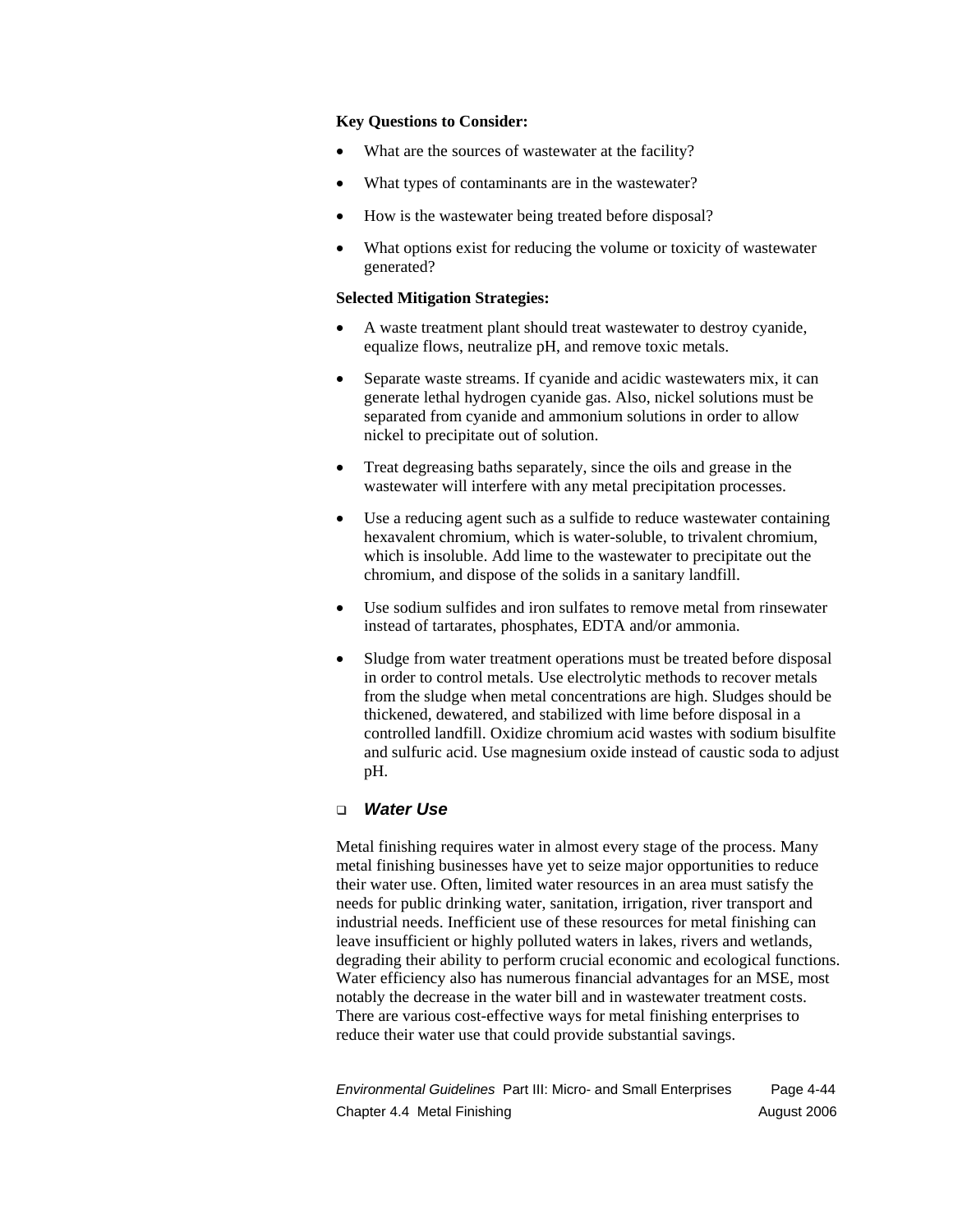#### **Key Questions to Consider:**

- What type of rinsing technique is currently being employed?
- Is fresh water used in every new bath? Could some water be reused?
- Is there a system in place that measures the number of liters or gallons of freshwater used at various stages of the metal finishing process?

#### **Selected Mitigation Strategies:**

**Ensure the proper design of rinse tanks** in order to improve rinsing efficiency, reduce water use, and reduce drag-out. Tanks should be the smallest size necessary for all parts/products that will be used in them, in order to reduce water usage. Using a static rinse tank before a running rinse tank will reduce drag-out in the running rinse tank, using less water for the same degree of cleanliness.

Carefully placing water inlets and outlets on opposite ends of the tank will maximize water mixing in the tank, improving the effectiveness of the rinse. Inlet flow baffles, diffusers, distributors or spray heads can also help control the injection of freshwater into the rinsing tank and aid in mixing the water. Also, adding air blowers, mechanical mixing, or pumping/filtration systems can improve mixing by agitating tank water. Mechanical agitation is preferable to air agitation, however, since air blowers can introduce contaminants like oil into the bath.

- **Consider alternatives to tank rinsing.** Tank rinsing may not be the most water-efficient solution for rinsing certain types of parts. Consider spray rinsing instead of immersion for flat-surfaced parts. Ultrasonic rinsing works well for cleaning parts with small crevices or irregular shapes.
- **Employ a flow control technique.** Three effective flow control techniques are flow restrictors, flow cut-off valves, and conductivity meters and controllers. Flow restrictors ensure that excessive water is not fed to the process line. Flow cut-off valves are simple mechanisms that shut off water flow to rinse tanks when the process lines are not in use. Conductivity meters and control valves reduce rinse water flow and retain a set standard of water purity in the tank (electrical conductivity increases as the concentration of contaminant ions increases).
- **Measure usage at individual production points.** Install an inexpensive flow meter or accumulator on the main water feed line (leading to the process line) or on individual rinse tanks. Flow meters indirectly conserve water by allowing careful monitoring of usage and can identify optimum water usage (or excessive waste), leaks, and system failures.
- **Implement an alternative rinsing configuration.**

*Counter-current rinsing:* This involves having rinse water circulated through a series of rinse tanks. Fresh water (preferably deionized) is fed

*Environmental Guidelines* Part III: Micro- and Small Enterprises Page 4-45 Chapter 4.4 Metal Finishing Chapter 4.4 Metal Finishing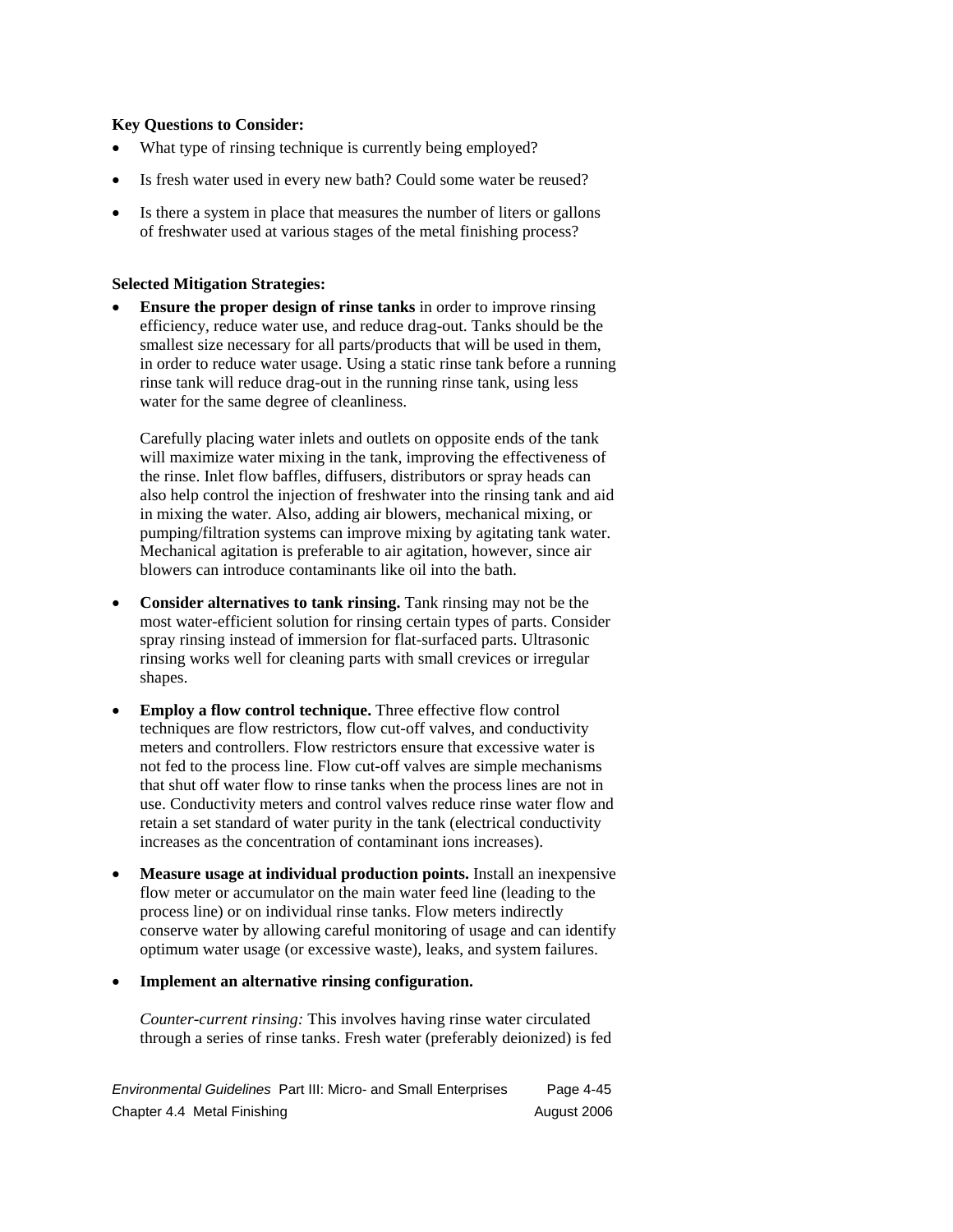into the rinse tank farthest from the process tank and overflows to the rinse tank closest to the process tank. The work piece is dipped in the cleanest water last. Counter-current rinsing uses significantly less water than a single flowing rinse. **Two counter-current rinse tanks can reduce water use by 90 to 97 percent.**

*Reactive rinses and reuse:* This system diverts the overflow from an acid rinse to an alkaline rinse tank. The reuse of acid rinse baths for alkaline cleaner rinses makes the alkaline cleaner rinse more effective, typically reducing water consumption by 50 percent.

*Spray rinsing:* Spray rinsing reduces the water needed for final rinsing by spraying drag-out back into its process tank or into a concentrated holding tank. Spray rinsing works best for flat sheets, or in conjunction with immersion rinsing for irregular objects.

- **Change the mechanics of the rinsing process.** Rinsing is more effective when the parts are dipped into the rinsing tank multiple times than when parts are dipped once and agitated while submerged. **Dipping parts twice in rinse baths is 16 times more effective at reducing drag-out than dipping once.<sup>9</sup>**
- **Re-use treated wastewater for minor rinsing steps,** such as after alkaline cleaners and acid pickling steps. Note: Caution should be exercised in re-using wastewater that has been conventionally treated (via hydroxide precipitation) as it can introduce high amounts of dissolved solids into the plating line.

 $\overline{a}$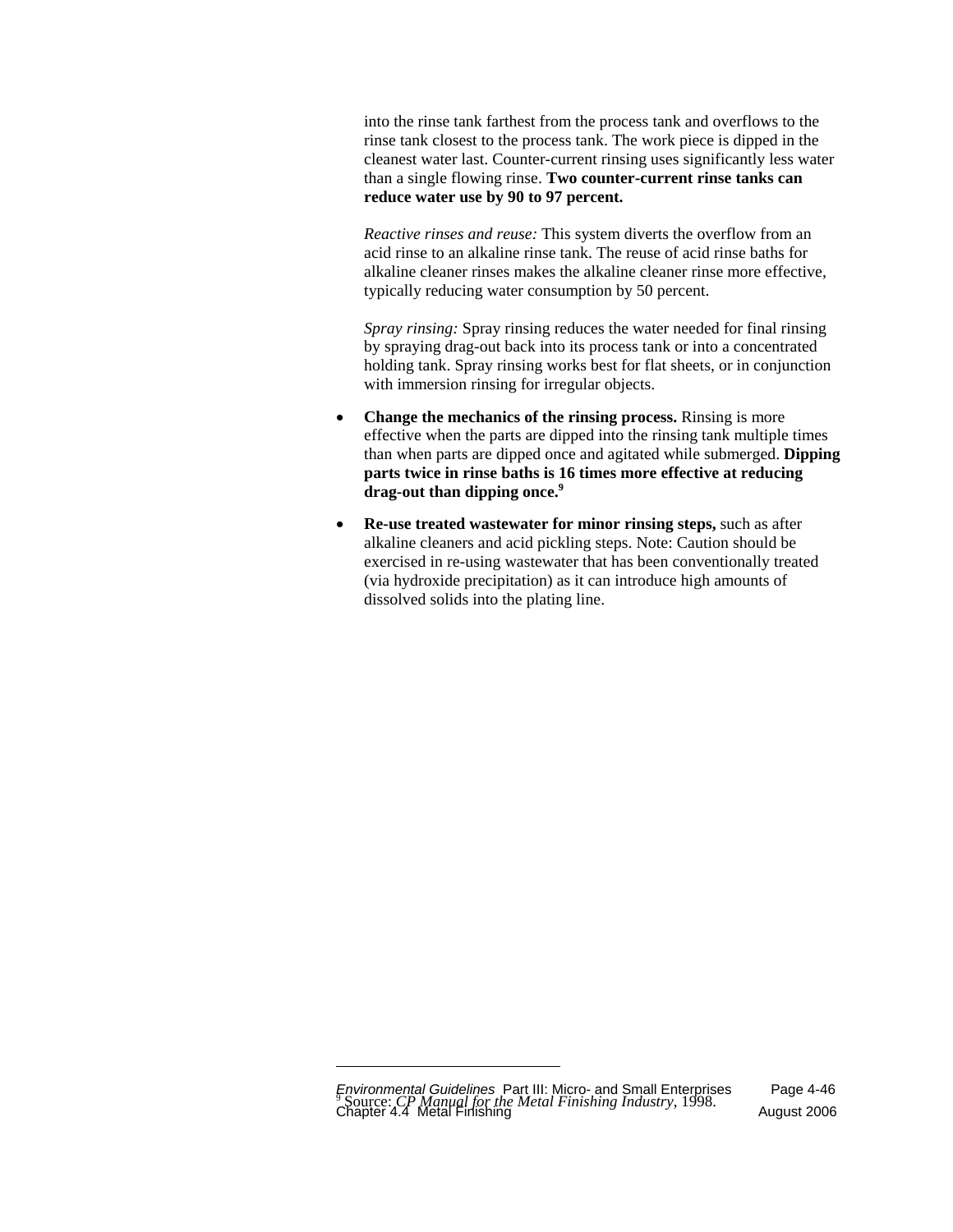# **References and Other Resources**

#### **References consulted in preparing this fact sheet:**

• *CP Manual for the Metal Finishing Industry* (1998). Developed by the UN Environment Programme Working Group for Cleaner Production and the Cooperative Research Centre for Waste Minimisation and Pollution Control Ltd on behalf of the Queensland Department of Environment and the Brisbane City Council. http://geosp.uq.edu.au/emc/cp/res/Metal%20Finish/Metal%20Finish\_manual.htm

Completed in April 1998, this manual provides information about CP opportunities within the metal finishing industry, to point the way towards greater profitability and improved environmental performance. It focuses on those aspects which are most achievable in the short and medium term, and which require limited effort or expense.

• The International Cleaner Production Information Clearinghouse (ICPIC) at http://www.uneptie.org/PC/cp/library/icpic.htm.

The ICPIC was developed by the UN Environment Programme's Division of Technology, Industry, and Economics (DTIE) for the effective promotion of CP worldwide. The ICPIC contains a compilation of CP case studies, CP contacts, profiles of CP-related national policies and CP publications. Case studies used in preparing this fact sheet include:

- o *EP3: Pollution Prevention Assessment for a Metal Finishing Facility* http://www.p2pays.org/ref/10/09356.htm
- o *Toxic Waste Reduction in Chrome Plating* http://www.p2pays.org/ref/10/09381.htm
- o *Cleaner Production for Reducing Water Consumption at a Metal Plating Industry*  http://www.p2pays.org/ref/10/09110.htm
- o *Eco-efficiency at a Metal Finishing Factory in the Czech Republic* http://www.p2pays.org/ref/10/09160.htm
- *Management Options for Old Paint and Paint-Related Materials* (1995)*.* Minnesota Technical Assistance Program (MnTAP) Fact Sheet. http://www.p2pays.org/ref/01/00609.pdf

This fact sheet provides information on how to effectively reduce and manage wastes from painting operations. These include (1) *ignitable wastes,* such as solvents and other cleaners; paints and paint thinners; and adhesives and glues, and (2) *toxic wastes* with heavy metals.

• National Metal Finishing Resource Center. http://www.nmfrc.org/

The National Metal Finishing Resource Center (NMFRC) is an Internet-based organization established in 1995 under a program jointly funded by the U.S. Commerce Department's National Institute of Standards and Technology (NIST) and the U.S. Environmental Protection Agency (USEPA). Their site is a comprehensive collection of environmental and technical resources for pollution prevention in metal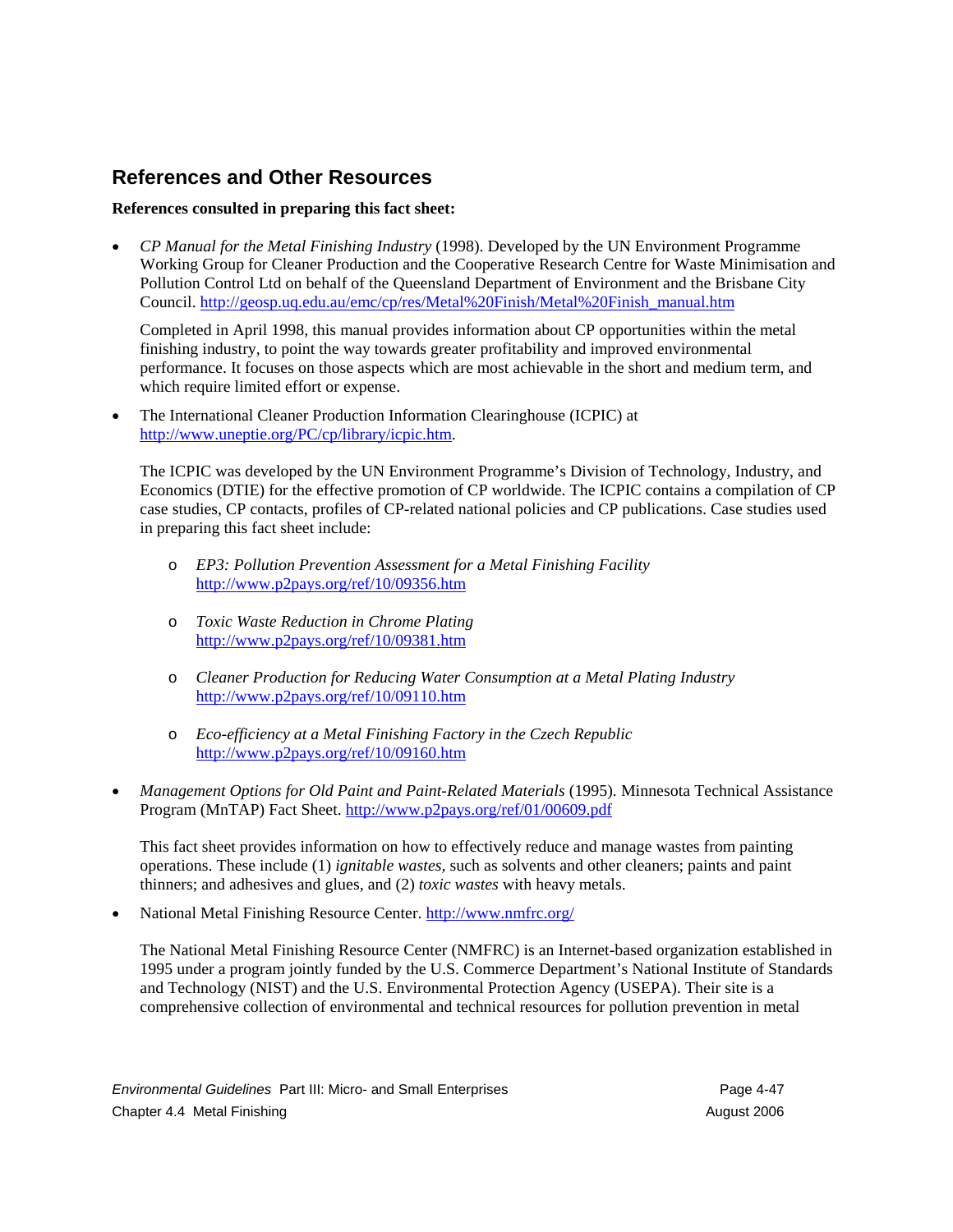finishing, including a searchable technical database containing over 5,000 articles, papers and reports; specifications (with index) used in metal finishing; shop, supplier and people directories containing over 6,000 entries; and online calculators designed for finishing needs.

Their "Ask the Expert Question-and-Answer Archives" on wastewater treatment were used in creating this fact sheet. http://www.nmfrc.org/wwarchive/aug02b.cfm

• North Carolina Department of Environment and Natural Resources, Division of Pollution Prevention and Environmental Assistance. http://www.p2pays.org/

This Web site offers an extensive collection of resources on CP and pollution prevention for a variety of industry sectors. The page on waste reduction in electroplating (http://wrrc.p2pays.org/industry/electroplating.htm) houses an excellent online collection of technical resources for the metal plating industry. Several "Fact Sheets" linked to this Web site that were used in preparing this CP fact sheet include:

- o *Water Efficiency, Industry-Specific Processes: Metal Finishing*. http://www.p2pays.org/ref/04/03097.pdf
- o *Water Conservation for Electroplaters: Counter-Current Rinsing* http://www.p2pays.org/ref/01/00051.htm
- o *Pollution Prevention Tips: Drag-out Management for Electroplaters* http://www.p2pays.org/ref/01/00222.pdf
- o Ben Graves. *Never Dump Cleaner*. http://www.p2pays.org/ref/02/01366.htm
- o Virginia Waste Minimization Program (1995). *Fact Sheet: Waste Reduction for Metal Finishers*, 1 (4). http://www.p2pays.org/ref/11/10308.htm
- Northeast Waste Management Officials' Association (1998). *Pollution Prevention in Metal Painting and Coating Operations: A Manual for Pollution Prevention Technical Assistance Providers*. http://www.p2pays.org/ref/01/00777/toc.htm

The Northeast Waste Management Officials' Association (NEWMOA) designed this manual to provide environmental assistance staffers with a basic reference on metal finishing—a single publication to jumpstart their research on pollution prevention for companies with which they are working. The manual is explicitly designed to be useful both to assistance professionals with experience working with metal platers and to those who have never encountered metal finishing before. The USEPA Pollution Prevention Division funded this manual as a model of a comprehensive packet of information on a single industry.

• Pallen, Dean (1997). *Environmental Sourcebook for Micro-Finance Institutions*. Asia Branch, Canadian International Development Agency. http://www.microfinancegateway.org/files/1914\_Pallen\_Dean.pdf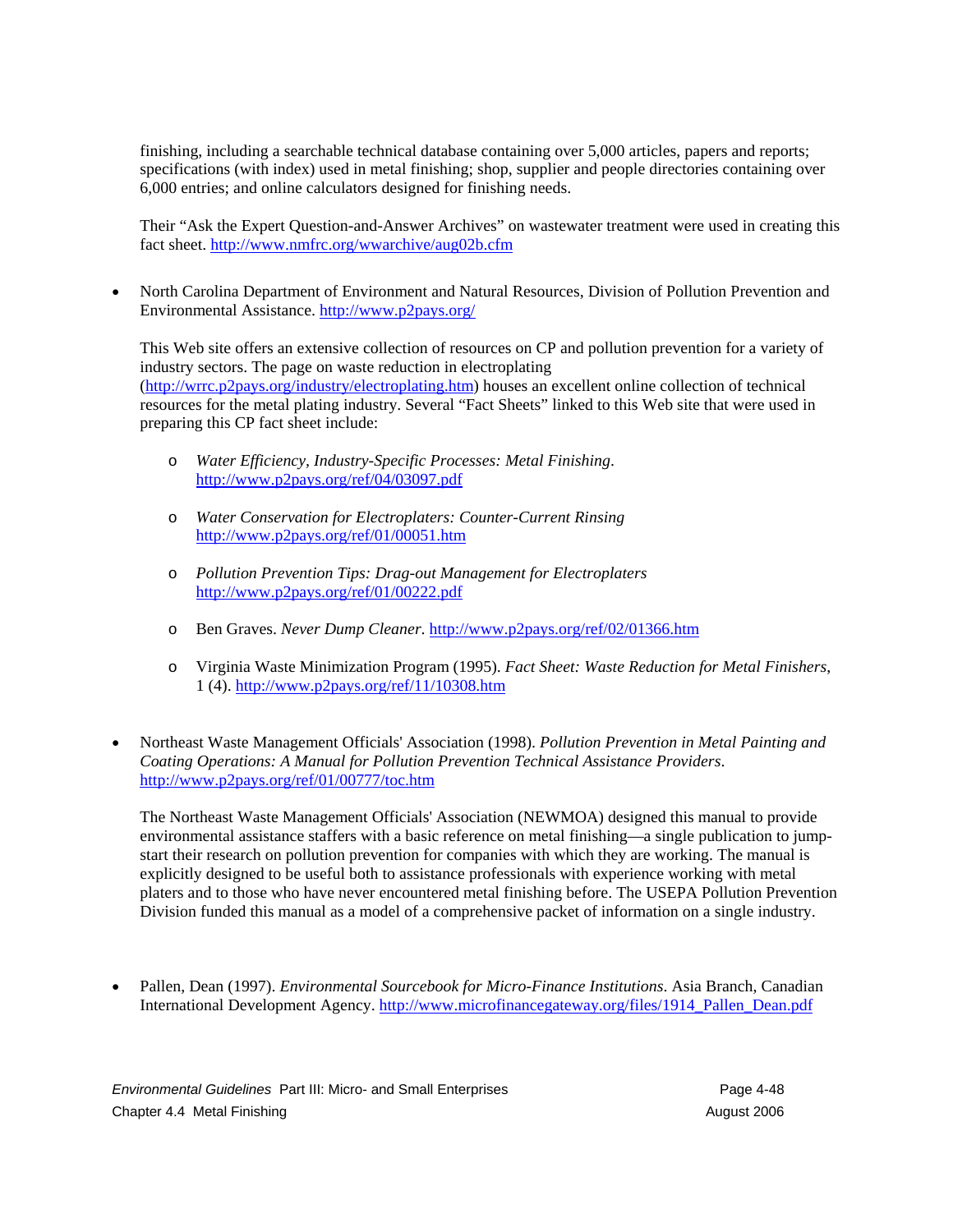This sourcebook describes the environmental impacts of a variety of important MSE sectors. It is designed to help micro-finance institutions improve the environmental performance of their lending activities, and offers guidance for improving MSEs' economic performance as well.

• Pennsylvania Department of Environmental Protection (1997). *Pollution Prevention Opportunities for Painting and Coatings Operations.* http://www.p2pays.org/ref/01/00151.pdf

This fact sheet describes alternatives for reducing releases of volatile organic compound (VOCs) from solvents, as well as good operating practices for painting operations.

• U.S. Environmental Protection Agency (1994). *Guide to Cleaner Technologies: Alternative Metal Finishes*. EP/625/R-94/007. http://www.p2pays.org/ref/02/01052.pdf

This guide presents information on process alternatives that can reduce or eliminate generation of some wastes and emissions from metal finishing operations. It is particularly applicable to firms that apply cadmium and chromium finishes, as well as to finishers that use cyanide-based baths or copper/formaldehyde solutions.

#### **Additional Useful Web sites**

• Business Assistance. *Metal Finishing Industry Resources* http://pprc.org/hubs/toc.cfm?hub=24&subsec=7&nav=7

This site catalogs a variety of metal finishing resource sites. It maintains links to several metal finishing trade associations as well as a database of current research projects. A joint project of the Business Assistance Programs in Alaska, Idaho, Oregon and Washington, the site is funded by a grant from USEPA.

• Cleanerproduction.com offers two catalogs of sites relevant to the metal finishing industry:

http://www.cleanerproduction.com/Directory/sectors/subsectors/metalplating.html and http://www.cleanerproduction.com/Directory/sectors/subsectors/metalproducts.html.

The site is run by Hamner and Associates LLC, based in Seattle, Washington, USA, and Manila, Philippines.

• http://www.svti.sk/CleanVOC.htm is an annotated guide to resources available on the Internet for metal finishers.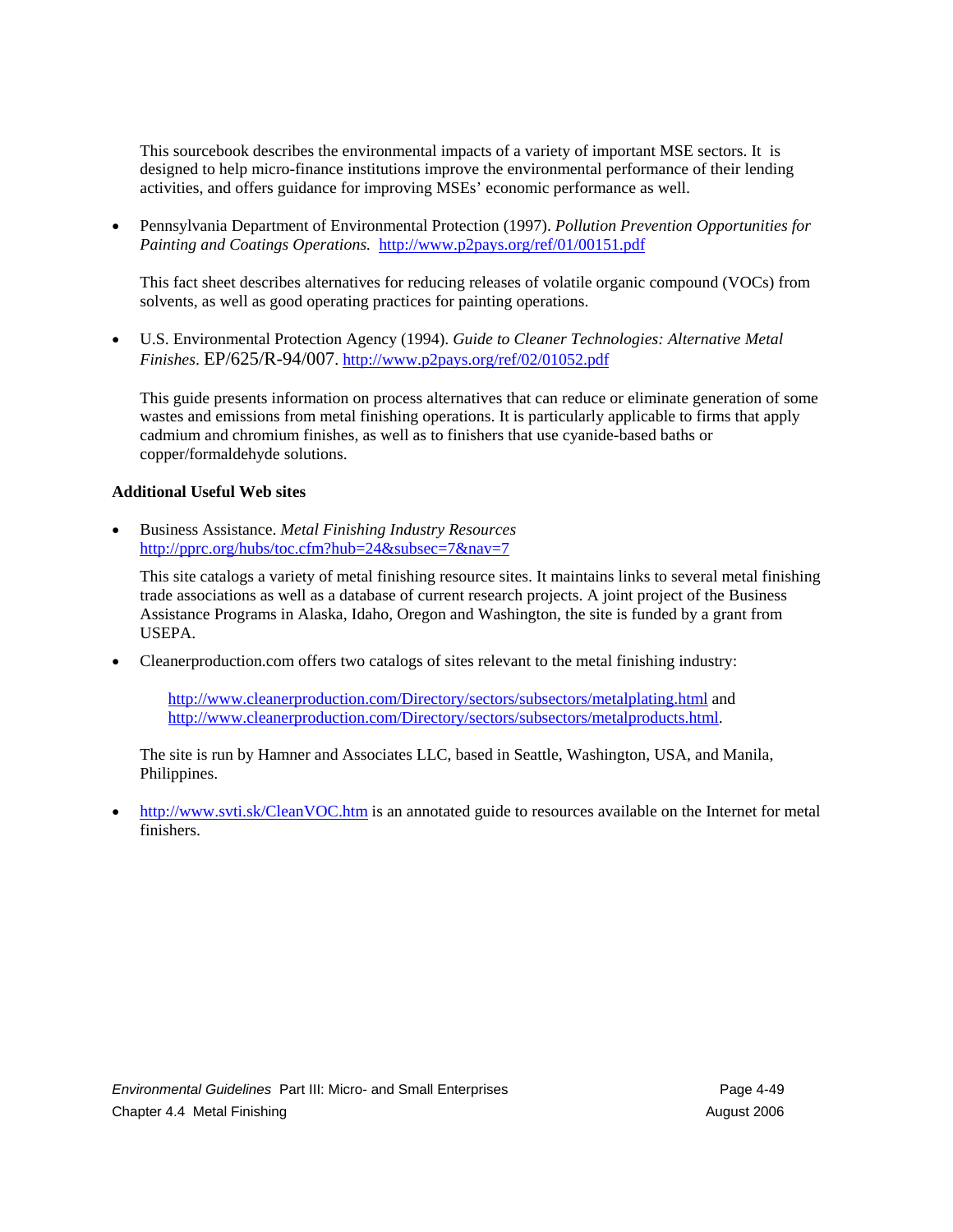*Environmental Guidelines Part III: Micro- and Small Enterprises Page* 4-50 Chapter 4.5 Small-Scale Mining Chapter 4.5 Small-Scale Mining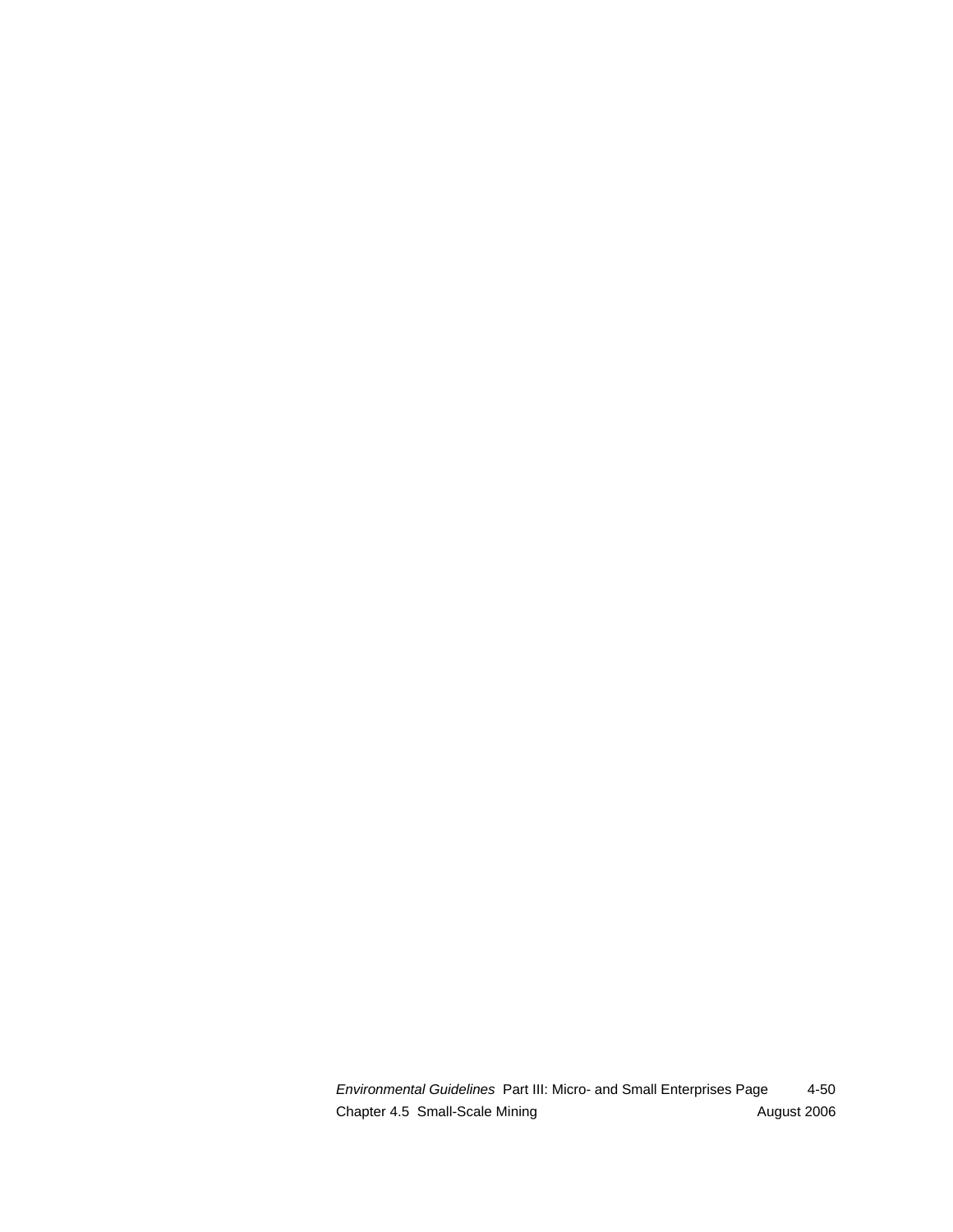*Chapter 4.5 Small-Scale Mining: Cleaner Production Fact Sheet and Resource Guide* 

# **Purpose**

This fact sheet offers basic information on the important adverse environmental impacts of small-scale mining, as well as associated health and safety impacts. It also discusses opportunities for mitigating those impacts, with an emphasis upon "cleaner production" strategies that may also provide financial benefits to micro- and small enterprises (MSEs). In addition, each fact sheet offers a substantial, annotated list of resources for organizations seeking more information.<sup>10</sup>

This fact sheet has been prepared for (1) **business development services (BDS) providers**, which offer services such as management training or marketing support to MSEs, and (2) **intermediate credit institutions (ICIs) and direct lenders** that provide financial credit to MSEs. It is intended to be used in concert with other sections in Part III of the *Environmental Guidelines for Small-Scale Activities in Africa: Environmentally Sound Design for Planning and Implementing Development Activities,* which is USAID Africa Bureau's principal source of sector-specific environmental guidance.

# **Why Focus on Cleaner Production for Mitigation?**

Cleaner production is a preventive business strategy designed to conserve resources, mitigate risks to humans and the environment, and promote greater overall efficiency through improved production techniques and technologies. Cleaner production methods may include:

- substituting different materials
- modifying processes
- upgrading equipment
- redesigning products

 $\overline{a}$ 

*Environmental Guidelines* Part III: Micro- and Small Enterprises Page 4-51 Chapter 4.5 Small-Scale Mining Chapter 4.5 Small-Scale Mining

 $10<sup>10</sup>$  At the time of writing, USAID cleaner production fact sheets are available for the following subsectors that are likely to have substantial adverse impacts on the environment and/or workers' health: brick and tile production; leather processing; small-scale mining; food processing; metal finishing; wood processing and furniture making, and wet textile operations.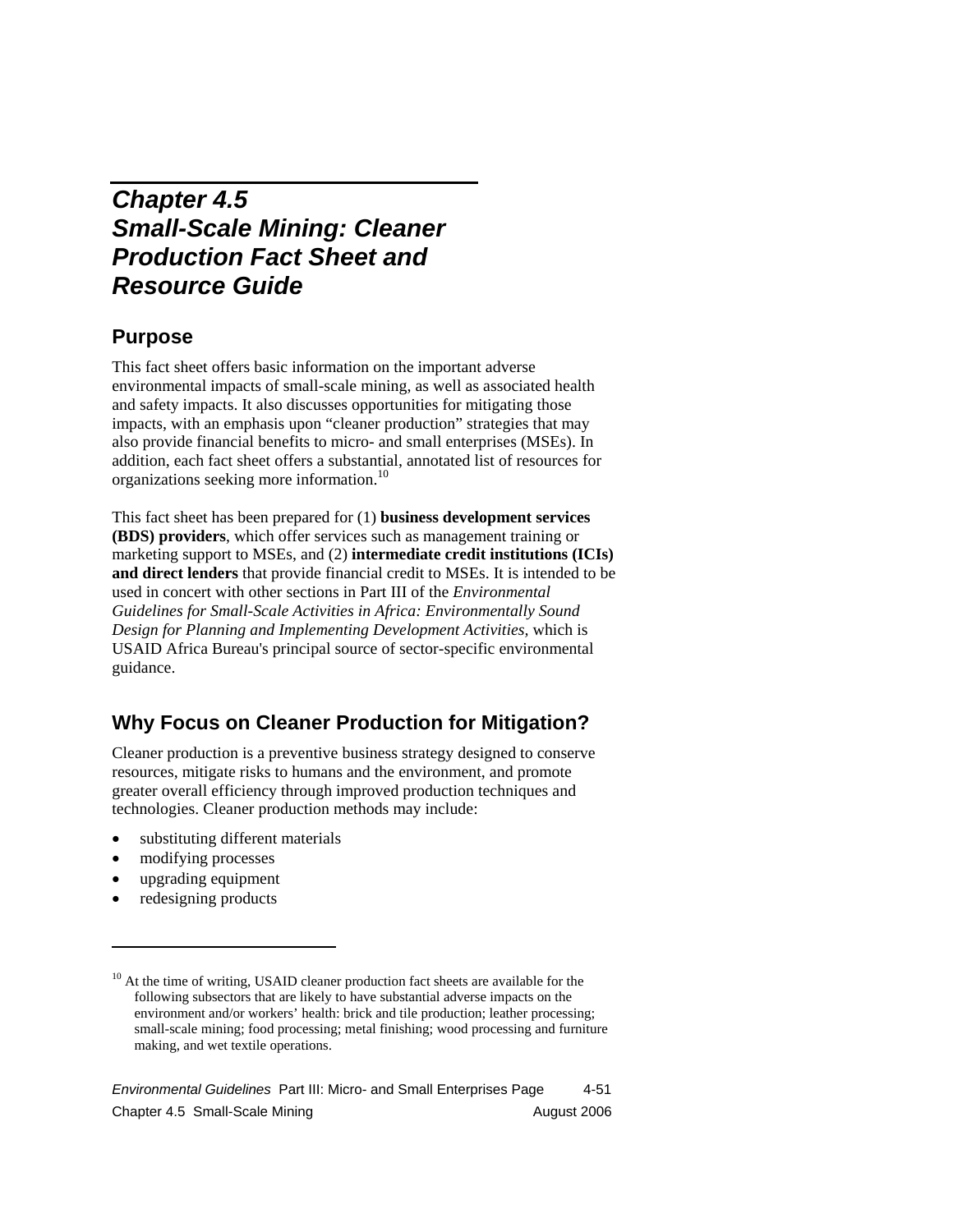In addition to environmental, health and safety benefits, many cleaner production techniques provide opportunities to substantially reduce operating costs and improve product quality. MSEs can profit from CP through more efficient use of inputs and machinery, higher quality goods that can command higher prices, and reduced waste disposal costs. Improved safety measures can also help MSEs avoid costly accidents and worker absences.

Experience has demonstrated that, with assistance, MSEs can frequently identify cleaner production opportunities that produce a positive financial return, sometimes with little or no investment. Many enterprises that change to CP methods may realize substantial financial and environmental benefits, indicating that CP should be the first option considered in addressing MSEs' environmental problems.

Yet, although this approach can offer tremendous advantages, readers should also recognize that cleaner production options showing clear financial benefit will only be available to varying degrees among different enterprises and often may not completely mitigate environmental problems. In some cases, even when pursuing CP techniques, some businesses may need to use solutions that offer no measurable financial return—if such solutions are required by USAID's Regulation 216 or local regulations or desired for other reasons, such as community goodwill.



Small-scale mining activities can generate many kinds of environmental damage. It is important to ensure that they use resources more efficiently and that they prevent serious health problems from occurring.

*Environmental Guidelines* Part III: Micro- and Small Enterprises Page 4-52 Chapter 4.5 Small-Scale Mining Chapter 4.5 Small-Scale Mining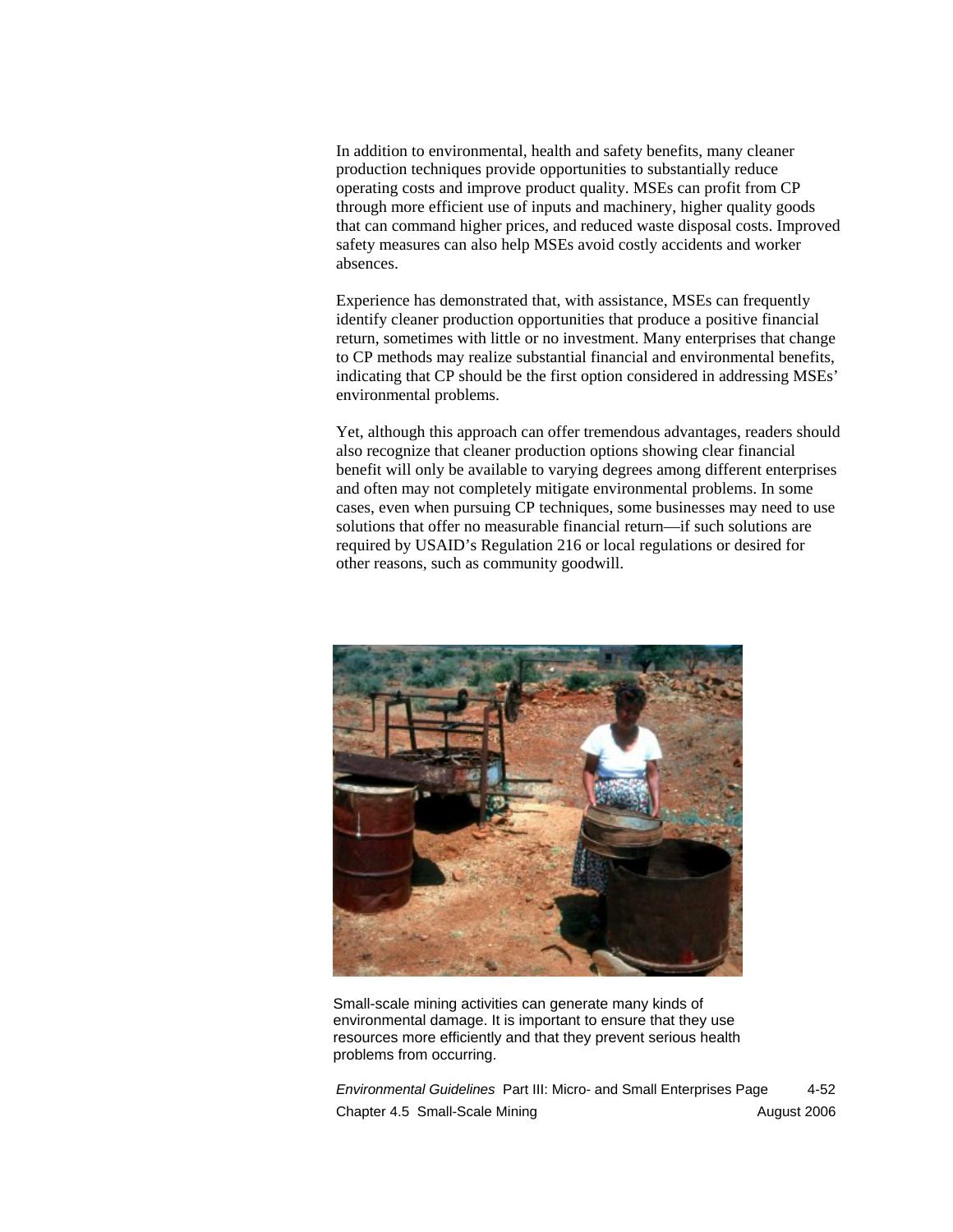# **Adverse Environmental Impacts and Mitigation Opportunities**

Several key environmental issues associated with small-scale mining are listed in the box at right and discussed below. For each environmental impact, the fact sheet provides a list of questions to assist in the assessment of individual MSEs. These questions are followed by a number of mitigation strategies that can be considered, with an emphasis on cleaner production strategies where possible. The strategies presented typically represent a range of available options, from profitable activities that require no investment to other activities that may increase MSE costs.

## *Open pit mining*

Open pit mining activities can alter the landscape in ways that are potentially dangerous and costly. Excessive land clearing or steeply sloped pits can lead to landslides that destroy working sites, harm workers, or block waterways. Costly work stoppages, loss of future mining sites, or damage to water bodies may result.

#### **Key questions to consider:**

- Is the structure of the pit stable?
- How much loose rock or soil is above the work site?
- Does each rainfall move significant amounts of soil?

#### **Selected mitigation strategies:**

- Before mining starts, assess the site and see how close it is to sensitive resources (e.g., unique ecological, cultural, historical or archeological sites or areas of scenic value). Assess the full range of alternatives for avoiding or minimizing impacts on these resources, including selecting an alternative site or taking no action at all.
- Once a mining site has been selected, assess the full extent of the resource. Devise a engineering plan for reclaiming and restoring the mined area at the same time the resource is being extracted. If owners or managers do not know the extent of the resource, many mines remain open longer than is useful and restoration is delayed indefinitely. If possible, engage a geotechnical engineer and landscape architect to help develop the mine extraction and reclamation plan.
- If land is being cleared, try to leave enough trees and vegetation to prevent soil erosion. Use cleared brush or other materials to create erosion barriers.

*Environmental Guidelines* Part III: Micro- and Small Enterprises Page 4-53 Chapter 4.5 Small-Scale Mining Chapter 4.5 Small-Scale Mining

## **Important Environmental Issues Addressed by This Fact Sheet**

- Open pit mining
- Mercury use
- Inefficient extraction
- Dust
- **Noise**
- Underground hazards
- Long-term hazards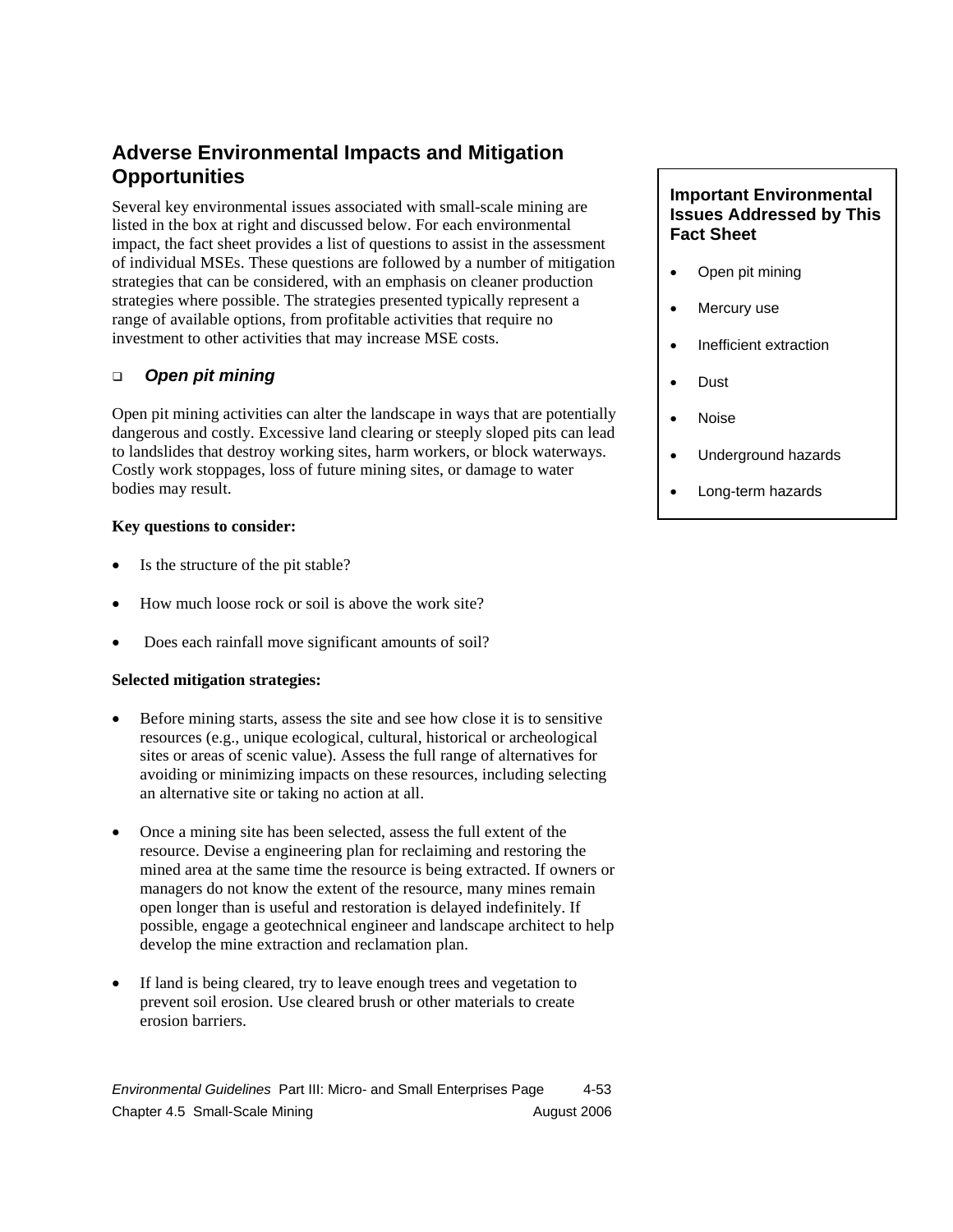- Ensure that the road leading to the mine is well-designed, with low slope and good drainage to keep water off the road. (See the chapter on rural roads in the *Guidelines*.) Avoid creating roads that pass close to sensitive resources (e.g., forests or wetlands).
- While mining, where feasible, avoid creating pits that will accumulate water, presenting health and safety hazards (e.g., dangers from drowning and creation of breeding grounds for mosquitoes).
- Plant vegetation on the site before leaving the area. Bare soil causes landslides, which can occur both before and after mining activities are completed. Landslides may destroy working sites and make future mining more difficult. Landslides may also kill workers, innocent community members, and animals, and they can seriously damage the local ecology.
- Angle the mine's pit faces to prevent unexpected collapse. This preserves the investment in excavation, guaranteeing a longer life to the working site and less danger for those working inside. It may be necessary to disturb additional land in order to make the angle less steep, but take care to disturb as little land as possible.
- Retain topsoil for later use in reclaiming the site. Segregate other subsurface materials which might have potential value in construction or road works. Store these materials away from water bodies to reduce the potential for cumulative siltation, interference with water flows, and subsequent damage to ecosystems, as well as to the people who depend on these for their livelihood.

#### *Mercury*

Using mercury to extract gold or silver from ore can severely affect worker and community health. Mercury entering the human body may cause kidney problems, headaches, tremors, comas and other serious health problems. It is especially hazardous to children. Mercury exposure can occur directly, through physical contact, or indirectly, through contaminated water or fish. Mercury poisoning will result in the loss of skilled labor and long-term damage to communities. Reducing mercury use may also lower production costs, although in many countries the cost of mercury is low.

#### **Key questions to consider:**

- Do managers or workers experience tingling or tremors in fingers or toes?
- Does the business use mercury to process ore near a water source or in your home?

*Environmental Guidelines* Part III: Micro- and Small Enterprises Page 4-54 Chapter 4.5 Small-Scale Mining Chapter 4.5 Small-Scale Mining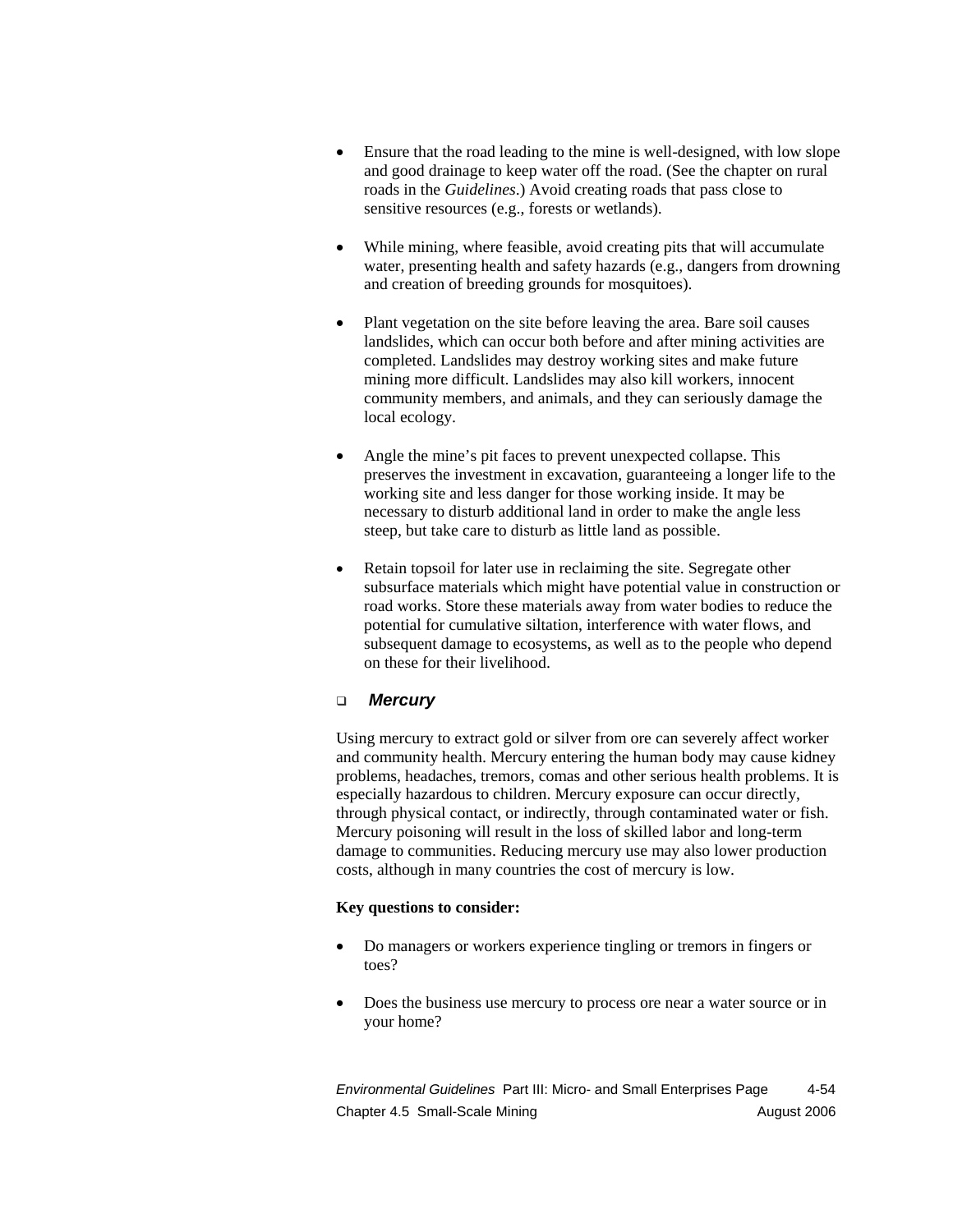- Where does the business dispose of water with mercury in it?
- Does the business use extra mercury to speed up the extraction process?

#### **Selected mitigation strategies:**

- Recognize mercury poisoning. In the short term, high levels of mercury exposure result in tingling and tremors in fingers or toes. Be aware of the signs and reduce contact before long-term damage occurs.
- Dispose of mercury-contaminated water far away from water sources, fish-bearing waterways, and human settlements. Make sure rain cannot wash away mercury or mercury-contaminated materials.
- Avoid inhaling mercury vapor. Try to recycle mercury, and avoid emissions by using an open oven to capture and condense mercury vapor for reuse. This method can save money on the purchase of mercury. In addition, heat amalgam in a well-ventilated room or outside, to allow any mercury vapor to disperse.
- Reduce mercury use through more efficient production. For example, miners frequently overuse mercury during amalgamation. Miners should use only the correct amount of mercury, since additional mercury does not speed or improve the amalgamation process—it only increases costs and risks. Miners should avoid grinding and amalgamating at the same time. Separating these processes helps ensure that mercury is not overused.

#### *Inefficient extraction*

Mining wastes often pose serious threats to human health and wildlife, and have persistent and hazardous impacts to groundwater, surface waters, and soils. Small-scale mining often uses inefficient extraction methods that result in substantial loss of the product. Finding and removing ore from pits with inadequate or poorly operated machinery reduces yields. Crude processing technologies can lead to lost earnings and more waste.

#### **Key questions to consider:**

- How often does the business conduct maintenance or repairs on machinery?
- How much waste is produced for a given amount of product? Could this waste be reduced?
- Have workers been trained in operating machinery efficiently and safely?

*Environmental Guidelines* Part III: Micro- and Small Enterprises Page 4-55 Chapter 4.5 Small-Scale Mining Chapter 4.5 Small-Scale Mining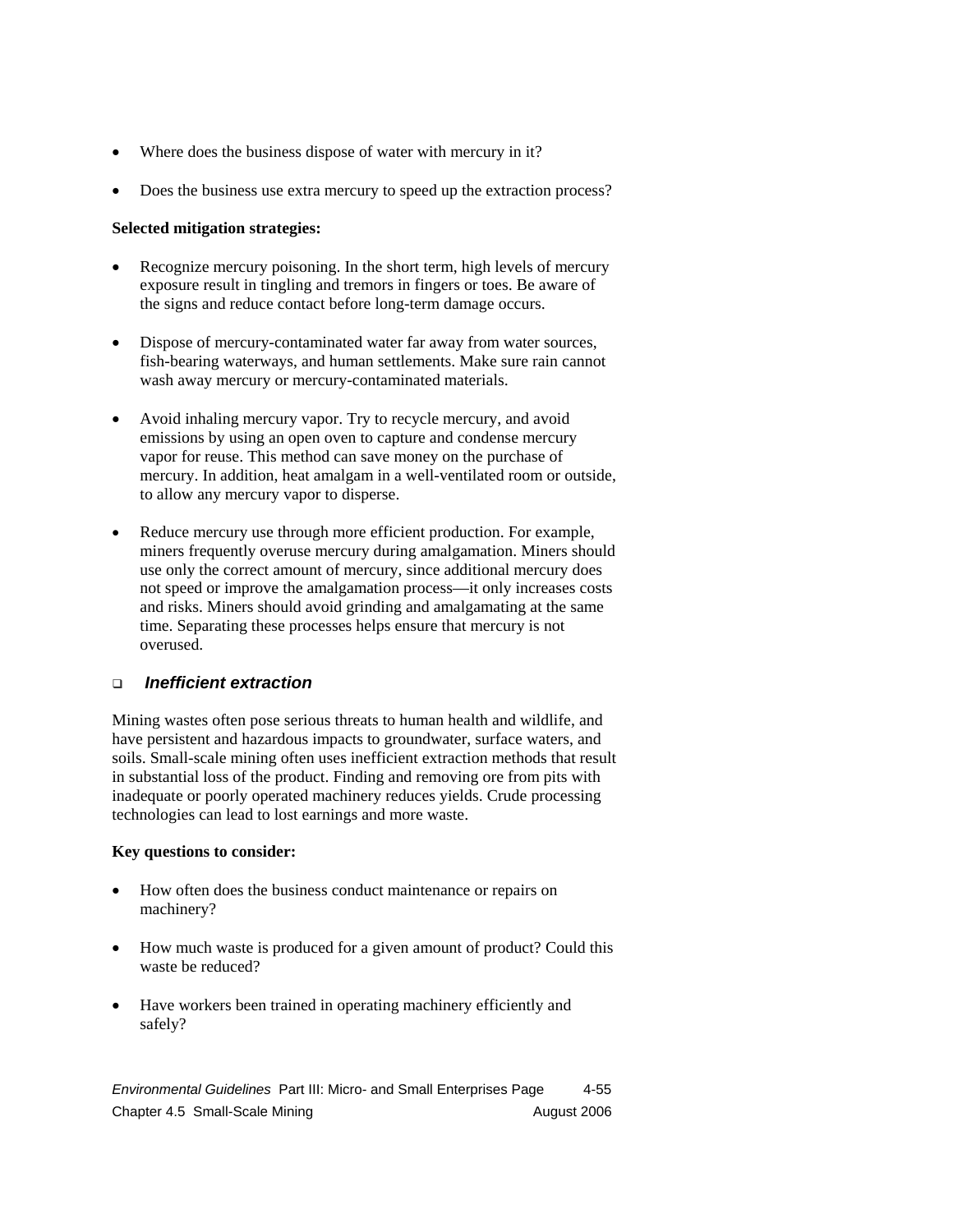#### **Selected mitigation strategies:**

- Maintain machinery. To maximize efficiency, make sure machinery is working properly and train workers in operating and maintaining it. Ensure that operators are keeping maintenance logs.
- If little or no machinery is used, consider low-cost technologies that may increase yields. Improving separation methods, such as by using sluices or gravity centrifuge machines, increases productivity and reduces waste.
- Evaluate mining techniques to see if product is being lost in the extraction process. Check rock waste or the extraction area to see if mineral is being wasted or if potentially valuable mineral veins are being destroyed. Train workers in proper techniques for identifying and removing ore.

#### *Dust*

Dust generated by rock, metal and coal mining can be harmful. Using wind to separate metal from ore, or using machinery that generates rock dust, can lead to silicosis. Silicosis is a disease caused by inhaling silicates in the dust of crushed rocks; it can severely decrease workers' lung capacity and productivity, and it sometimes results in their deaths.

#### **Key questions to consider:**

- How much dust is produced in a typical working day?
- What protective materials are available?
- Is ore being ground or crushed by hand?

#### **Selected mitigation strategies:**

- Small-scale mines can produce a substantial amount of dust; maintain tree or vegetation cover to capture dust and prevent dust clouds from traveling long distances.
- Ventilate underground mines so dust can escape and ease working conditions.
- If possible, wet materials so less dust is produced. Use water when running a pneumatic drill. Dampen ore before crushing in a mortar and pestle. However, use water conservatively to avoid wasting this resource, and prevent water used in these activities from contaminating other water sources.

*Environmental Guidelines* Part III: Micro- and Small Enterprises Page 4-56 Chapter 4.5 Small-Scale Mining Chapter 4.5 Small-Scale Mining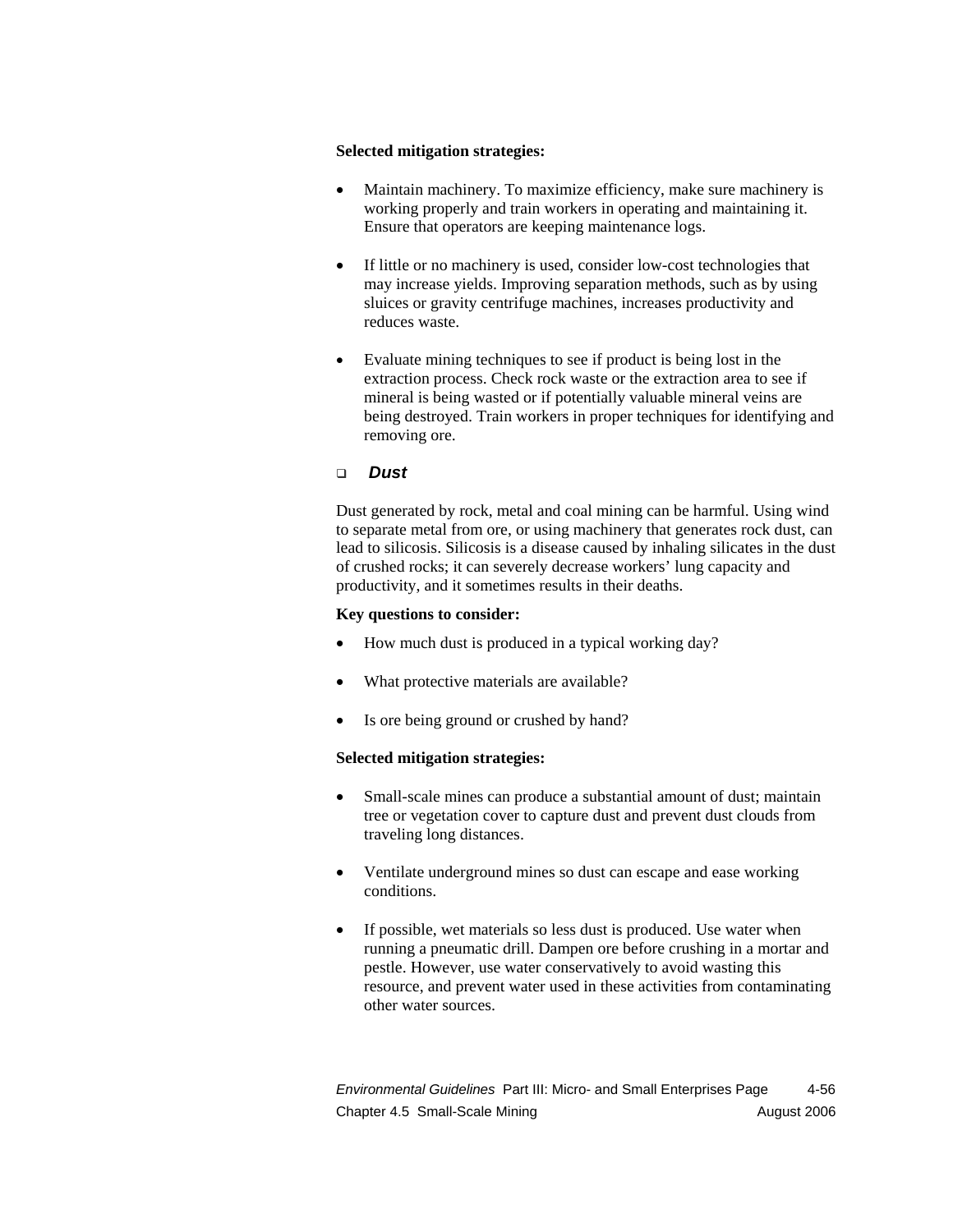- Avoid crushing or grinding ore in the home. The transport of raw ore to the home can be inefficient. In addition, this practice produces a great deal of dust since it is often done by hand, and most homes are not properly ventilated. This makes workers and their families, especially small children, particularly vulnerable to silicosis.
- Provide all workers with face masks and instruct them to wash their hands after working so they will not ingest dust with their food.

#### *Noise*

Mining activities can involve equipment that can be very noisy or cause strong vibrations. This can affect workers' hearing and health, as well as the community around the working site. This may work against the enterprise's ability to expand production in the future.

#### **Key questions to consider:**

- Are some machines louder than others?
- Is machinery left running when not in use?

#### **Selected mitigation strategies:**

- Provide earplugs for workers.
- Repair and maintain machinery so that excessive grinding or squeaking is minimized. Frequent repair and maintenance will typically also make the machinery operate more efficiently, reducing fuel costs.
- Provide protective insulation or cushioning to those working with vibrating machinery.
- Use machinery efficiently. Do not run machinery longer than necessary. This saves energy and reduces environmental damage.
- Try to use noisy machinery only at times when the surrounding community is least likely to be disturbed. For example, it may be better to operate such machinery during the daylight hours.

# *Underground hazards*

Underground mines are often hazardous to work in and are extremely susceptible to major accidents. Poorly constructed mining spaces can lead to injuries that reduce productivity, as well as large-scale accidents that destroy working sites.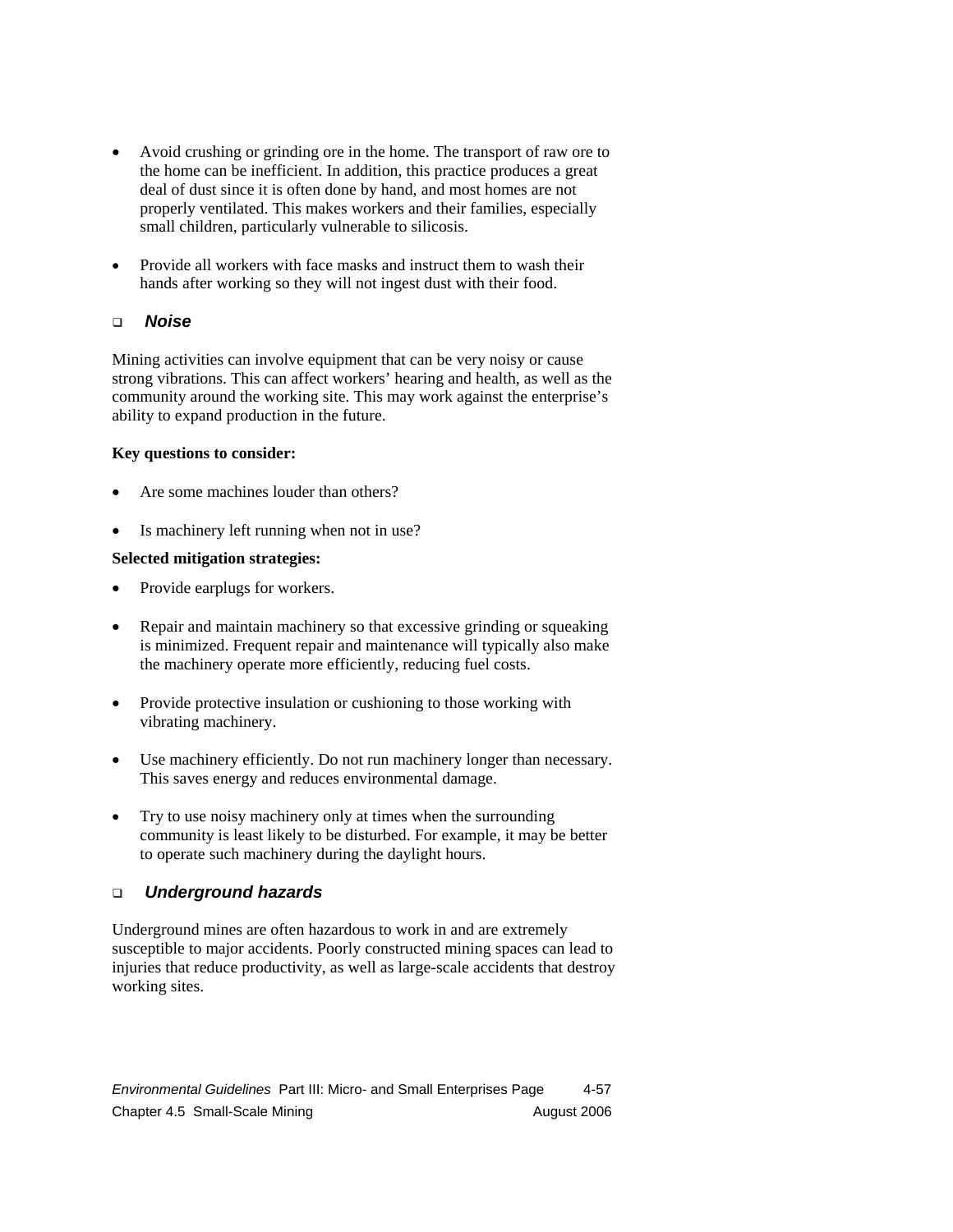#### **Key questions to consider:**

- How old is the mine?
- What kind of supports are in the walls and ceilings? Are these supports in good condition?
- How are explosives used to clear new spaces?
- Is the site for the mining operation geologically stable?
- Is the site subject to periodic flooding?

#### **Selected mitigation strategies:**

- Eliminate minor safety hazards. For example, construct underground space so that falls are minimized. Make passageways wide and tall enough to accommodate workers comfortably. Workers who cannot walk or stand normally are apt to suffer from debilitating chronic musculoskeletal injuries that reduce their productivity.
- Use explosives wisely. Explosions can weaken underground structures and cause cave-ins. Any worker using explosives should have training in their proper and safe use. Take care to evacuate the mine before detonating any explosives, even when trained personnel are using them.
- Ventilate coal mines well to reduce excessive heat and dust and minimize chances of spontaneous fires. Sink new shafts or widen existing mine openings to increase airflow. Doing so can improve worker health and productivity and decrease the risk of destroying the mine through an accidental explosion.
- Reinforce walls and ceilings to avoid an unexpected collapse of the mine. When working in older and abandoned mines, be aware that removing pillars or wall supports to extract ore can quickly lead the mine to collapse.

#### *Long-term hazards*

The environmental impacts of even a short-term mining operation often last many years, even centuries, beyond the working life of the mine. Unless they are mitigated, contaminated waste, hazardous mine structures and disturbed land can pose problems long after mining operations close. Adequate waste disposal and careful mine closure represent additional cost to the mining operation, but may reduce community and government opposition to future mining activities.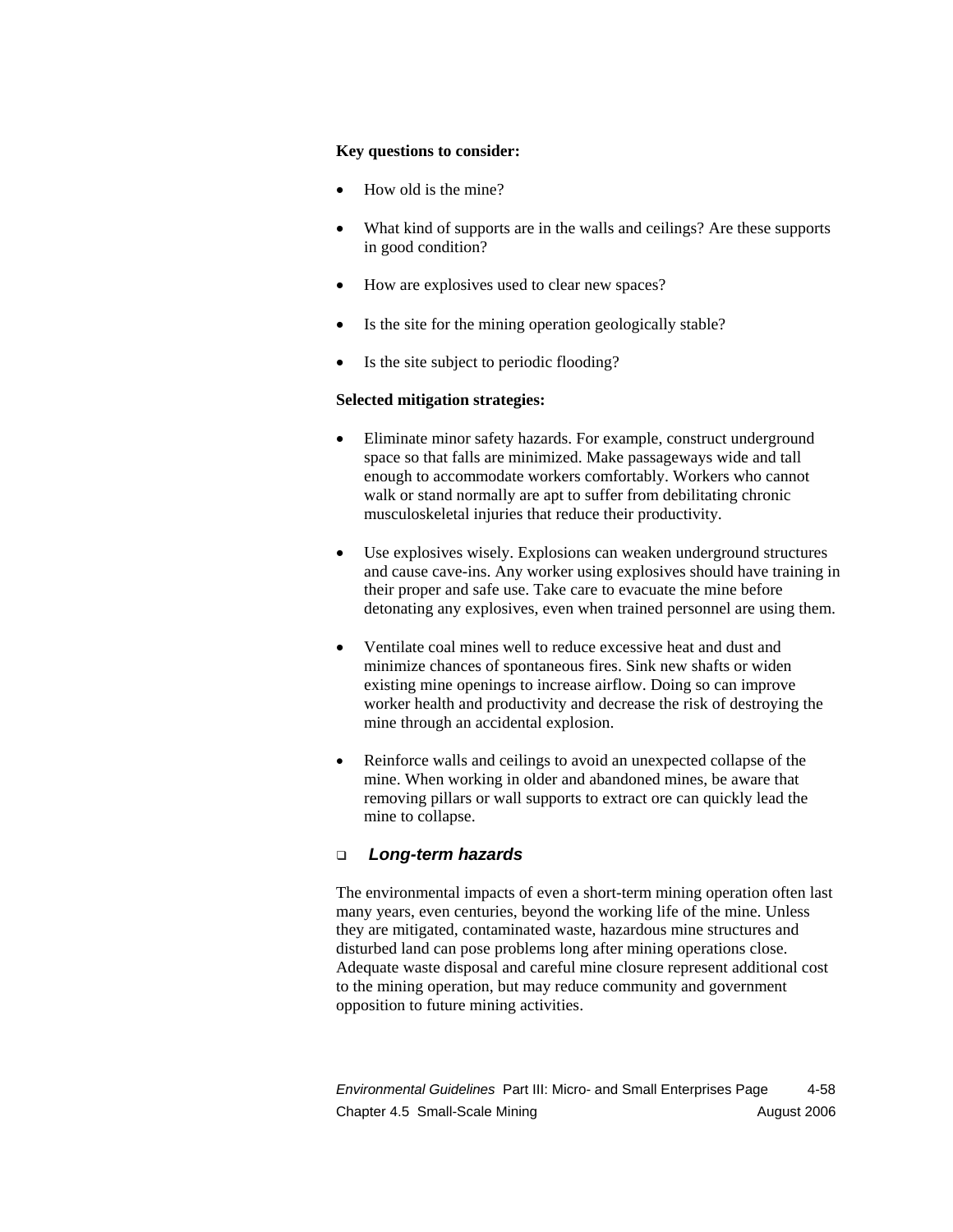#### **Key questions to consider:**

- How will time affect waste disposal sites or mine structures?
- Has the landscape significantly changed as a result of mining activities?
- How will the community use the mine area in the future?

#### **Selected mitigation strategies:**

- Seal underground mines. Cover entrances to underground mines so they do not present safety hazards.
- Construct waste disposal sites that will last. Make sure tailing ponds or chemical waste dumps are secure and can withstand severe weather.
- Plant trees. This prevents landslides and keeps remaining topsoil on the land.



Mining is dangerous for both workers and local communities. Be sure that small mining operations are aware of safety measures and protect workers and community health.

#### *Mining camps and mine workers*

Mining activities are sometimes undertaken by transient groups of laborers who come in from outside and can indirectly lead to social and sanitation problems. Unsanitary living conditions in mining camps can spread contagious diseases like dysentery and typhoid. Epidemic disease disrupts

*Environmental Guidelines* Part III: Micro- and Small Enterprises Page 4-59 Chapter 4.5 Small-Scale Mining Chapter 4.5 Small-Scale Mining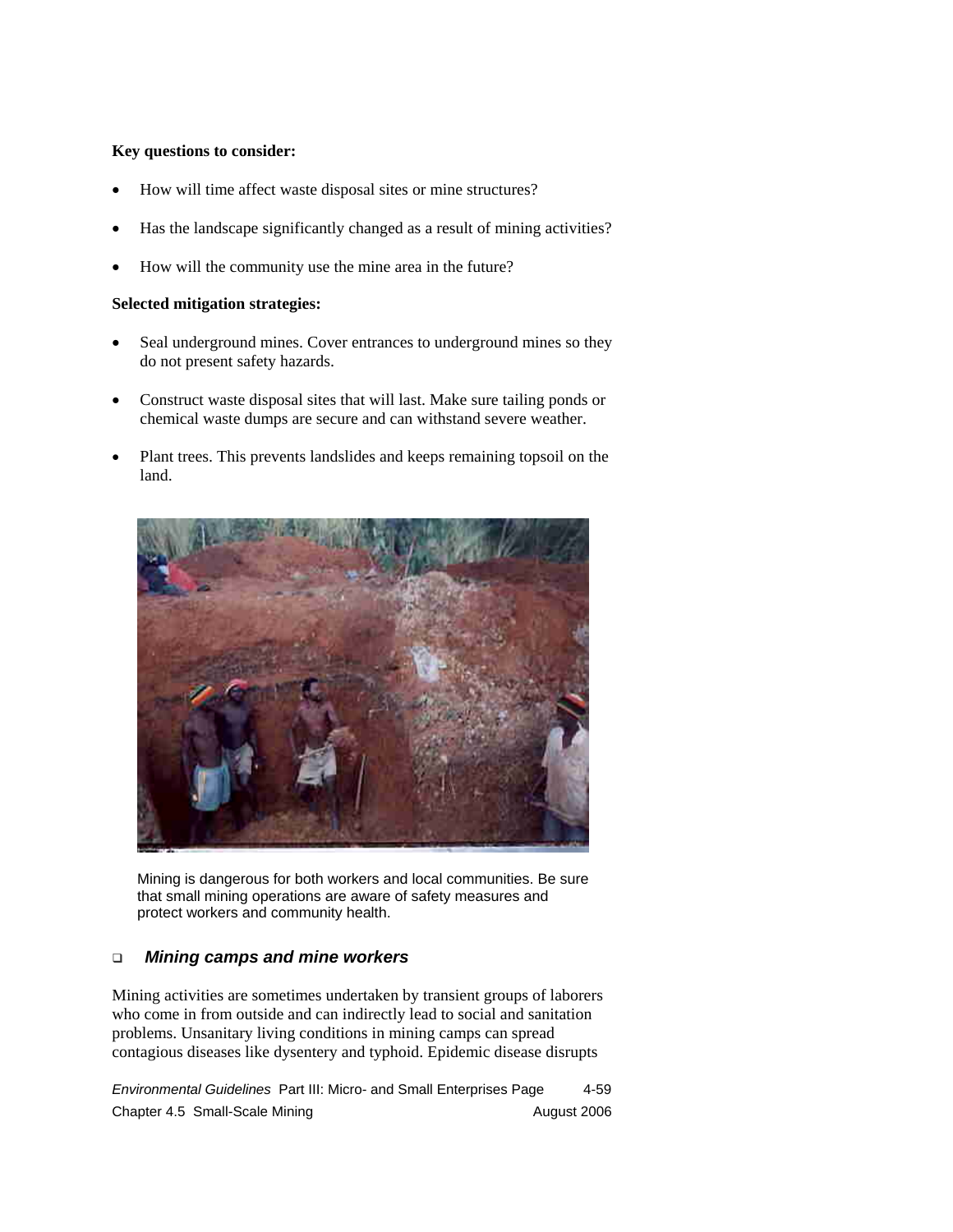work and can destabilize communities. Unsafe sex practices can promote the spread of AIDS. Social problems may occur, including gambling, alcohol abuse, theft, violent behavior and prostitution.

#### **Key questions to consider:**

- Where is human and food waste disposed of?
- How often do people get sick? Are there any nearby medical facilities?
- What water sources are available?
- What kinds of social problems exist at other small-scale mining sites in the region?

#### **Selected mitigation strategies:**

- Improve sanitary measures. Construct enough toilet facilities and make sure they cannot contaminate water sources. Ensure that there are enough water sources for workers to wash themselves, and promote clean food preparation.
- Educate workers about HIV/AIDS and other sexually transmitted diseases (STDs). Encourage the use of safe sex practices.
- Establish miners' committees for health, safety and welfare. Create mechanisms for democratic self-policing.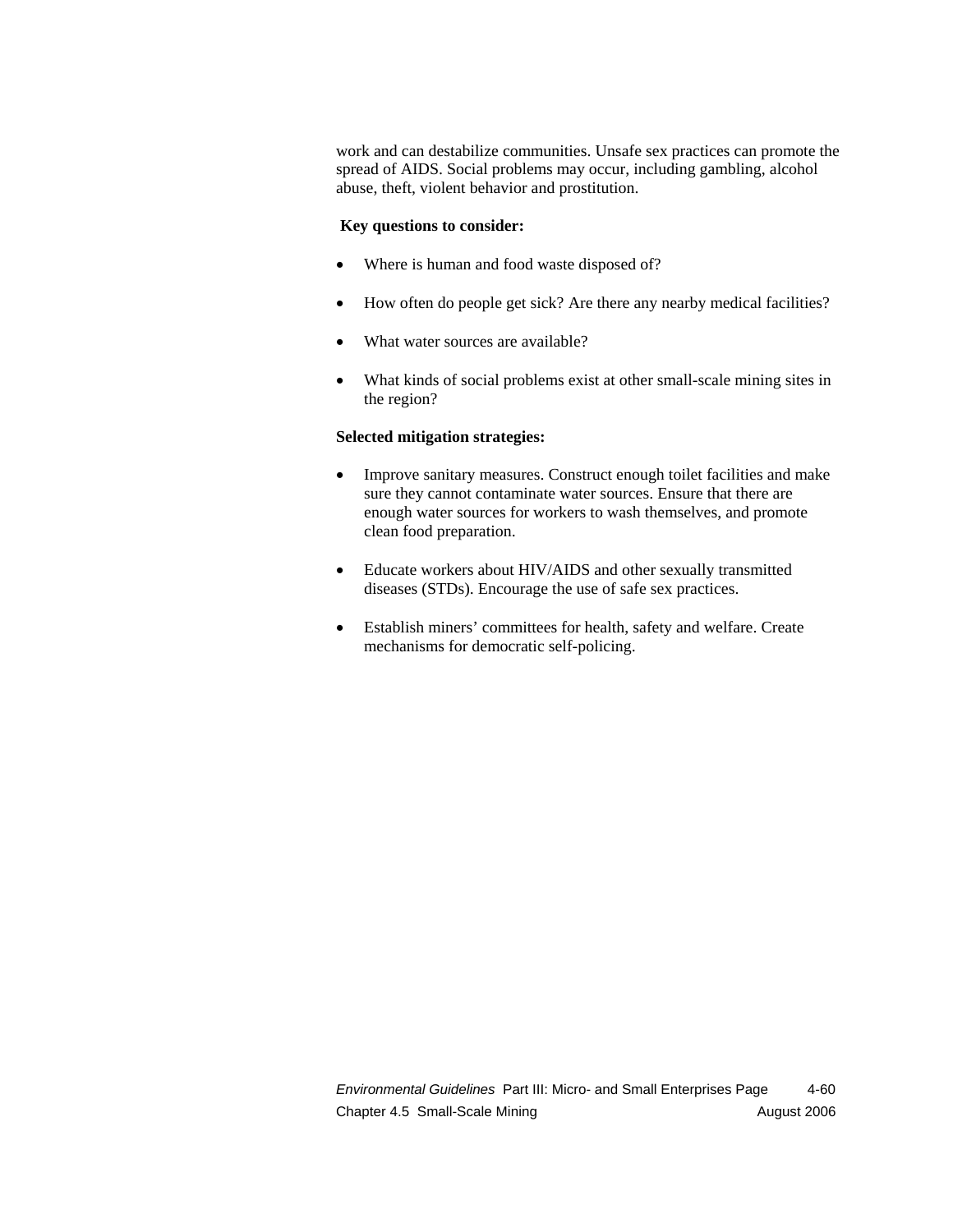# **References and Resources**

- *Developments in Small-Scale Mining* (1996). Committee on Natural Resources, Report of the Secretary-General, United Nations.
- Jennings, Norman S. ed. *Small-Scale Gold Mining: Examples from Bolivia, Philippines and Zimbabwe*. Industrial Activities Branch Working Paper, International Labour Organization (ILO).  $\langle$  date available? $>$

http://www.ilo.org/public/english/dialogue/sector/papers/goldmine/index.htm. This document is a case study of three pilot projects in small-scale mining. A practical example of problems and solutions in mining activities; it includes a section on lessons learned as well as examples and diagrams of alternative amalgamation machinery.

• "Mercury." *The Pollution Prevention Abatement Handbook* (1998).World Bank.

http://www.ifc.org/ifcext/enviro.nsf/Content/PPAH. A good explanation of the hazardous characteristics of mercury and the different health impacts of mercury exposure.

• *Social and Labour Issues in Small-Scale Mines*. Report for discussion at the Tripartite Meeting on Social and Labour Issues in Small-Scale Mines, in Geneva, 17–21 May 1999. International Labour Organization (ILO).

http://www.ilo.org/public/english/dialogue/sector/techmeet/tmssm99/tmssmr.htm. An excellent discussion of health issues associated with small-scale mining. Attention is paid to solutions to occupational health and safety issues, including reducing mercury use and decreasing the incidence of silicosis.

• "Surface Mining." In *Environmental Handbook: Documentation on Monitoring and Evaluating Environmental Impacts,* Vol. 2.German Federal Ministry for Economic Cooperation and Development (GTZ).

http://ces.iisc.ernet.in/energy/HC270799/HDL/ENV/enven/vol212.htm. A short discussion of two different methods of surface mining—wet and dry extraction—and the environmental impacts associated with them. Contains information more relevant to medium than small mining operations.

#### *Other Resources*

• Acquah, Peter Claver*. Natural Resources Management and Sustainable Development: The Case of the Gold Sector in Ghana* (1996). Ghana: Environmental Protection Council. United Nations Conference on Trade Development.

http://www.mineralresourcesforum.org/docs/pdfs/G9552829.PDF. A case study of natural resource management and sustainable development in the gold mining sector of Ghana. This document sets out the main environmental and socioeconomic impacts of gold mining, including water pollution, land degradation and effects on coastal and marine resources.

• *Chemicals Management: DAC Guidelines on Aid and Environment* (1993). The Organisation for Economic Co-operation and Development (OECD).

*Environmental Guidelines* Part III: Micro- and Small Enterprises Page 4-61 Chapter 4.5 Small-Scale Mining Chapter 2006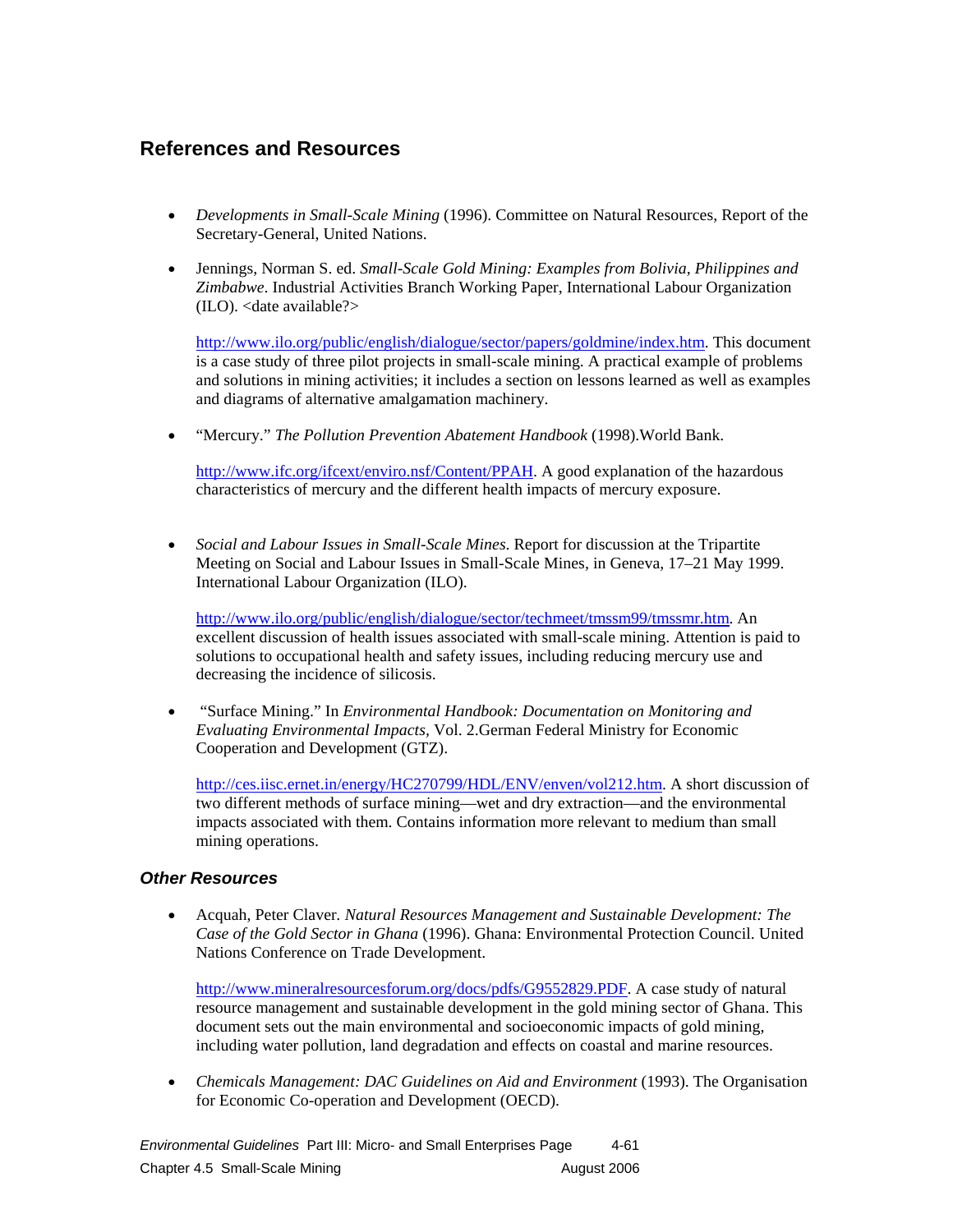http://www.oecd.org/dataoecd/37/5/1887724.pdf. This document targets aid agencies and the need for chemical management programs. It briefly discusses the dangers of certain chemicals, including mercury, and the capacities required for adequate chemicals management.

• Maponga, Oliver and Anderson Mutemererwa (1995)*. Management of Natural Resources and the Environment in Zimbabwe: The Case of Gold.* University of Zimbabwe, The Institute of Mining Research. United Nations Conference on Trade and Development.

http://www.mineralresourcesforum.org/docs/pdfs/g9550334.pdf. A case study of natural resources management and sustainable development in the gold sector of Zimbabwe. A description of the main environmental impacts from gold mining is followed by a discussion of economic development and legislation.

• McDivitt, James F. (1990). *Small-Scale Mining: A Guide to Appropriate Equipment*. Intermediate Technology Publishing.

http://styluspub.com/Books/BookDetail.aspx?productID=20833. A guide to available equipment on all aspects of small-scale mining, from prospecting and surveying through haulage, handling and transport. It includes a discussion of safety equipment. The book features world-wide coverage, with particular relevance to the developing world, and costs around US \$28.

• McMahon, Gary, Jose Luis Evia, Alberto Pasco-Font and Jose Miguel Sanchez (1999)*. An Environmental Study of Artisanal, Small, and Medium Mining in Bolivia, Chile, and Peru*. World Bank Technical Paper.

#### http://www-

wds.worldbank.org/servlet/WDSContentServer/WDSP/IB/1999/10/13/000094946\_99092905 340059/Rendered/PDF/multi\_page.pdf. This paper synthesizes a study examining the environmental performance of artisanal, small, and medium mining in Bolivia, Chile and Peru. Includes summaries of the three country studies. Significant emphasis is placed on the viability of artisanal, small, and medium mines if environmental costs are taken into account, as well as policy actions to improve the environmental performance of viable mines.

• Priester, M., T. Hentschel and B. Benthin (1993). *Tools for Mining*. GTZ: Information and Advisory Service on Appropriate Technology, 537 p.

http://sleekfreak.ath.cx:81/3wdev/CD3WD/APPRTECH/G10TOE/INDEX.HTM. This handbook serves as an information source for technicians, engineers and advisors associated with small-scale mining in developing countries. In the part of the handbook devoted to techniques, special attention is paid to (1) ensuring local production in developing countries, (2) offering environmentally friendly technologies and (3) taking into account the social and cultural conditions of the miners when selecting the techniques.

• *Regularizing Informal Mining: A Summary of the Proceedings of the International Roundtable on Artisanal Mining* (1996). Roundtable organized by the World Bank, Washington, D.C. May 17–19, 1995. World Bank Industry and Energy Department Occasional Paper No. 6.

http://www.natural-resources.org/minerals/cd/ssm.htm#Workshops. A general discussion of the challenges associated with small-scale mining activities that often occur outside the reach of environmental or financial regulation.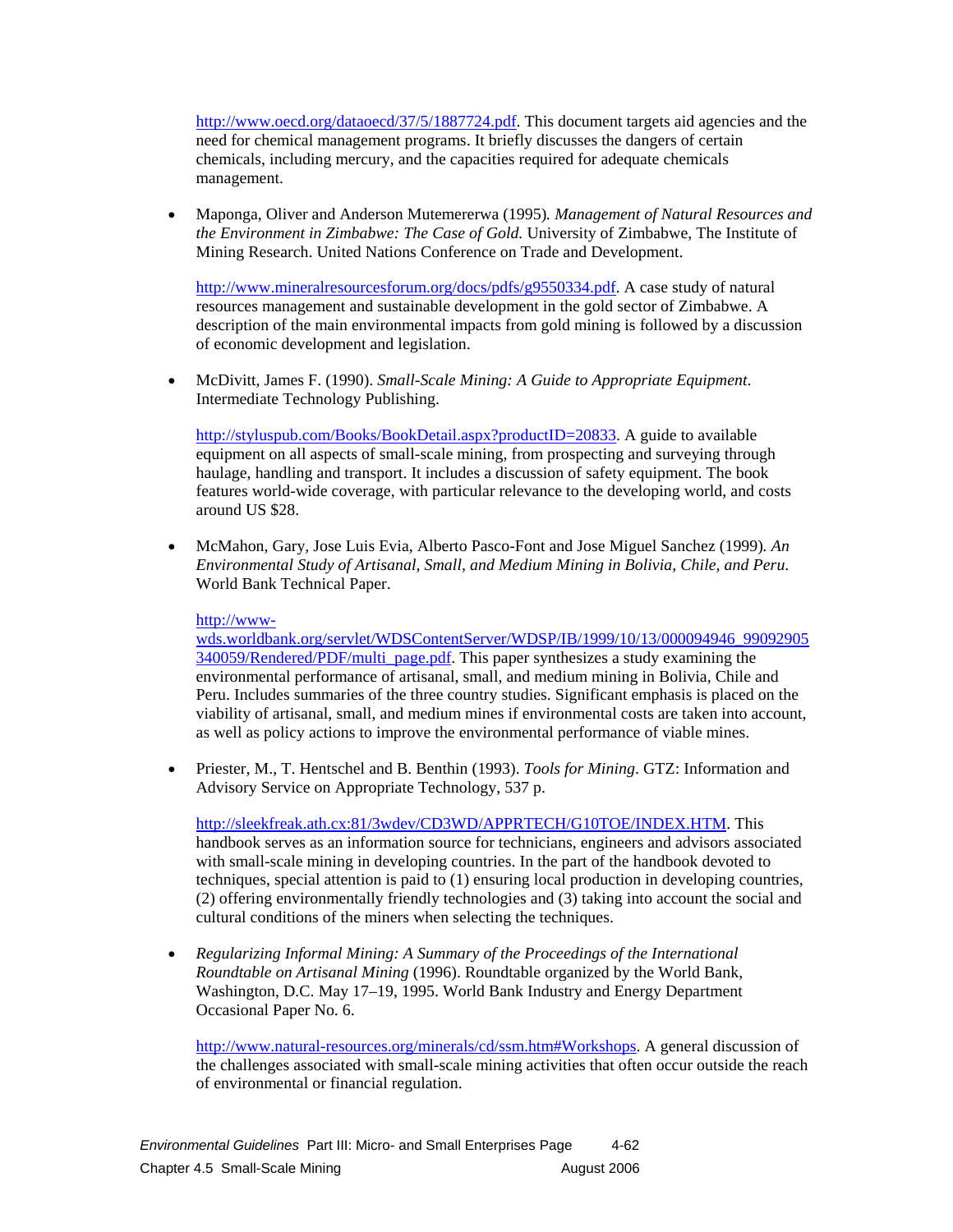• Zamora, Armando (2000). "Small Scale Mining: A Social and Environmental Problem Turned into an Opportunity for Economic Development*." Internet Journal of the Centre for Energy, Petroleum and Mineral Law and Policy*, Vol. 6–6.

http://www.dundee.ac.uk/cepmlp/journal/html/vol6/article6-6.html. This article discusses the economic development implications of small-scale mining in developing countries and possible sustainable and legal solutions to the industry's social and environmental problems.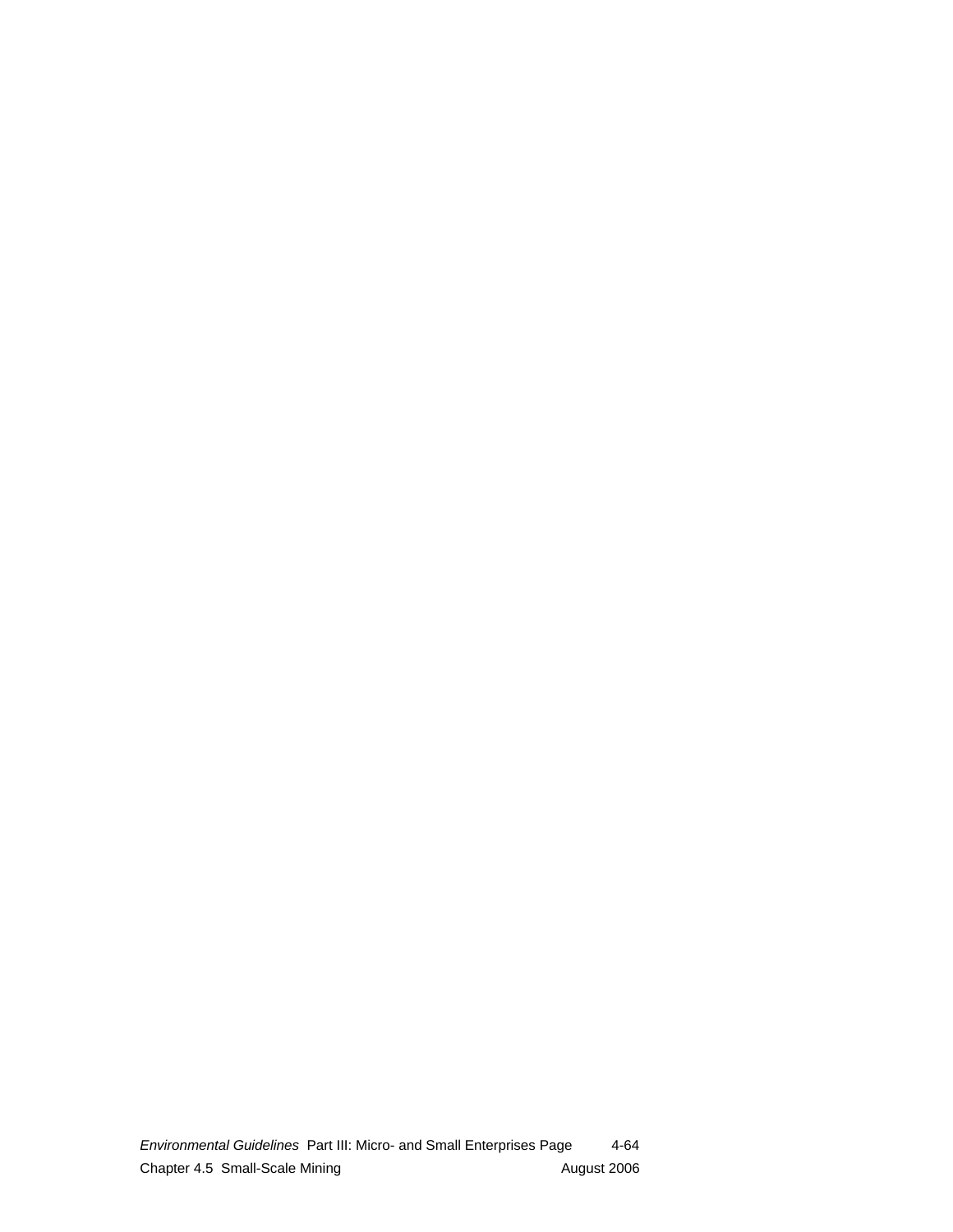# *Chapter 4.6 Wet Textile Operations: Cleaner Production Fact Sheet and Resource Guide*

# **Purpose**

This fact sheet offers basic information on the important adverse environmental impacts of wet textile operations, as well as associated health and safety impacts. It also discusses opportunities for mitigating those impacts, with an emphasis upon "cleaner production" strategies that may also provide financial benefits to micro- and small enterprises (MSEs). In addition, each fact sheet offers a substantial, annotated list of resources for organizations seeking more information.<sup>11</sup>

This fact sheet has been prepared for (1) **business development services (BDS) providers**, which offer services such as management training or marketing support to MSEs, and (2) **intermediate credit institutions (ICIs) and direct lenders** that provide financial credit to MSEs. It is intended to be used in concert with other sections in Part III of the *Environmental Guidelines for Small-Scale Activities in Africa: Environmentally Sound Design for Planning and Implementing Development Activities,* which is USAID Africa Bureau's principal source of sector-specific environmental guidance.

# **Why Focus on Cleaner Production for Mitigation?**

Cleaner production is a preventive business strategy designed to conserve resources, mitigate risks to humans and the environment, and promote greater overall efficiency through improved production techniques and technologies. Cleaner production methods may include:

- substituting different materials
- modifying processes
- upgrading equipment
- redesigning products

 $\overline{a}$ 

In addition to environmental, health and safety benefits, many cleaner production techniques provide opportunities to substantially reduce operating costs and improve product quality. MSEs can profit from CP through more efficient use of inputs and machinery, higher quality goods

 $11$  At the time of writing, USAID cleaner production fact sheets are available for the following subsectors that are likely to have substantial adverse impacts on the environment and/or workers' health: brick and tile production; leather processing; small-scale mining; food processing; metal finishing; wood processing and furniture production, and wet textile operations.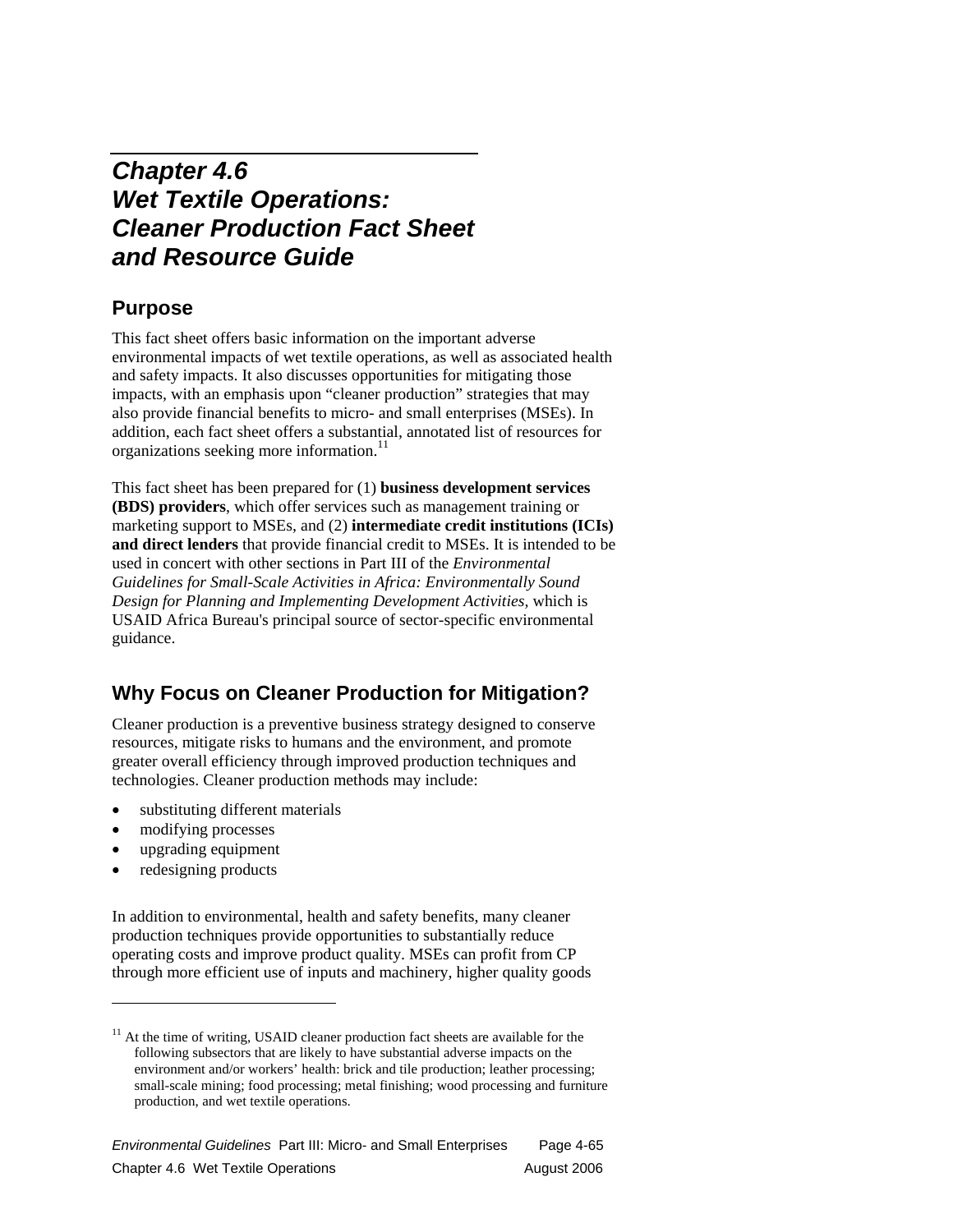that command higher prices, and reduced waste disposal costs. Improved safety measures can also help MSEs avoid costly accidents and worker absences.

Experience has demonstrated that, with assistance, MSEs can often identify cleaner production opportunities that produce a positive financial return, sometimes with little or no investment. Many enterprises that change to CP methods may reap substantial financial and environmental benefits, indicating that CP should be the first option considered in addressing MSEs' environmental problems.



Dyes and other chemicals from textile processing can be recycled and reused, saving resources and costs for micro- and small enterprises.

Yet, although this approach can offer tremendous advantages, readers should also recognize that cleaner production options showing clear financial benefit will only be available to varying degrees among different enterprises and often may not completely mitigate environmental problems. In some cases, even when pursuing CP techniques, some businesses may need to use solutions that offer no measurable financial return—if such solutions are required by USAID's Regulation 216 or local regulations or desired for other reasons, such as community goodwill.

# **Adverse Environmental Impacts and Mitigation Opportunities**

Several key environmental impacts associated with wet textile operations are listed in the box at left and discussed below. For each impact, the fact sheet provides a list of questions to aid in the assessment of individual MSEs. These questions are followed by a number of mitigation strategies that can be considered, with an emphasis on cleaner production strategies where possible. The strategies presented typically represent a range of available

*Environmental Guidelines* Part III: Micro- and Small Enterprises Page 4-66 Chapter 4.6 Wet Textile Operations **August 2006** 

# **Important Environmental Issues Addressed by This Fact Sheet**

- Water use
- Chemicals
- Improper use and poor maintenance of machinery and equipment
- Poor production practices
- Inefficient energy use
- **Wastewater**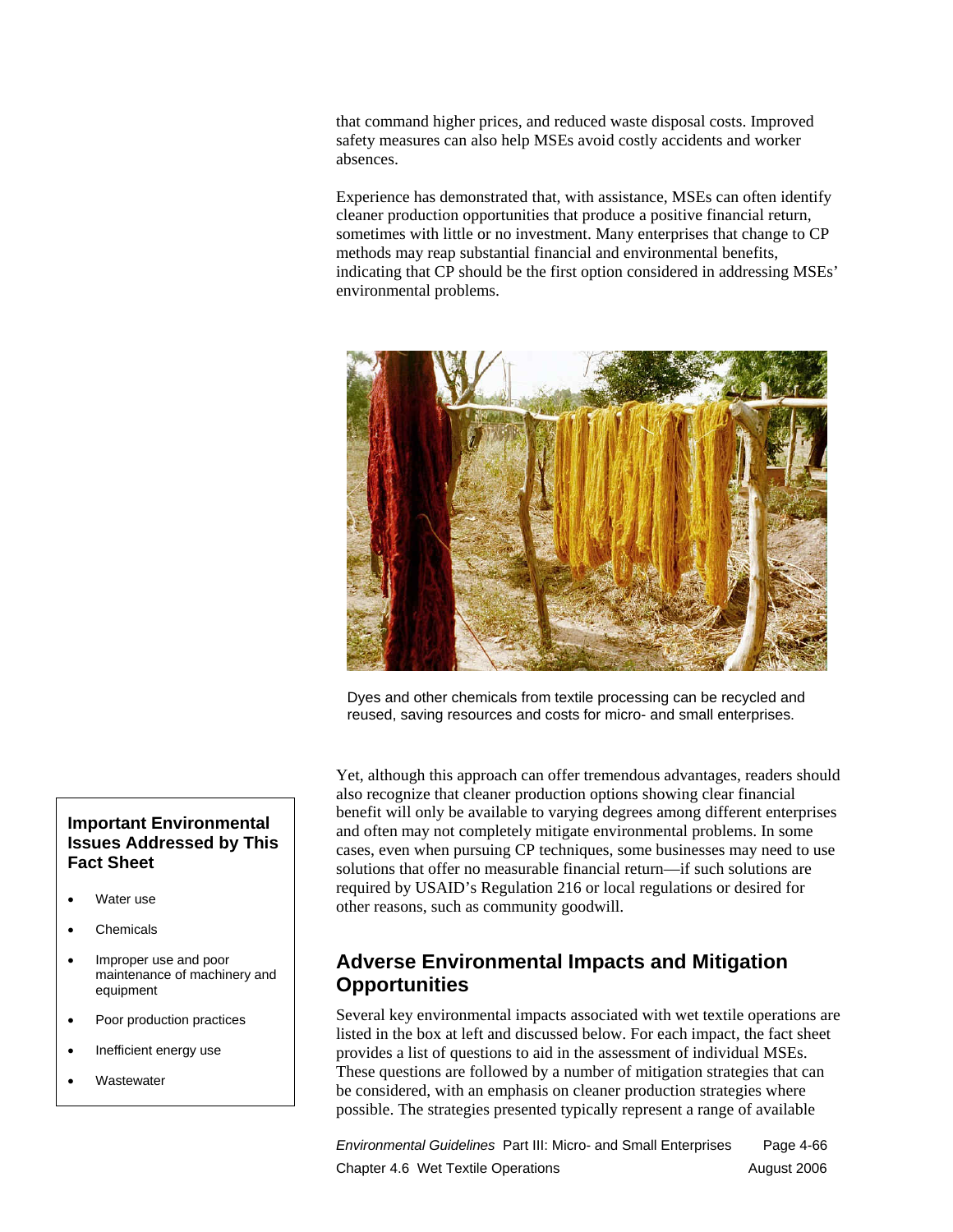options, from profitable activities that require no investment to other activities that may increase MSEs costs.

# *Water use*

Wet textile production requires water at almost every stage of the production process. If well or pump water is used, excessive water use can deplete water sources for future production or community use. Energy costs for pumping, as well as environmental impacts from energy consumption, will be higher than necessary. Excessive water use can lower the water table and require frequent redrilling of wells.

If the enterprise pays by volume for the water it uses, reducing water usage can be expected to provide substantial savings. Using water more efficiently guarantees less costly production and reduces the risks of water shortages that could interrupt production.

#### **Key questions to consider:**

- Is water left running when it is not in use?
- Is fresh water used in every stage of production? Could some water be reused?
- How much money does the business pay for water, and how much could it reduce that cost through more efficient use?

# **Selected mitigation strategies:**

- Reuse water from "cleaner" stages of production in "dirtier" stages of the next production cycle. For example, use rinse water from the final stage of one production cycle in the first-stage rinsing of the next batch.
- Decrease water usage through "dry cleanup." Dry cleanup involves initial cleaning without water (by sweeping or wiping down) before washing. This method reduces the amount of water required to dislodge solid or semi-solid wastes from floors or machinery.
- Regulate water flow. Using high-pressure water hoses can ease cleaning and cut water use; often this can be accomplished simply by adding a new nozzle to the end of a hose.
- Limit water loss between production stages. Turn off water when transferring materials from one bath to another, since leaving the water running causes substantial water loss. Prevent baths from overflowing by monitoring water levels closely or installing an automatic shut-off mechanism.

# *Chemicals*

Chemical dyes and solvents may represent a significant part of production costs; costs rise if chemicals are overused due to inefficient production methods. Excessive chemical use also increases risks of contamination and

*Environmental Guidelines* Part III: Micro- and Small Enterprises Page 4-67 Chapter 4.6 Wet Textile Operations **August 2006**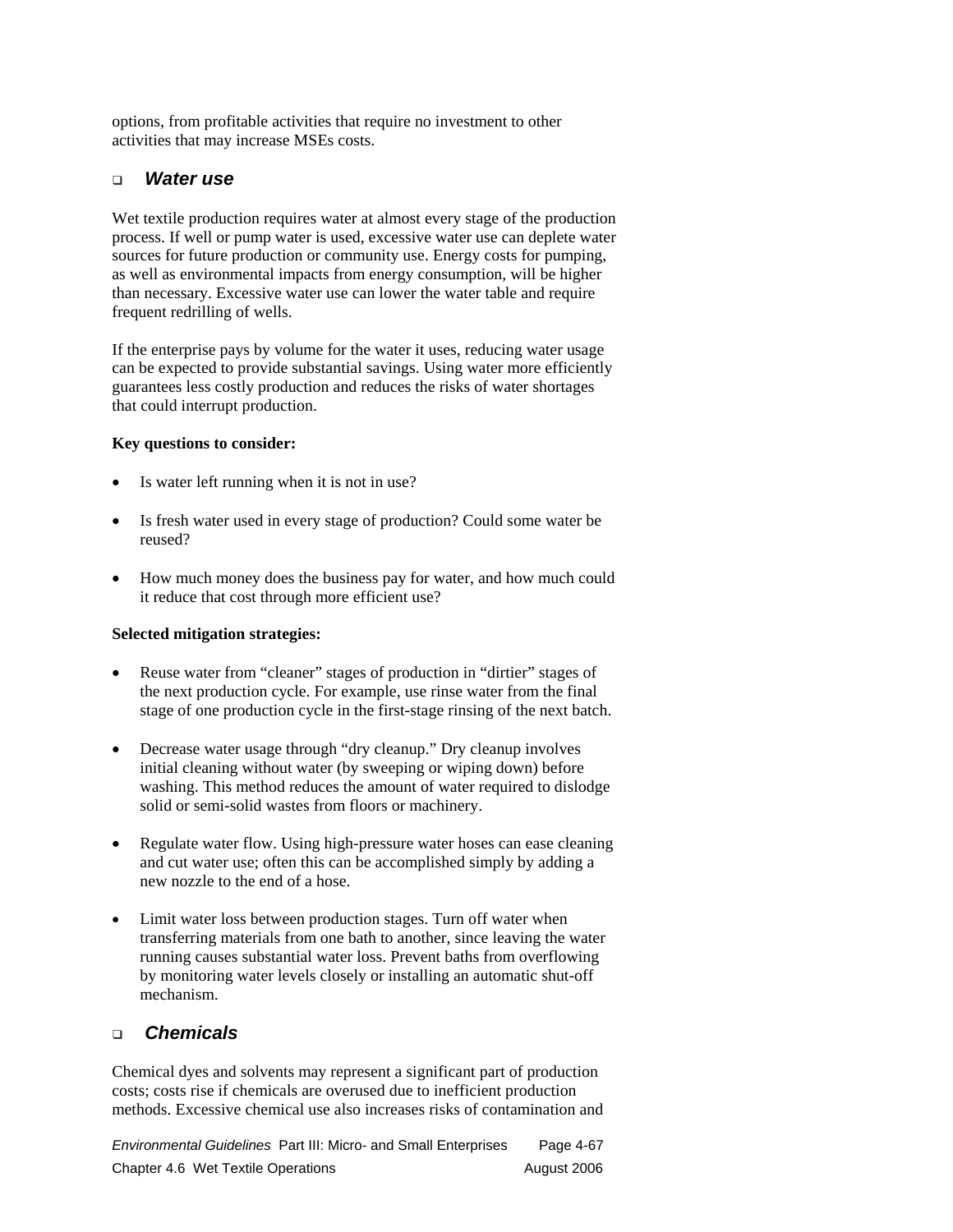may affect the health of workers. Efficient chemical use lowers production costs and lessens environmental impacts.

#### **Key questions to consider:**

- Where are chemicals stored? In what quantities?
- Are workers trained in correct measurement and application techniques?
- Are different kinds of chemicals available for the same application? Are any more efficient, safer, or less harmful to workers' health or the environment?

#### **Selected mitigation strategies:**

- Improve chemical application techniques. Spot-apply solvents instead of pouring; this helps avoid spills and stops excessive chemical use. Use correct measurements to reduce waste or spoilage.
- Consider using less dangerous or damaging chemicals. Replace potentially carcinogenic (cancer-causing) chemical inks with vegetablebased inks. To reduce pollution, use lower-foaming detergents or solvents with less isopropyl alcohol.
- Reuse certain chemicals. Investigate which chemicals can be reused or recycled. Caustic soda, for example, can be recaptured from the mercerizing process (an intermediate step in textile refinishing) through evaporation.
- Improve chemical storage. Monitor storage area for signs of chemical leakage. Make sure containers are well built and have no cracks.

# *Improper use and poor maintenance of machinery and equipment*

Improper use of machinery or equipment can increase waste, raising costs for inputs and, often, for waste disposal. Chemical or fuel leaks from machinery waste energy, can contaminate water supplies, and may threaten workers' health. Better management of machines and equipment lowers costs and reduces losses.

#### **Key questions to consider:**

- How well are workers trained in machine operation and maintenance?
- Are machines used to their full capacity?
- Is equipment well maintained? Is there a regular maintenance schedule and checklist?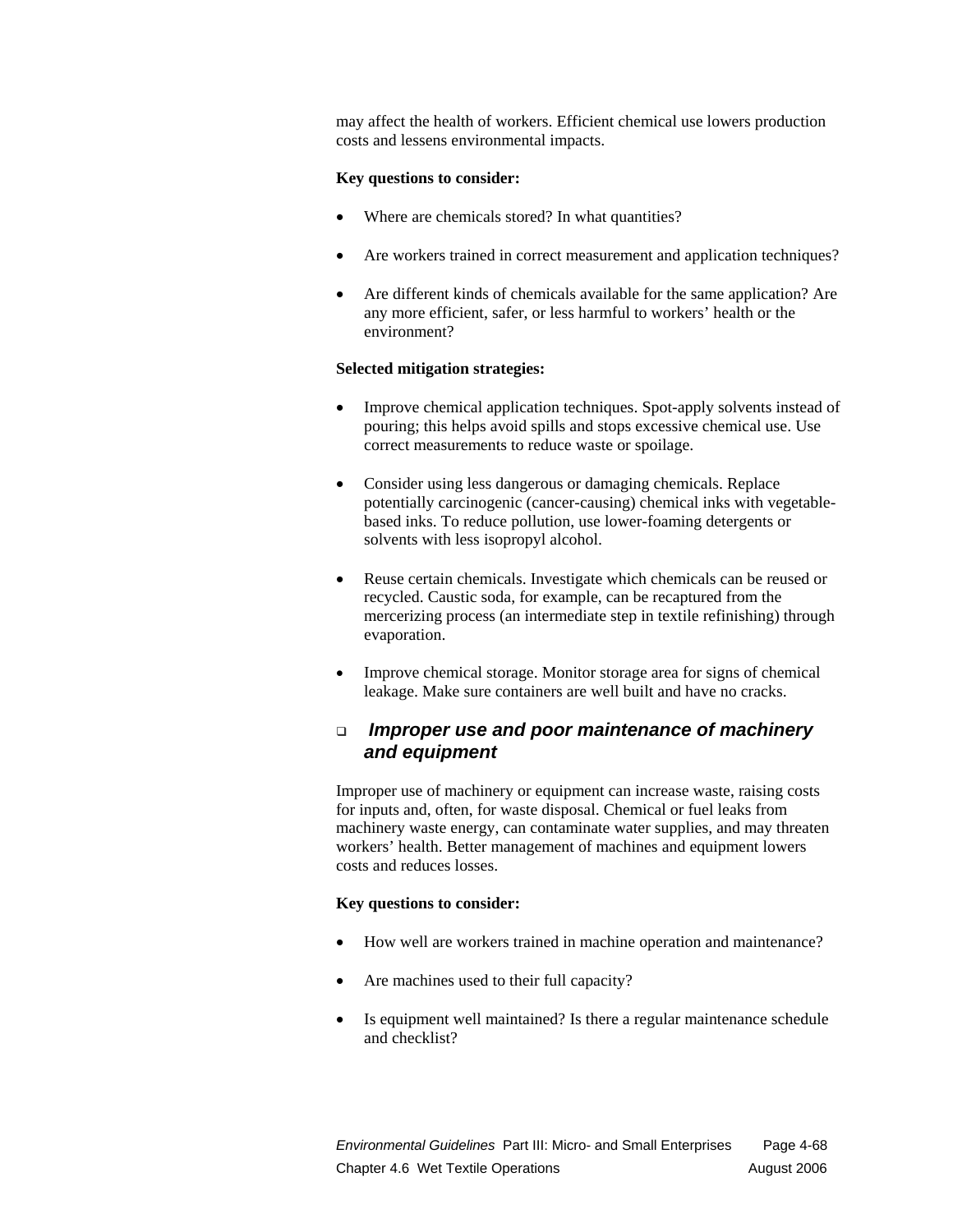#### **Selected mitigation strategies:**

- Train workers in proper maintenance and operation of machines. Use machines at full capacity. This increases output and saves fuel.
- Use appropriately sized equipment. Equipment that is too large wastes water; equipment that is too small may lead to waste and spills.
- Minimize leakage and blockage in equipment. Monitor machinery to prevent fuel or water leakage; clean debris from sumps and screens to improve efficiency.

# *Intermittent Production*

Intermittent textile producers—job shops that produce textiles on a contractual basis—face production inefficiency and pollution problems similar to those of permanent producers, but these are made worse by the temporary nature of production. Advance planning can lessen waste that occurs in between production stages and reduce some of the inefficiencies.

#### **Key questions to consider:**

- How unpredictable are production requests? Do they follow a pattern?
- How are inputs or machinery stored in between production cycles?

#### **Selected mitigation strategies:**

- Increase production efficiency through improved record-keeping. Documenting production requests helps producers determine if there are any general production trends over time**—**for example, during certain seasons**—**and makes it easier for producers to anticipate demand. Maintaining a logbook of inputs also allows producers to check stocks and replace inputs if they are no longer effective.
- Maintain equipment even if it is not in use. Check equipment for leaks and repair immediately so that production will not be delayed when it restarts. Ensure that chemicals and dyes are stored in tightly sealed containers that do not leak.
- Plan input purchases to minimize leftovers (of chemicals, materials, etc.) once production has ended. Use minimum amounts of chemical or fuel inputs to increase efficiency and reduce losses in between production stages.

# *Working conditions*

Textile production may result in hazardous working conditions—excessive heat caused by operating machinery, lack of ventilation, skin-irritating chemicals—that can damage workers' health. Unhealthy workers may be less productive, miss work too often and make costly mistakes.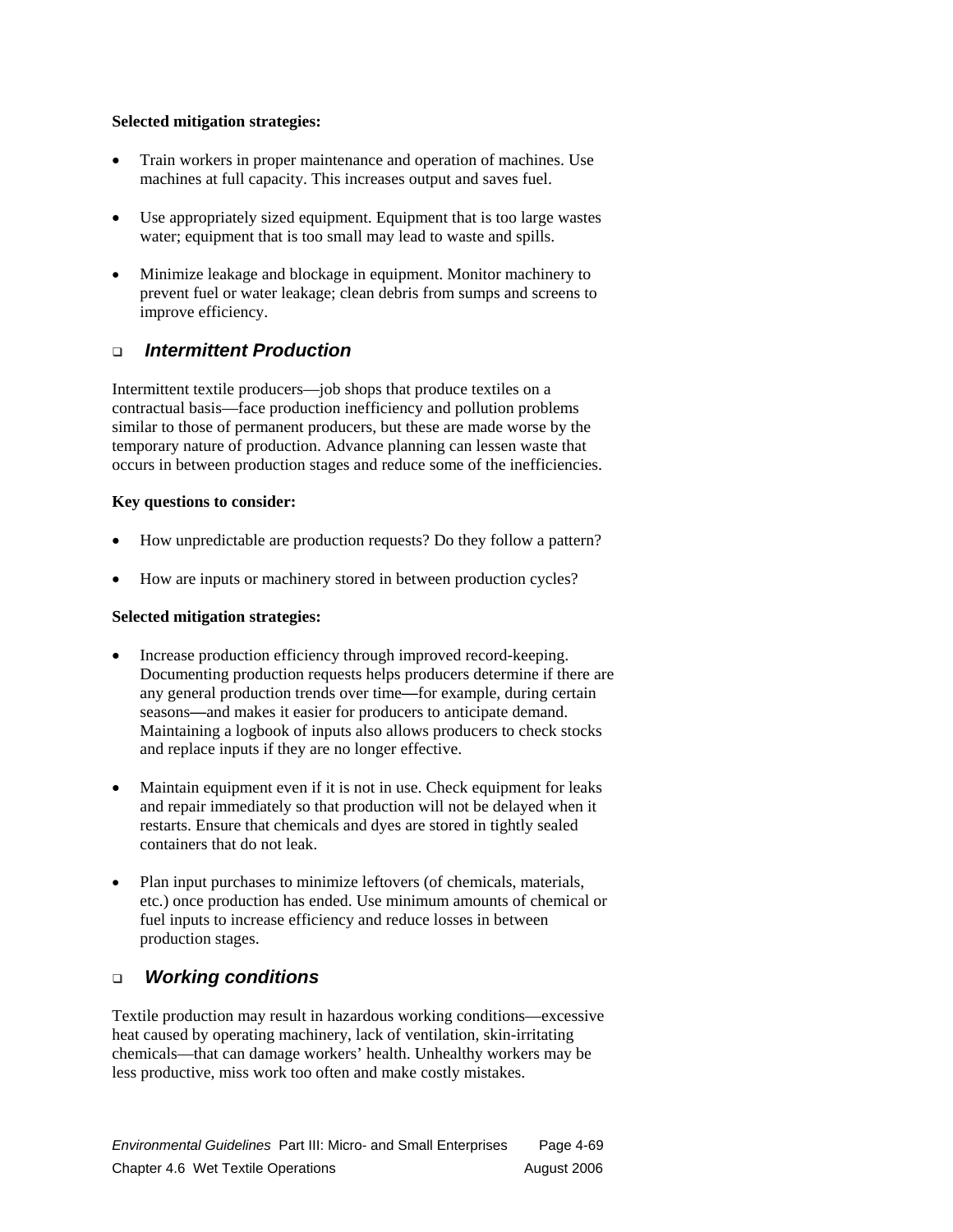Working conditions that guard workers' health and safety can help to increase productivity, lower costs, and make a small enterprise a better neighbor to the community.

#### **Key questions to consider:**

- What kinds of fumes are produced in the different stages of production?
- Are there any by-products from production that cause skin, eye or breathing irritation, even occasionally?
- Are any of the chemicals used known to be potentially cancer-causing?
- Are gloves, boots, face masks or other protective clothing available for workers?

#### **Selected mitigation strategies:**

- Develop and implement a health and safety plan. Sometimes small changes such as buying face masks or rubber gloves can dramatically reduce potential harm to workers. Find ways of preventing accidents.
- Train workers in accident prevention. Designate one person as the safety trainer and have that person train others. Check existing safety equipment regularly; replace elements like filters frequently.
- Provide tight-fitting covers for chemical baths, to reduce sickening fumes and minimize evaporation of costly chemicals.
- Increase ventilation inside buildings and around chemical baths. Fumes from chemicals, even if the chemicals are outside, can sicken workers. Inside, increase ventilation by improving the building's layout. Outside, orient chemical baths downwind from workers and from other production areas. The use of fans, covers and/or chimneys can help minimize fume inhalation outdoors or indoors.
- Consider reorganizing production, such as by rotating shifts, so that individual workers do not spend too much time at once exposed to fumes.

# *Poor production practices*

Some common production practices use resources inefficiently and cause more pollution. For example, two common mistakes can cause unnecessary waste of inputs and extra water pollution: using too much salt in color fixing, and not properly matching colors among different batches. Salt is particularly damaging to water sources used for drinking water and agriculture, and can be difficult and/or expensive to remove from wastewater. Changing textile production in simple ways can reduce environmental harm, lower costs, and raise output.

#### **Key questions to consider:**

- How well are workers trained in production methods?
- Can two stages of production be combined into one?

*Environmental Guidelines* Part III: Micro- and Small Enterprises Page 4-70 Chapter 4.6 Wet Textile Operations **August 2006**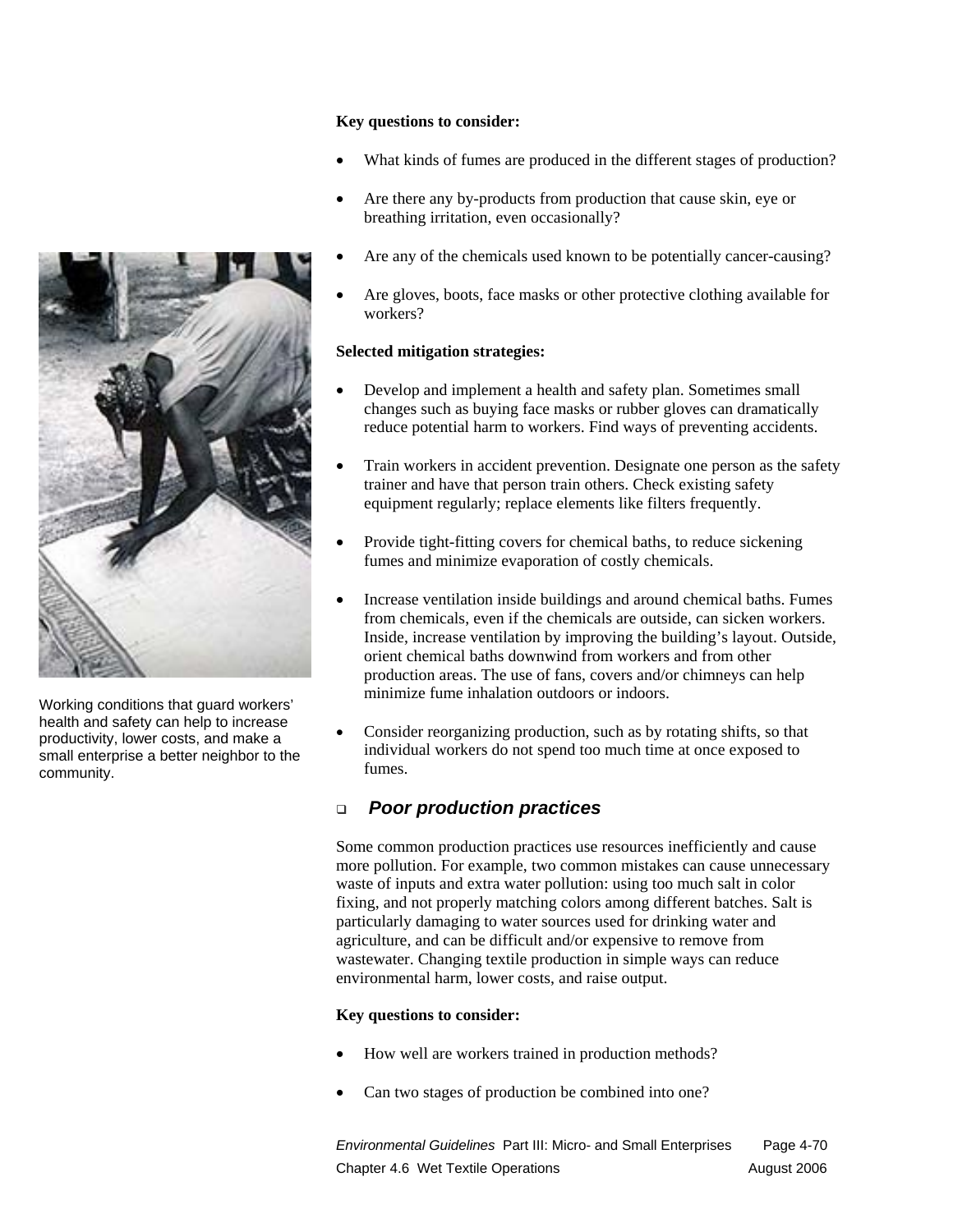• Where can improvements be made in the production process?

#### **Selected mitigation strategies:**

- Improve machines' efficiency. Controlling drafts and improving firing techniques in boilers saves fuel and speeds production.
- Train workers in proper use of salts and dyes. Require all workers to measure salts, and provide simple measuring equipment, e.g., measuring cups. To prevent wasting material from a bad dye mix, make a small test batch to determine whether a dye will yield the desired colors.
- Investigate alternative production strategies. Using hot water instead of cold to process fabric can save a scouring stage; note, however, that this may result in higher fuel costs. Improving the scouring process can reduce alkali consumption.
- Institute housekeeping measures to speed production, such as putting screens on drains, preventing boil-overs, and improving the vessels in which dyeing takes place to avoid leaks.

# *Inefficient energy use*

Most energy used in textile production occurs in heating dye baths and in rinsing and drying fabrics. Inefficient use or overuse of fuel during these production stages contributes to pollution and higher operating costs. Reducing use can save costly or scarce resources.

#### **Key questions to consider:**

- What type of fuel is used in production? In what quantities?
- What various fuel sources are available in your area? At what cost?
- Which production stages use the most fuel?

#### **Selected mitigation strategies:**

- Use alternative fuel types. Organic wastes, such as rice husks and bagasse, can supplement scarce fuel sources such as wood. Renewable energy sources, such as solar hot water heating or photovoltaic (solar) cells, may be a cost-effective option in some cases, but cost, availability and applicability of the technology should be carefully assessed.
- Improve heat transfer and insulation. Insulate pipes and bath containers to reduce energy loss and decrease fuel needs.
- Regulate fuel use to meet needs. Use only enough fuel to meet production requirements.
- Implement energy conservation methods. Use a thermometer to maintain the most efficient bath temperature. Make more efficient use of

*Environmental Guidelines* Part III: Micro- and Small Enterprises Page 4-71 Chapter 4.6 Wet Textile Operations **August 2006**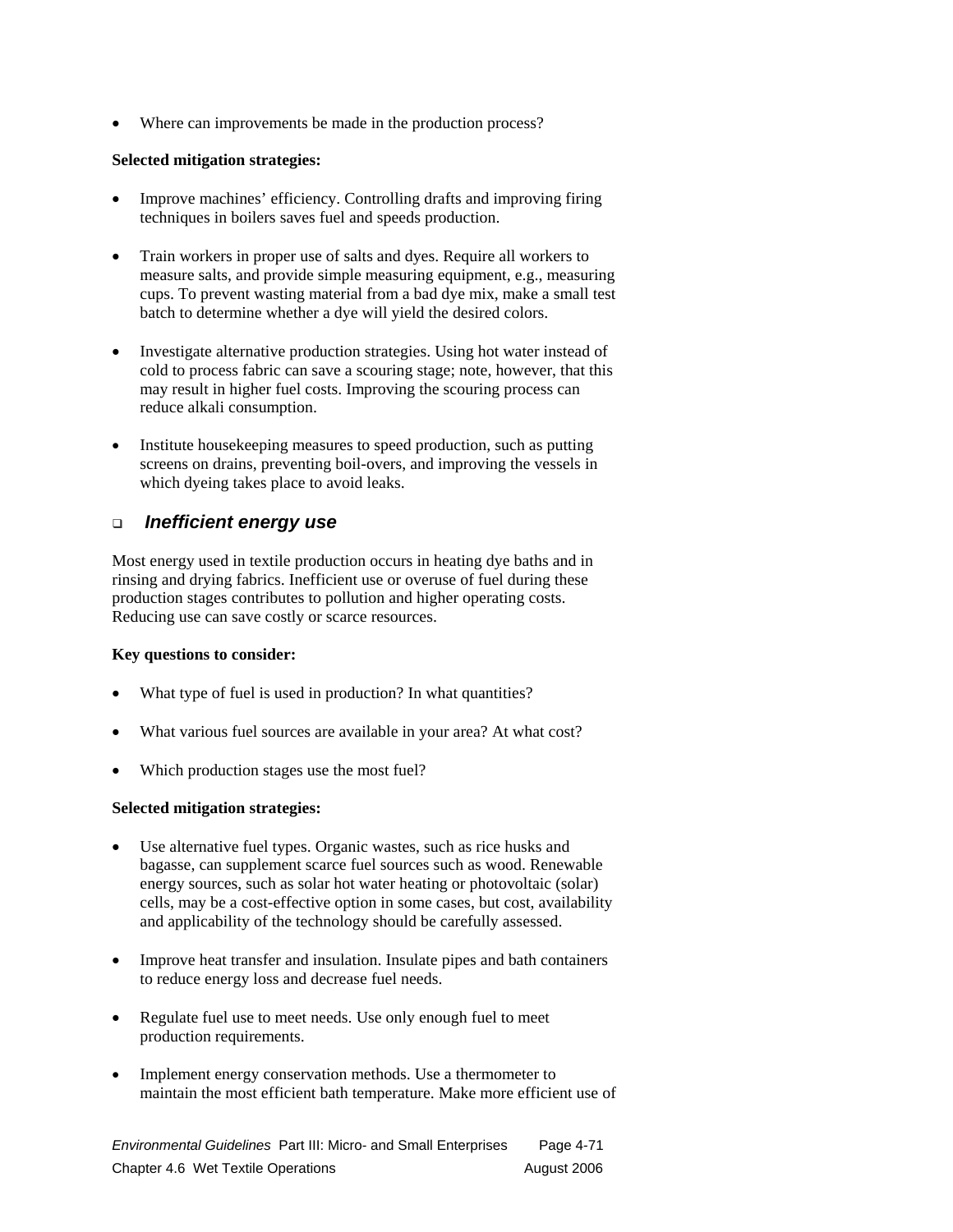production time, and prevent excessive use of fuel (due to overheating or reheating baths). Consider planning the facility's production cycles to reuse bathwater that is still hot from a previous use.

#### *Wastewater*

Wastewater from textile production is often contaminated with chemical dyes, solvents or salts. Contaminated water endangers the health of workers and the surrounding community. Wastewater can also gather in stagnant pools and create breeding grounds for insects, particularly mosquitoes. In the long run, contaminated wastewater can make the local water supply undrinkable and ruin local farmers' crops. These problems may force textile operations to pay for procuring clean water from other locations or to clean the water on-site before using it.

#### **Key questions to consider:**

- Where is wastewater discharged?
- What treatment methods are currently used in production?
- What kinds of chemicals are used and what dangers do they pose?

#### **Selected mitigation strategies:**

- Separate chemically contaminated water from organic wastewater. Water with undyed fibers or dirt in it does not present a health hazard and can even be used as fertilizer. However, water that is contaminated by chemicals or other substances will need some type of treatment to make it safe for release into the environment. Consult with an expert to determine what treatment methods are appropriate for the individual facility's wastewater.
- Minimize contaminated water. Ensure that dyes or chemical-coated materials are cleaned away from water sources and with as little water as possible.
- Avoid spills that can contaminate water supplies.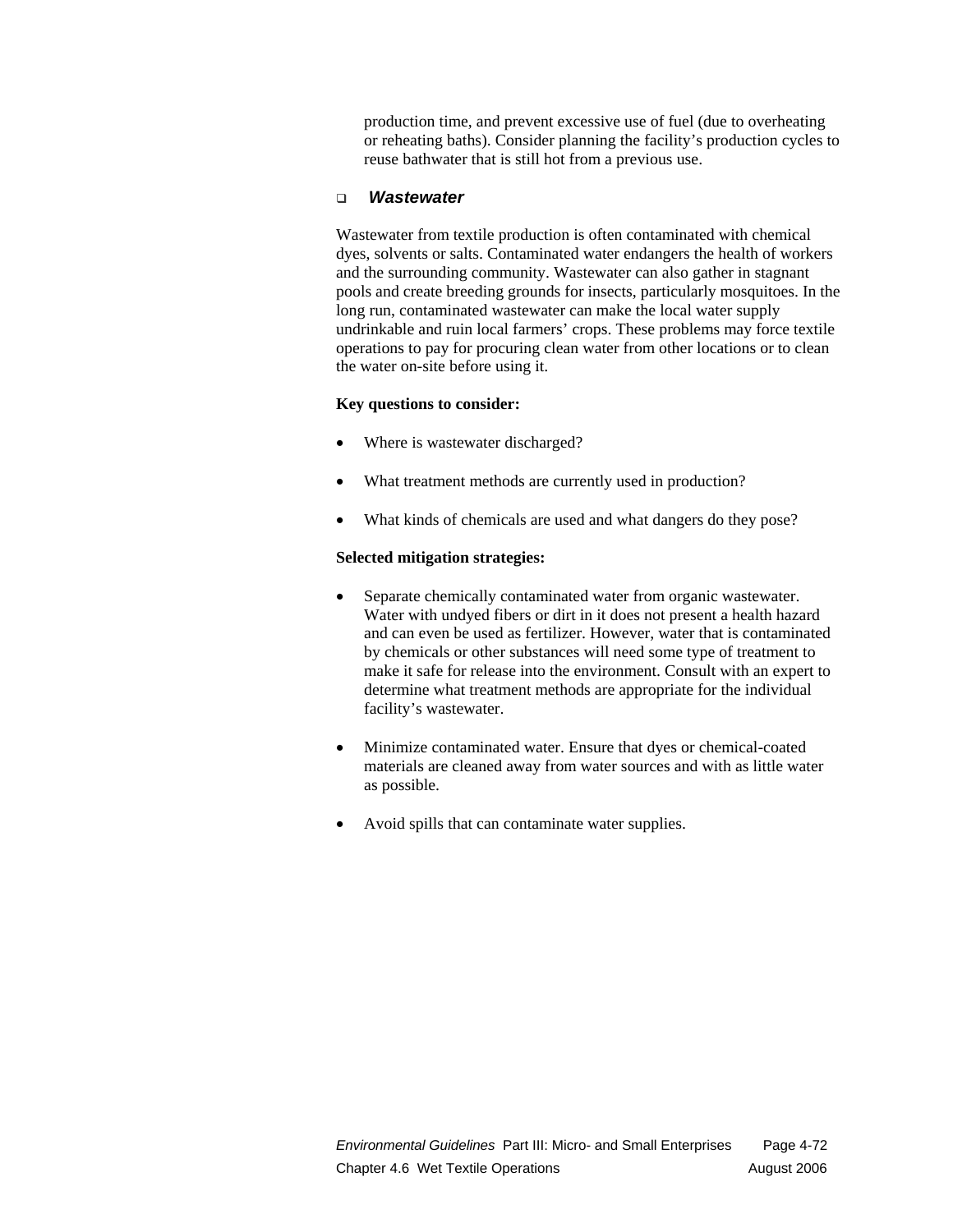## **Resources and References:**

• *Cleaner Production in Cloth Printing and Dyeing Operations* 

http://www.p2pays.org/ref/10/09351.htm. Useful description of general cost-effective pollution prevention tips (ranging from limiting chemical use to saving water or fuel costs).

• *Cleaner Technology Transfer to the Polish Textile Industry: Idea Catalogue and Selected Options* (1999). Danish Cooperation for Environment in Eastern Europe (DANCEE).

http://www.mst.dk/udgiv/publications/1999/87-7909-255-1/html/helepubl\_eng.htm. This study was commissioned by the Danish environmental protection agency for improvements in the Polish textile industry. Although the report refers to medium-scale producers, it provides an excellent example of diagnosis and options for cleaner production. The report discusses different methods of improving resource efficiency, chemical substitution, and optimization.

• *Energy Conservation in the Textile Industry* (1992). United Nations Industrial Development Organization (UNIDO) and Ministry of International Trade and Industry (MITI), Japan.

http://www.unido.org/userfiles/PembletP/sectorstextile.pdf. This manual presents a lengthy discussion of textile production in a variety of subsectors—yarn and fiber production, knitting, weaving, clothing, dyeing and finishing—and provides guidance on energy-saving technologies for each one.

• *Pollution Prevention Tips for Wet-Processing Textile Mills*. Georgia Pollution Prevention Assistance Division. Georgia Department of Natural Resources.

http://www.p2pays.org/ref/09/08015.htm. This report gives specific cleaner production guidelines for improving textile processing. Concentrates mostly on water conservation methods and improving chemical use.

• *Sectoral Profile of the Textile Industry* (1998). United Nations Industrial Development Organization (UNIDO) Sustainable Development Program. January.

http://www.p2pays.org/ref/11/10489/sectors701.html. An extensive overview of textile production, including subsectors. Also includes a very detailed technical description of cleaner production techniques such as chemical substitution, water conservation and waste minimization.

• Smith, Brent and Vikki Bristow. *Indoor Air Quality And Textiles: An Emerging Issue.* Raleigh, North Carolina: School of Textiles, North Carolina State University.

http://www.p2pays.org/ref/03/02906.pdf. Fairly technical discussion of possible air pollutants present inside textile processing buildings.

• "Textiles" (1998). *Pollution Prevention and Abatement Handbook.* World Bank Group.

http://www-

wds.worldbank.org/external/default/main?pagePK=64193027&piPK=64187937&theSitePK= 523679&menuPK=64187510&searchMenuPK=64187511&siteName=WDS&entityID=0000 94946\_99040905052283. This chapter is part of a larger pollution prevention handbook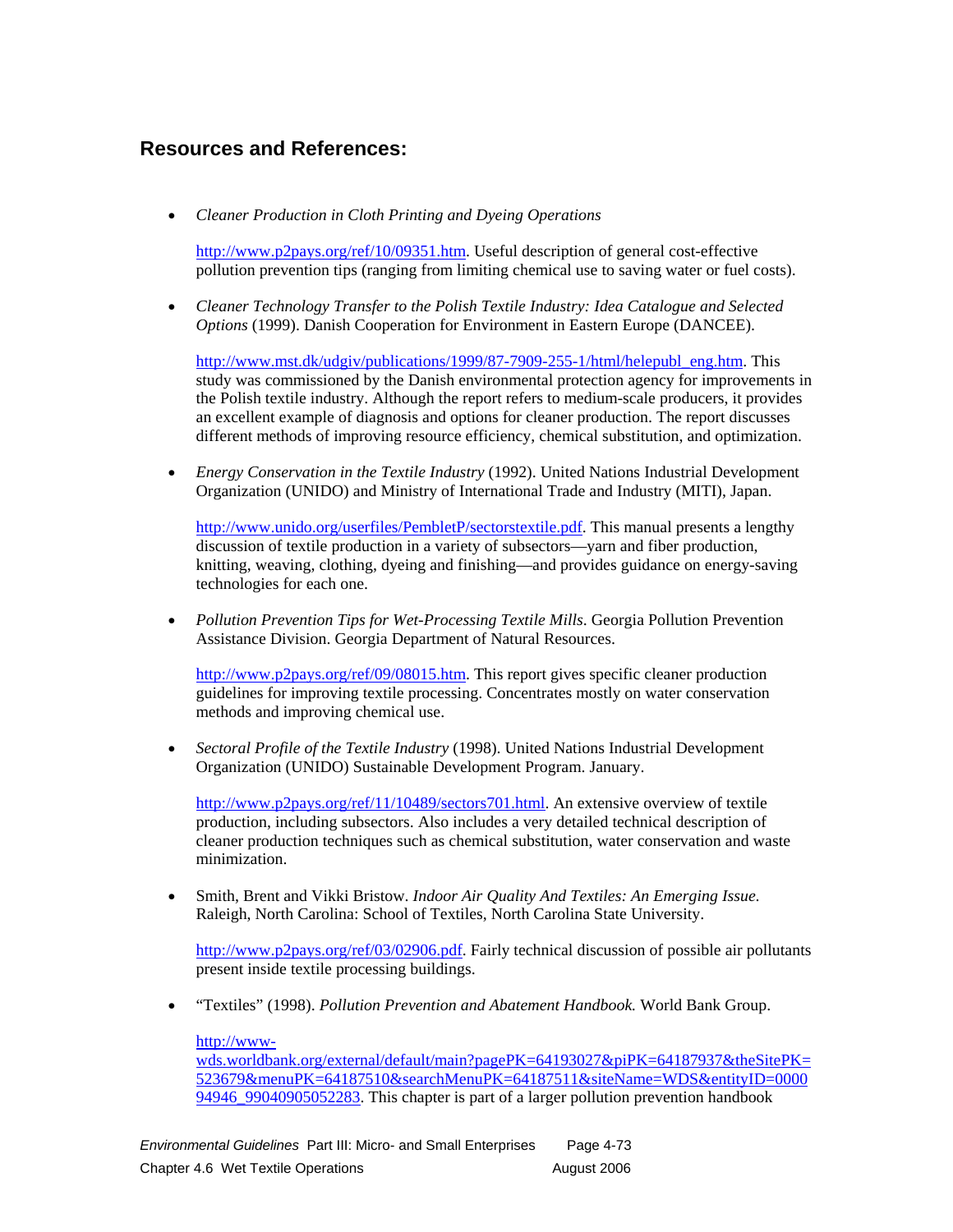published by the World Bank. The document discusses major sources of pollution and lists technical requirements for limiting chemical pollutants.

• *The Textile Industry and the Environment* (1993). United Nations Environmental Program (UNEP) Technical Report No.16.

http://www.uneptie.org/pc/cp/library/catalogue/related.htm. This booklet gives an overview of environmental impacts associated with textile production and strategies for cleaner production. For sale at earthprint.com for US \$35.

• *The Textiles Industry: Improvement of Resource Efficiency and Environmental Performance*  (2000). CleanerProduction.com, Hamner and Associates LLC.

http://www.cleanerproduction.com/Directory/sectors/subsectors/textiles.html. A short discussion of cleaner production issues and a checklist of possible areas of attack. This Web site also includes links to a number of other textile sites.

• Wanucha, David J. *Land Application of Textile Biosolids: North Carolina's Experience.* North Carolina Division of Pollution Prevention and Environmental Assistance.

http://www.p2pays.org/ref/02/01124.pdf. A low-tech discussion of the beneficial reuse of textile wastewater treatment sludge in agriculture.

• *Water Conservation for Textile Mills: A Waste Reduction Fact Sheet*. North Carolina Division of Pollution Prevention and Environmental Assistance.

http://www.p2pays.org/ref/01/00026.htm. Methods of conserving water at various points in the production process. Although primarily aimed at large-scale producers, it contains a useful discussion on reuse and water conservation relevant to the small-scale producer.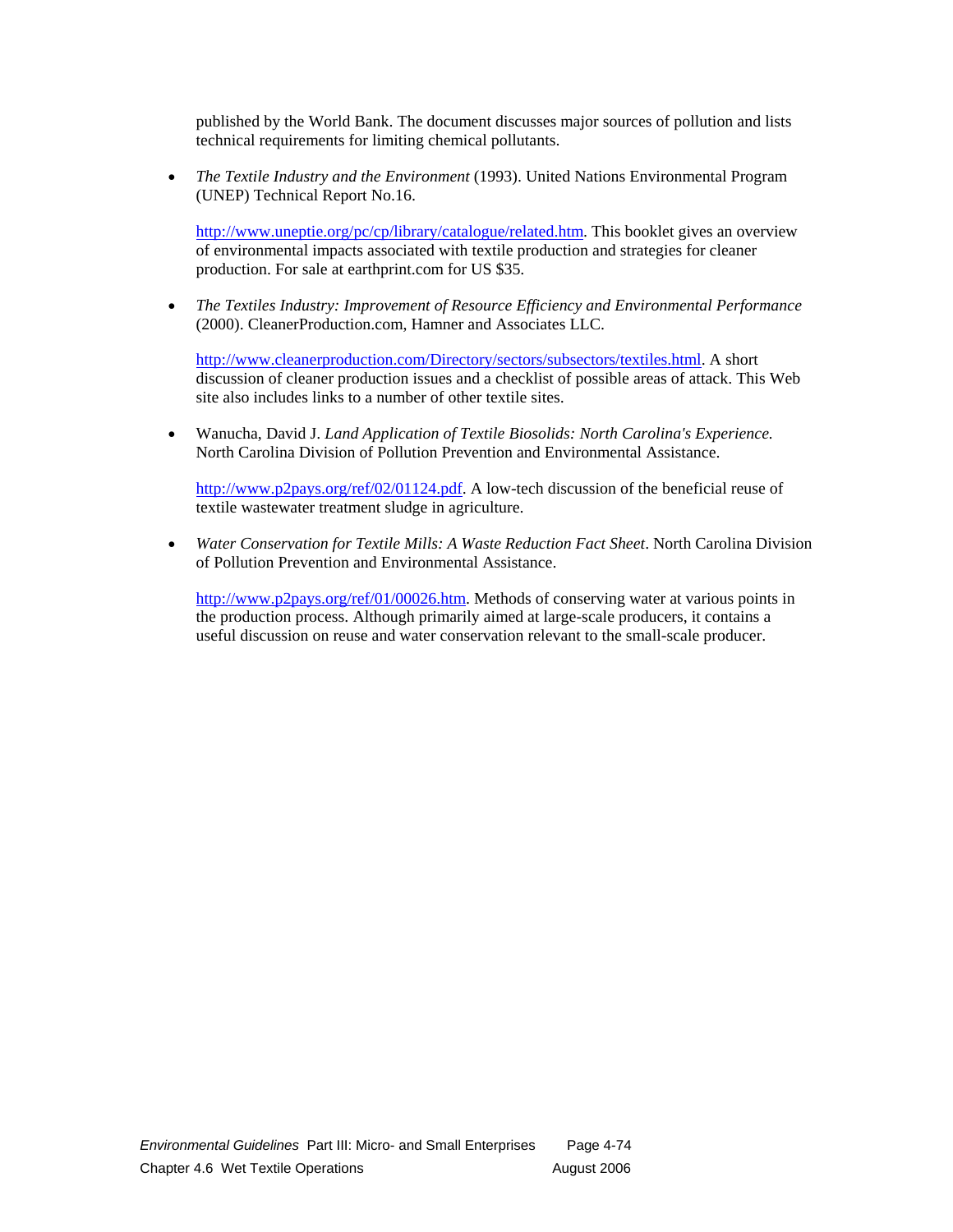# *4.7 Wood Processing and Furniture Making: Cleaner Production Fact Sheet and Resource Guide*

## **Purpose**

This fact sheet offers basic information on important adverse environmental impacts of wood processing and furniture making, as well as associated health and safety impacts. It also discusses opportunities for mitigating those impacts, with an emphasis upon "cleaner production" strategies that may also provide financial benefits to micro- and small enterprises (MSEs). In addition, each fact sheet offers a substantial, annotated list of resources for those organizations seeking more information.<sup>12</sup>

This fact sheet has been prepared for (1) **business development services (BDS) providers,** which offer services such as management training or marketing support to MSEs, and (2) **intermediate credit institutions (ICIs) and direct lenders** that provide financial credit to MSEs. It is intended to be used in concert with other sections in Part III of the *Environmental Guidelines for Small-Scale Activities in Africa: Environmentally Sound Design for Planning and Implementing Development Activities,* which is USAID Africa Bureau's principal source of sector-specific environmental guidance.

# **Why Focus on Cleaner Production for Mitigation?**

Cleaner production (CP) is a preventive business strategy designed to conserve resources, mitigate risks to humans and the environment, and promote greater overall efficiency through improved production techniques and technologies. Cleaner production methods may include:

- substituting different materials
- modifying processes
- upgrading equipment
- redesigning products

-

 $12$  USAID cleaner production fact sheets are available for the following subsectors that are likely to have substantial adverse impacts on the environment and/or workers' health: brick and tile production; leather processing; small-scale mining; food processing; wet textile operations; wood processing and furniture making; and metal finishing.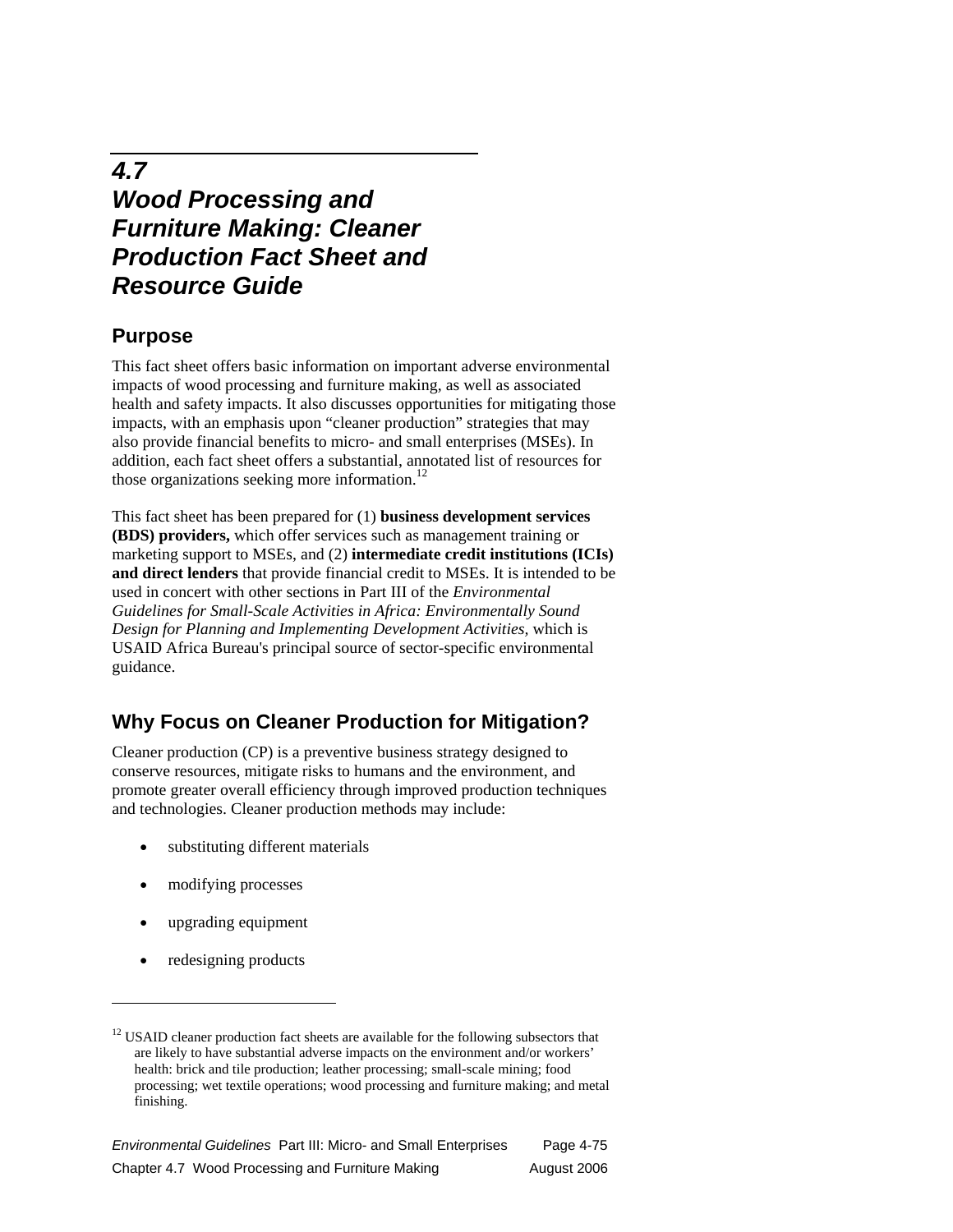In addition to environmental, health and safety benefits, many CP techniques provide opportunities to substantially reduce operating costs and improve product quality. MSEs can profit from cleaner production through more efficient use of inputs and machinery, higher-quality goods that command higher prices, and reduced waste disposal costs. Improved safety measures can also help MSEs avoid costly accidents and worker absences.

Experience has demonstrated that, with assistance, MSEs can frequently identify cleaner production opportunities that produce a positive financial return, sometimes with little or no investment. Many enterprises that change to CP methods may realize substantial financial and environmental benefits, indicating that CP should be the first option considered in addressing MSEs' environmental problems.

Yet, although this approach can offer tremendous advantages, readers should also recognize that cleaner production options showing clear financial benefit will only be available to varying degrees among different enterprises and often may not completely mitigate environmental problems. In some cases, even when pursuing CP approaches, some businesses may need to use solutions that offer no measurable financial return—if such solutions are required by USAID's Regulation 216 or local regulations or desired for other reasons, such as community goodwill.

## **Adverse Environmental Impacts and Mitigation Opportunities**

Several key environmental impacts associated with wood processing and furniture making are listed in the box at left and discussed below. For each environmental impact, the fact sheet provides a list of questions to aid in the assessment of individual MSEs. These questions are followed by a number of mitigation strategies that can be considered, with an emphasis on cleaner production strategies where possible. The strategies presented typically represent a range of available options, from profitable activities that require no investment to other activities that may increase MSE costs.

## *Air Pollution from Adhesives*

-

Adhesives, either synthetic or natural, are used in assembling wooden furniture parts. Adhesive formulations used in this industry contain toxic solvents (for upholstered wood furniture) and hot melts (for non-upholstered wood furniture). Adhesives are also used to apply veneer (a thin piece of wood of uniform thickness) to the piece of furniture. For both assembly and veneer, the use of adhesives releases solvents into the air and damages the environment and health of workers. Alternative approaches to adhesives could reduce both production costs and environmental harm.<sup>13</sup>

## **Important Environmental Issues Addressed by This Fact Sheet**

- Air pollution from adhesives
- Air pollution from coating material
- **Wastewater**
- Hazardous waste
- Wood waste

 $13$  This fact sheet specifically discusses air pollution from adhesives and coating materials. Readers should also recognize that similar air pollution can be caused by poor handling and inefficiency related to wood preservatives and industrial solvents. Many of the mitigation strategies presented for adhesives and for coating materials are also relevant to wood preservatives and industrial solvents.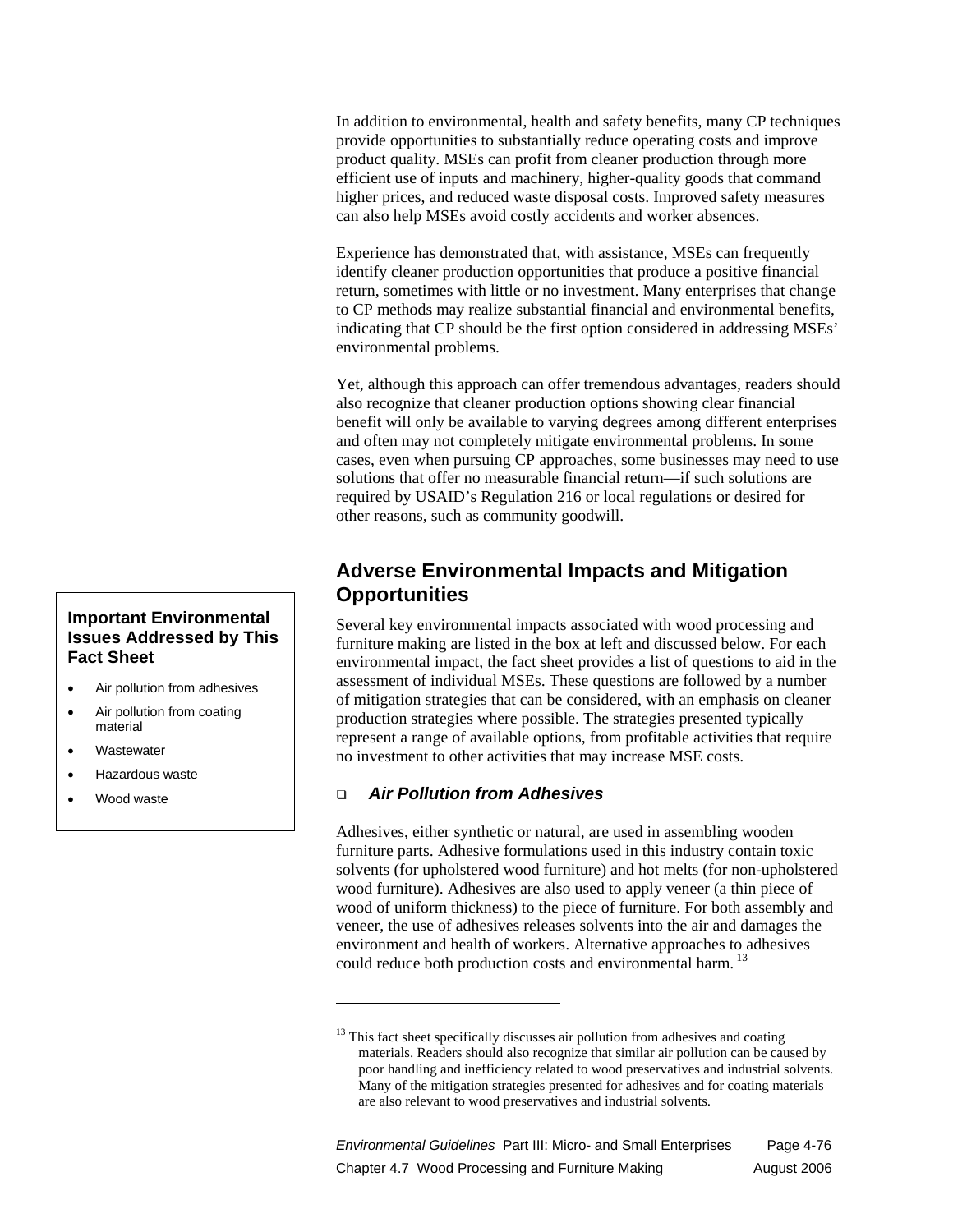#### **Key questions to consider:**

- What types of adhesives are used in production? What less toxic alternatives are available?
- How are adhesives usually applied?
- Is waste of adhesives a common occurrence?

### **Selected mitigation strategies:**

- Employ the variable application rate strategy (VARS). The VARS adjusts the glue-spread rate for each individual plywood panel according to its moisture content. The primary benefit of VARS is lower adhesive consumption, which reduces both input costs and emissions.
- Minimize overspray of adhesive. Of the four conventional ways that glue is applied to wood, the most efficient is foam extrusion—a technique in which foamed adhesive is forced under pressure to the extrusion head. The result is less wasted adhesive.
- Replace existing adhesives with less toxic substitutes: e.g., switch to naturally derived adhesives to replace the petroleum-derived chemicals currently used in the manufacture of wood adhesives. Two nonpetroleum options that are currently in the experimental phase are furfuryl alcohol resin and lignin adhesives, both of which reduce harmful pollution. The naturally derived adhesives may also be more cost-effective than their petroleum-based counterparts.
- Equip workers with masks or respirators. Masks and respirators may be available to keep workers from inhaling toxic emissions from adhesives and coating material (covered in next section), and can also protect against the inhalation of small airborne particles, such as wood dust, that damage the lungs.

## *Air Pollution from Coating Material*

Applying coating material (i.e., stains, paints and finishes) in furniture making generates air emissions that can cause potentially serious health problems. The source of these air emissions is the solvents in the coating material, which in turn emit volatile organic chemicals (VOCs). The VOCs escape into the air when the coating is applied or when containers of liquids containing VOCs are left open. There are various options that could reduce VOC emissions and thereby reduce harm to workers' health.

### **Key questions to consider**:

- What technique is being used to apply coating? Is there a more efficient option?
- Are workers adequately trained in the application of coating material?
- Are containers of coating material covered when not in use?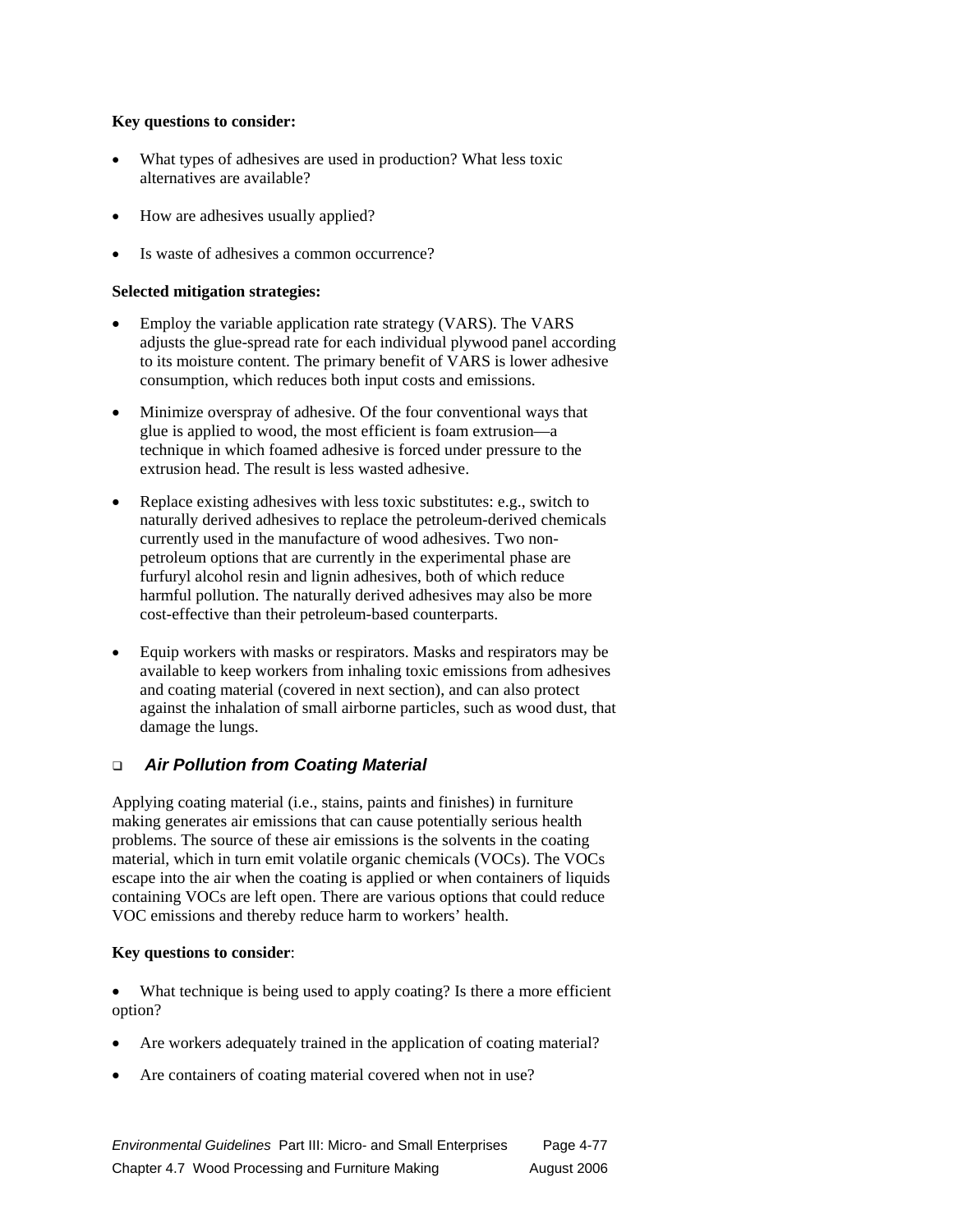#### **Selected mitigation strategies:**

- Use reformulated coating materials that contain fewer VOCs to finish wood furniture. Alternatives include waterborne, ultraviolet-curable, polyurethane, and polyester coatings.<sup>14</sup>
- One method used for spray coating involves a high-volume low-pressure (HVLP) spray system. This uses a high volume of air delivered at low pressure to turn the coating material into a very fine spray. The use of low pressure results in less overspray, and therefore uses less coating material used and emits fewer VOCs.
- Consider investing in a spray booth equipped to recirculate air, to decrease the volume of exhaust emitted to the atmosphere. This process has lower operating costs than other VOC control systems.
- Ensure that containers of coating material are tightly sealed when not in use.

#### *Wastewater Problems*

Furniture making requires the use of wood preservatives and coating materials, all of which contain solvents. Both preservatives and coating material can contaminate wastewater if they drip from the wood surface, leak from the drums where they are stored, or are discarded after use. In the long run, contaminated wastewater can raise the concentration of toxins in the local water supply to levels that harm people's health and the firm's productivity. This may require wood processing operations to pay for the clean water they need or to clean and recycle their used water on-site.

#### **Key questions to consider:**

- What kinds of chemicals are used?
- Which of these chemicals are the most harmful? Are less toxic alternatives available?
- Where are chemicals stored?
- Are methods in place to control spills and leaks?
- How is wastewater discharged? Is it separated into hazardous and nonhazardous wastewater?

#### **Selected mitigation strategies:**

 $\overline{a}$ 

• Increase efforts to dry the wood before finishing. This will lessen the need for surface treatment, because high water content leads to sap stain. In drying wood, try to choose the most energy-efficient option.

<sup>&</sup>lt;sup>14</sup> These options are described in EPA (1995a), page 58.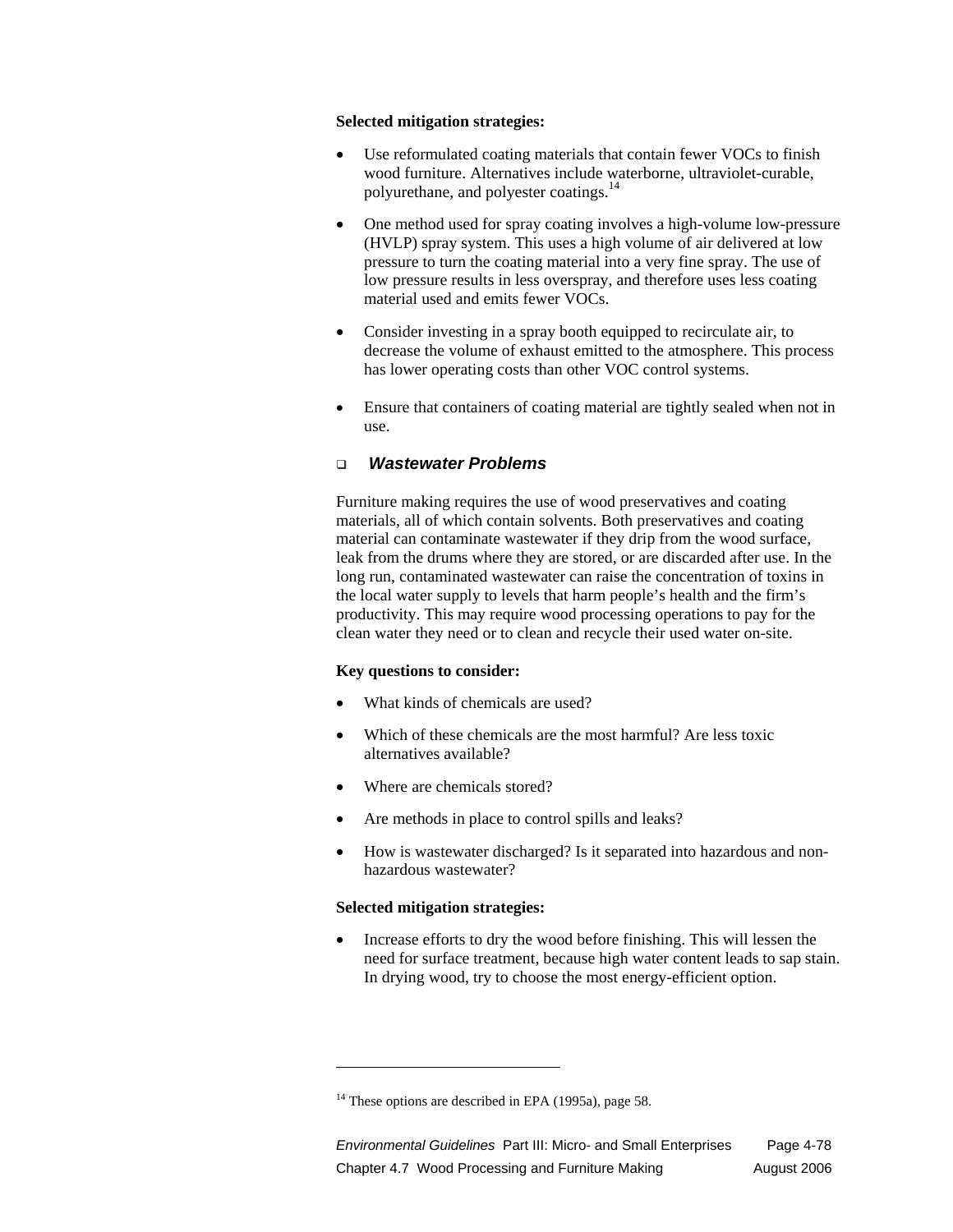- Spray preservatives or coating materials on the wood using a highvelocity spray system. This system results in fewer process residuals and less drippage.
- Install a drainage collection device on rooftops to divert rainwater away from process wastes.
- Store additives, solvents, wood treatment chemicals and fungicides in drums with a spill collection system to reduce the risk of leakage. An effective way to collect spills is to build a berm (e.g., a mound of earth) around the floor of the storage area that could potentially contain more than the stored volume of liquids. If the spill collection system is nonporous (e.g., with a plastic lining on the berm), recaptured spills can most likely be reused.
- Minimize drippage from sprayed-on preservatives or coating materials in two wayas: (1) by mechanically shaking the furniture piece to remove extra preservatives/coating from the wood surface, and/or (2) by allowing enough time for dripping in a catchment area after the preservatives/coating is applied. The drippage should be recaptured so that it does not eventually enter the drainage system. Treated wood should be sent to storage once dripping has stopped.
- Use concrete pads for the wood treatment area and intermediate storage areas to ensure that all drippage is collected.
- Do not store materials in sites that are prone to flooding or that are next to water intake points or groundwater resources.
- Switch to water-based preservatives, which are less toxic and damaging than typical solvent-based preservatives.

## *Hazardous Waste*

The waste from wood processing and furniture making is often thrown away like trash—but should not be, because of its hazardous nature. Hazardous waste cannot be safely disposed of without carefully following procedures for protecting the environment. Unfortunately, proper hazardous waste disposal facilities are typically unavailable in African countries. Therefore, preventing or recycling such waste is most desirable. Two prominent sources of this waste are **paints** and **industrial solvents**.

The spray-painting of furniture objects has a transfer efficiency of approximately 40 to 65 percent (depending on the spraying technique, the shape of the object and whether it is sprayed manually or automatically). The remaining paint—"overspray"—is considered hazardous waste.

In wood-coating and painting operations, industrial solvents (e.g., lacquer thinnier, xylene, or isopropyl acetate) are used to clean application equipment, such as spray guns, spray nozzles, etc. Such equipment must be cleaned often, including each time there is a color change. Contaminated solvents are a by-product of cleanup operations and are considered hazardous. Processing contaminated solvents using recovery units can allow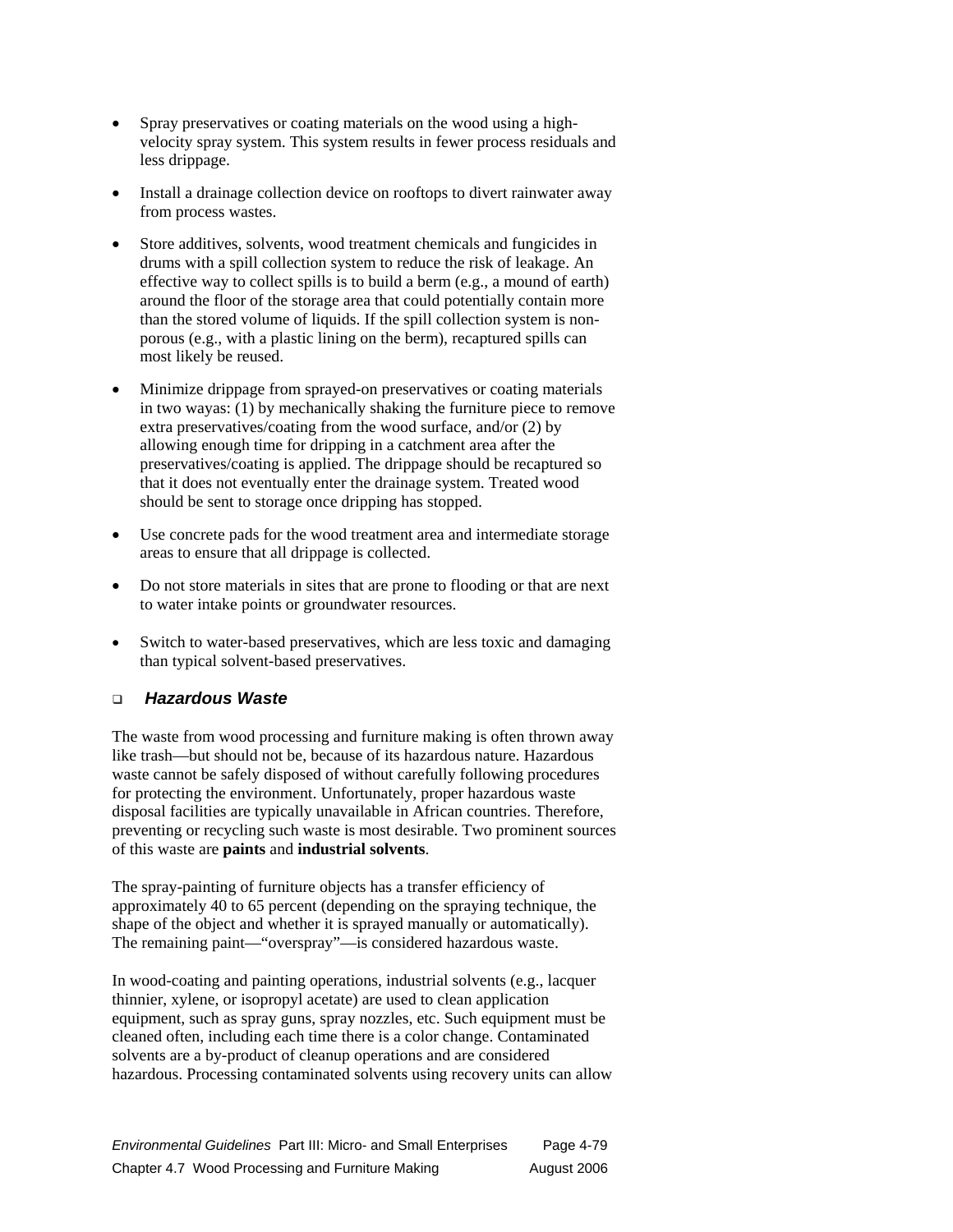the solvent to be reused, which lowers supply costs and lessens the volume of hazardous waste that must be dealt with.

#### **Key questions to consider:**

- How well are workers trained in machine cleaning and maintenance?
- What is the storage procedure for solvents?
- Are solvent containers covered as often as possible?
- How are solvents currently disposed of? Is solvent recycling a viable option?

#### **Selected mitigation strategies:**

- Strategies for reducing paint waste:
	- o Place a recovery screen behind the object when spray painting. The overspray can be captured onto the screen, scraped off with a special knife and deposited into a container. This recovered paint can be reused without further processing.
	- o Save unused or lower-grade paint to be used as undercoat in future jobs.
	- o Train spray gun operators in proper spray techniques to minimize waste generation.
- *Strategies for solvents:*
	- o Keep solvent containers and equipment containing solvents covered as often as possible to reduce loss of solvent through evaporation. For example, if equipment is soaked in a solvent bath, place an airtight cover over the bath to minimize evaporation. This makes solvent last longer and reduces environmental and health damage from airborne VOCs.
	- o Plan the painting process to minimize color changes, if possible, by (1) doing all work related to one color at once, and (2) finishing a color before the shop closes for the day, if possible. The latter suggestion allows the end-of-day cleaning to also serve as a colorchange cleaning. Such strategies will decrease waste, increase productivity by decreasing the time spent cleaning, and decrease the amount of money spent on both paint and solvents.

Use distillation equipment to treat contaminated solvents. Distillation involves heating the contaminated solvent until it boils and then evaporates. The evaporated solvent is cooled and recovered as clean product. The residue should be removed and handled as hazardous waste. (See the chapter on solid waste in the *Guidelines*.) Regular distillation is capable of treating solvents with a boiling point of  $40^{\circ}$ –200 $^{\circ}$  C. Vacuum distillation can treat those with a boiling point of  $140^{\circ} - 250^{\circ}$  C. For flammable solvents, the equipment should be explosion-safe. Recycling solvent in this way may be more cost-effective than purchasing new solvent all the time.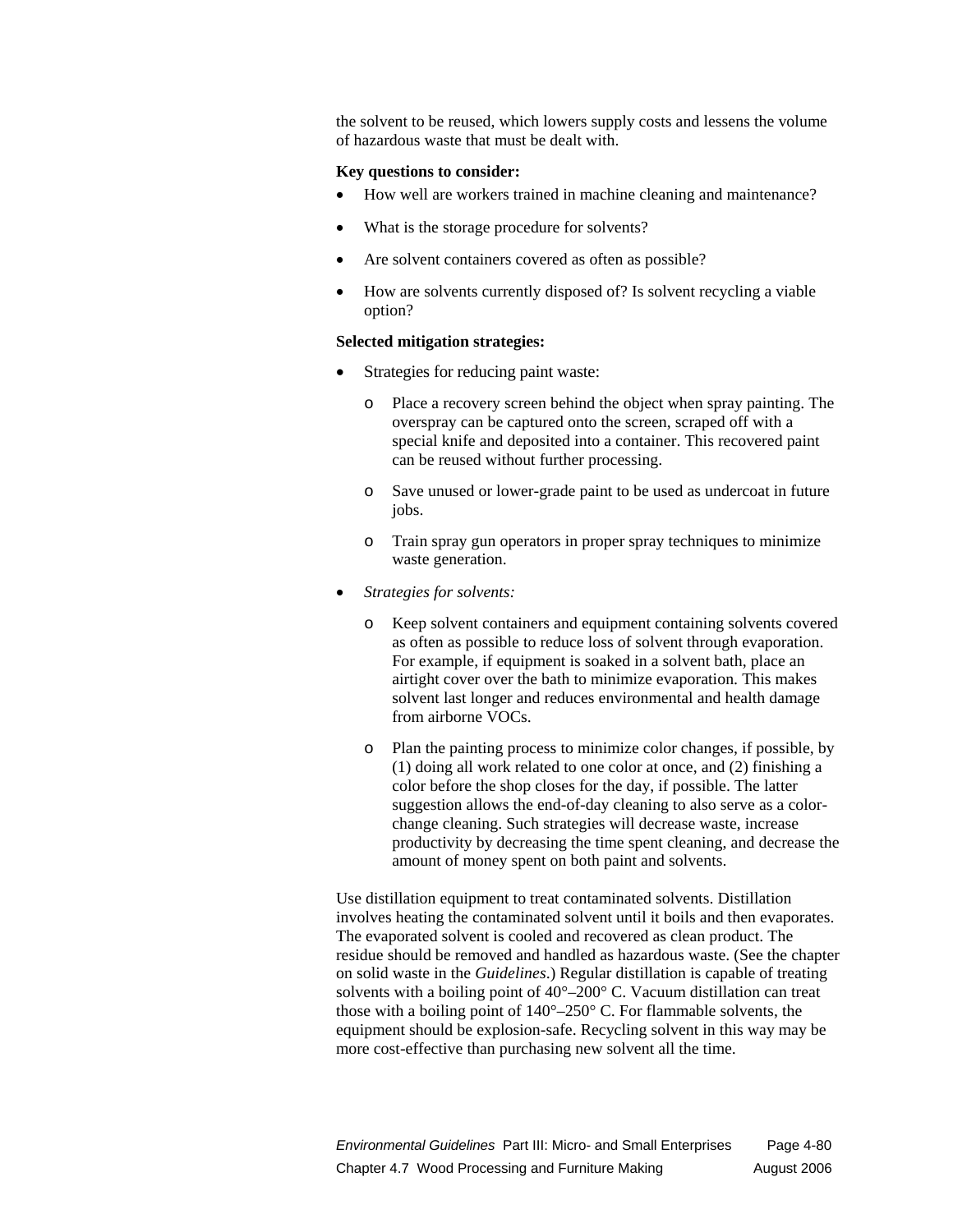#### *Wood waste*

Wood waste in wood processing and furniture making contributes to the problem of unsustainable timber use. This wood waste includes sawdust and end pieces of various materials, including wood, particleboard, and various types of fiberboard. Wood waste is largely created by inefficient sawing and cutting of wood, as well as improper storage practices. Another cause of wasted wood is inadequate drying of the wood, which causes the boards to split, reducing their usefulness. Improvements in all of these areas can enhance the cost-effectiveness of these operations while reducing environmental problems.

#### **Key questions to consider:**

- How does wood become ruined/unusable?
- What contributes most to wood waste?
- How can production processes be changed to reduce waste?

#### **Selected mitigation strategies:**

- Train workers in efficient wood-cutting techniques.
- Consider redesigning the product so that wasteful cuts may become unnecessary.
- Order into inventory only wood products that are commonly used or needed for a specific job. Avoid over-ordering. Return unused, damaged or obsolete materials to the supplier for a refund, if possible.
- Store wood so that it is protected from the elements, to avoid spoilage.
- Designate a central cutting area at the work site so reusable wood pieces can easily be collected and stored for future use.
- Find new, productive uses for wood scrap. For instance, dry wood residues can be bonded together with a synthetic resin to form particleboard.
- As a last option, identify and segregate scrap wood available for fuel use by the business or others, if more productive uses cannot be found. However, avoid using laminated materials, as the glue may form toxic emissions when burned. Use sawdust and log ends as fuel for boilers that fire up the drying kiln or oven used to dry raw lumber.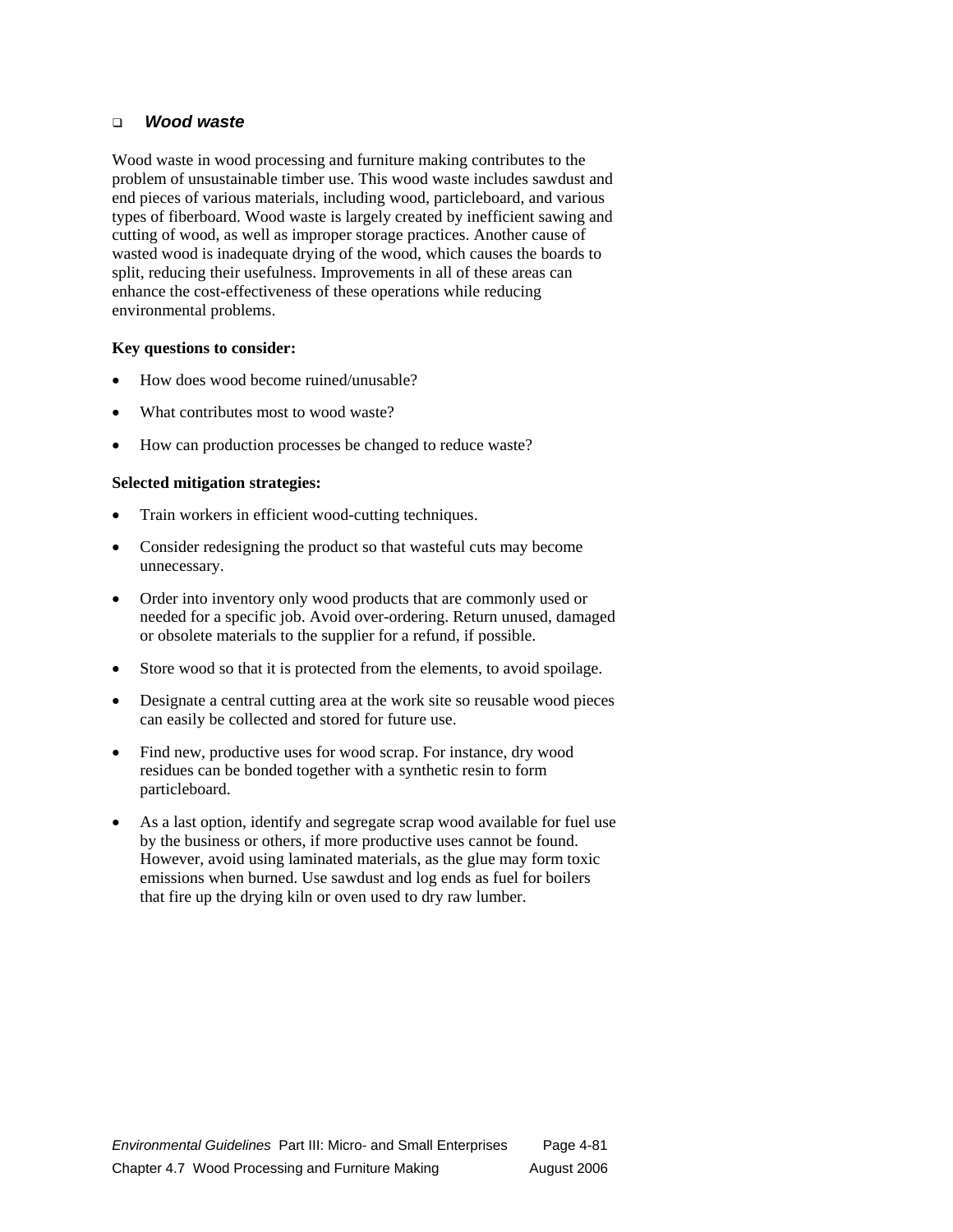## **References and Other Resources**

### **References Used in Preparing This Fact Sheet:**

• "Distillation of Spent/Contaminated Solvents" and "Recovery of Paint Overspray Using a Recovery Screen." Green Profit (a not-for-profit initiative of BECO Environmental Management, cleaner production consultants based in the Netherlands and Belgium).

http://www.greenprofit.net/cases.html The two case studies used from the wood and furniture sector provide concise information on the environmental effects and mitigation measures of specific aspects of the industry. Each case study briefly summarizes one company's experience using a particular mitigation technique.

• *EPA Office of Compliance Sector Notebook Project: Profile of the Lumber and Wood Products Industry* (1995a)*.* U.S. Environmental Protection Agency (EPA). September.

http://www.epa.gov/compliance/resources/publications/assistance/sectors/notebooks/lumber.html This sector notebook provides a comprehensive assessment of the lumber and wood products industry. The publication is one of a series of sector publications published by the EPA and posted on the EPA Web site.

• *EPA Office of Compliance Sector Notebook Project: Profile of the Wood Furniture and Fixtures Industry* (1995b)*.* U.S. Environmental Protection Agency (EPA).

http://www.epa.gov/compliance/resources/publications/assistance/sectors/notebooks/wood.html This is another of the EPA's series of sector publications.

• "Improved Wood Processing Saves Money and Forest Resources." Winrock International

http://v1.winrock.org/reed/ftf/mercury.htm This success story was culled from the Winrock Volunteer News and Information section of the Web site. The feature articles provide useful information about Winrock's volunteer projects.

• "Integrated Life Cycle of Wood: Tree Quality, Processing and Recycling." U.S. Department of Agriculture, Forest Service.

http://www.srs.fs.usda.gov/research/rwud/rwud/rwud\_4702.pdf This project description is structured as a government report. The scope of the project is national, but the themes addressed could be relevant to other countries that have a substantial wood processing industry.

• *Pollution Prevention and Abatement Handbook: Wood Preserving (1998).* World Bank Group. July. This handbook was prepared to update and replace the 1988 World Bank *Environmental Guidelines.*

http://www.ifc.org/ifcext/enviro.nsf/Content/PPAH This handbook can be downloaded, section by section, from the above Web site. The Industry Sector Guidelines cover 40 industries, including wood preserving.

### **Other Resources:**

• *Best Practices in Wood Waste Recycling* (1997). Clean Washington Center.